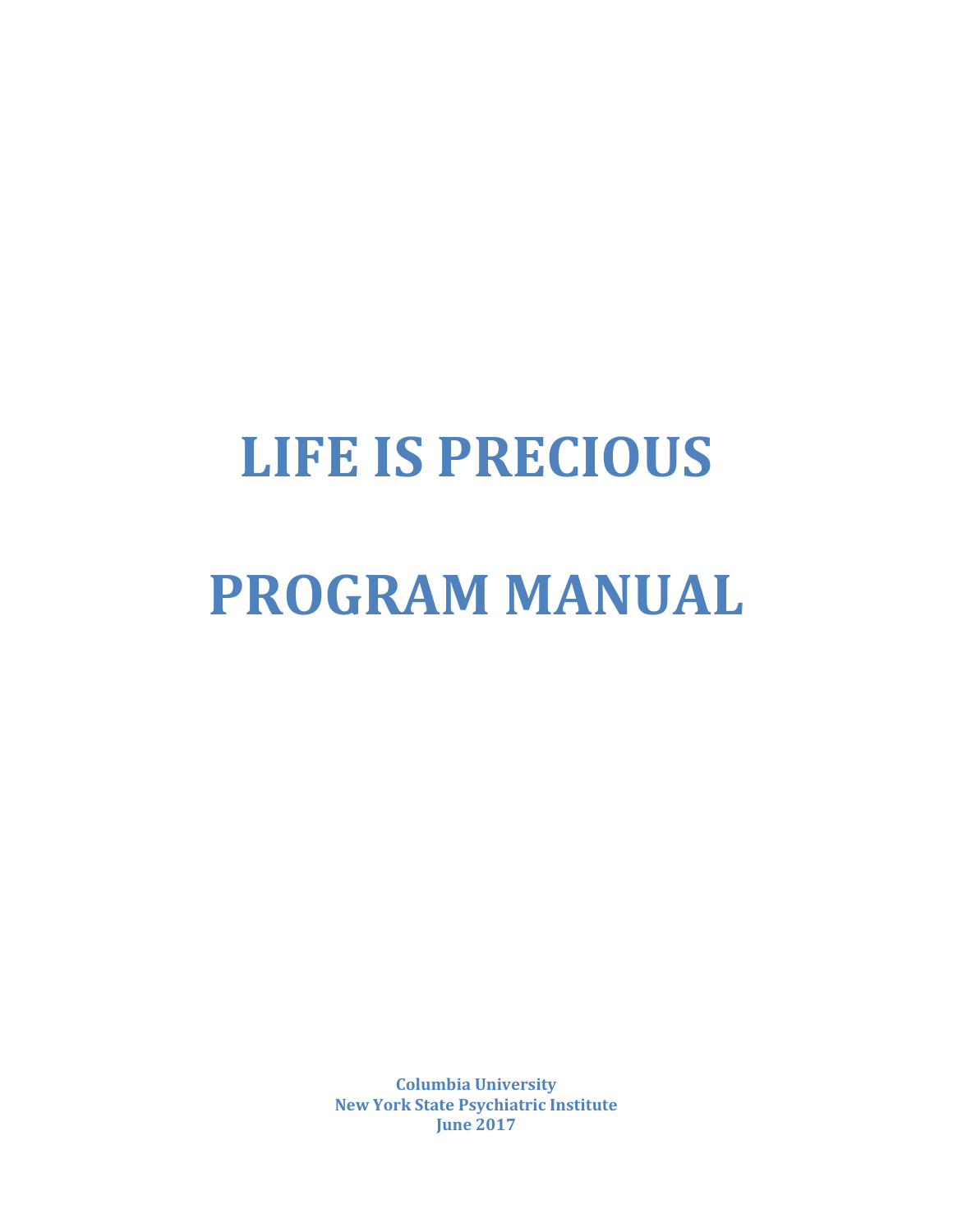# Table of Contents

- 1. Introduction (*page 4)*
	- a. Life is Precious Program History
	- b. Why LIP?
		- LIP and Latina Adolescent Suicidality
		- Expected Outcomes
		- Core Components
- 2. Intervention (*page 15)*
	- a. Recruitment
		- Sources
		- Recruitment Activities
	- b. Referrals
		- Process for New Referrals
			- Inclusion Criteria
			- Intake Process
			- Initial Assessment
			- Intake Disposition and Admission
		- Readmission Procedure
		- Process for Ineligible Referrals
	- c. Engagement
	- d. Conduct assessments
		- Assessments
		- Treatment Planning
	- e. Ongoing Interventions and Treatment
		- Ongoing Interventions
		- High-Risk Clients
		- Crisis and Emergency Procedures
	- f. Transition/Discharge
		- Transition/discharge criteria
		- How to identify readiness
		- **■** Identify future needs/referrals
		- When/how to follow up after discharge
- 3. Team (*page 42)*
	- a. Team Member Roles and Responsibilities
		- Program Director
		- Case Manger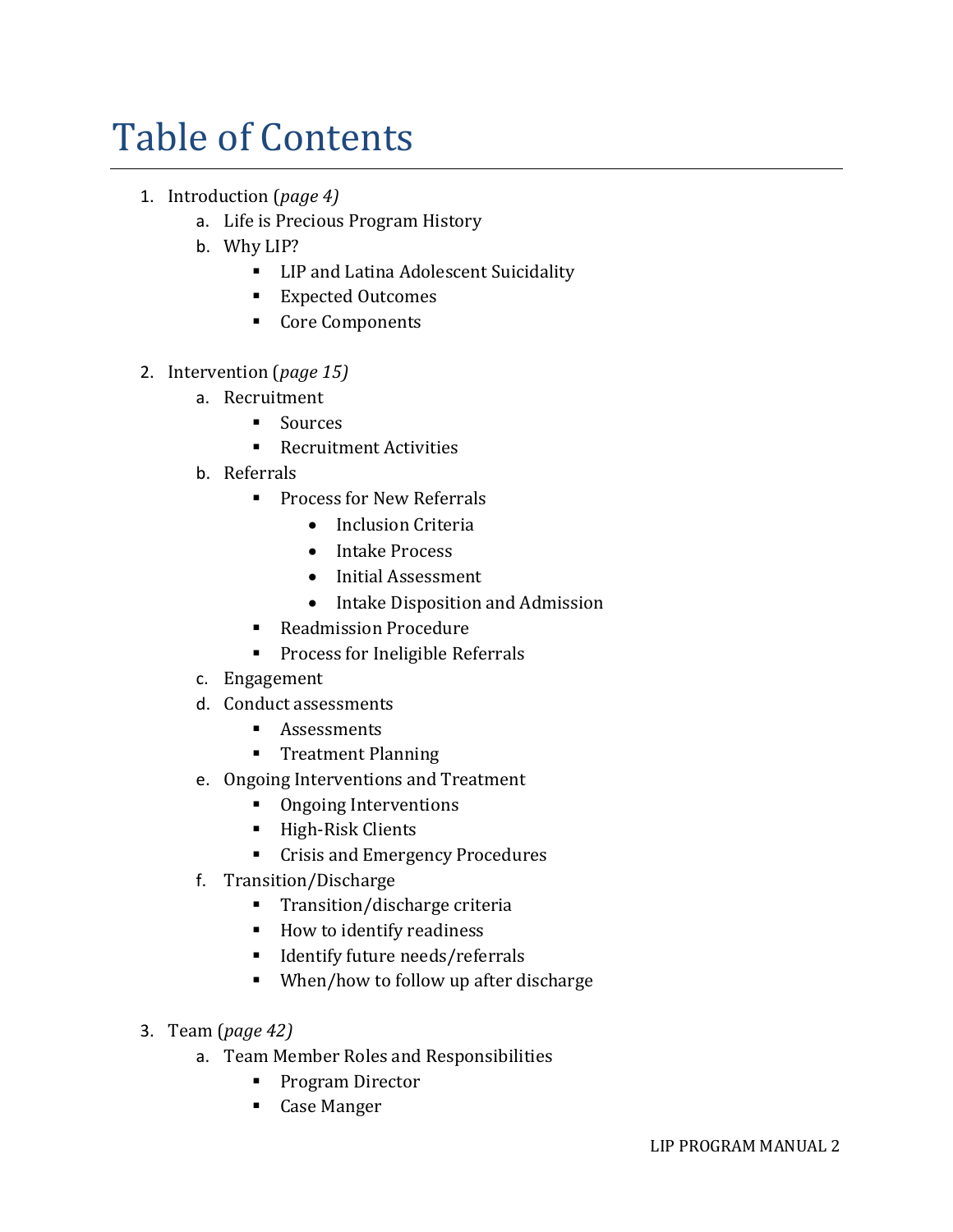- Therapist
- Creative Art Therapist
- Music Teacher
- Music Therapist
- Tutor
- 4. Implementation (*page 46)*
	- a. Typical Day at LIP
	- b. Goals and Range of Services
	- c. Staffing
- 5. Appendix (*page 51)*
	- a. Recruitment materials
	- b. Assessments
	- c. Safety Plan
- 6. References (*page 67)*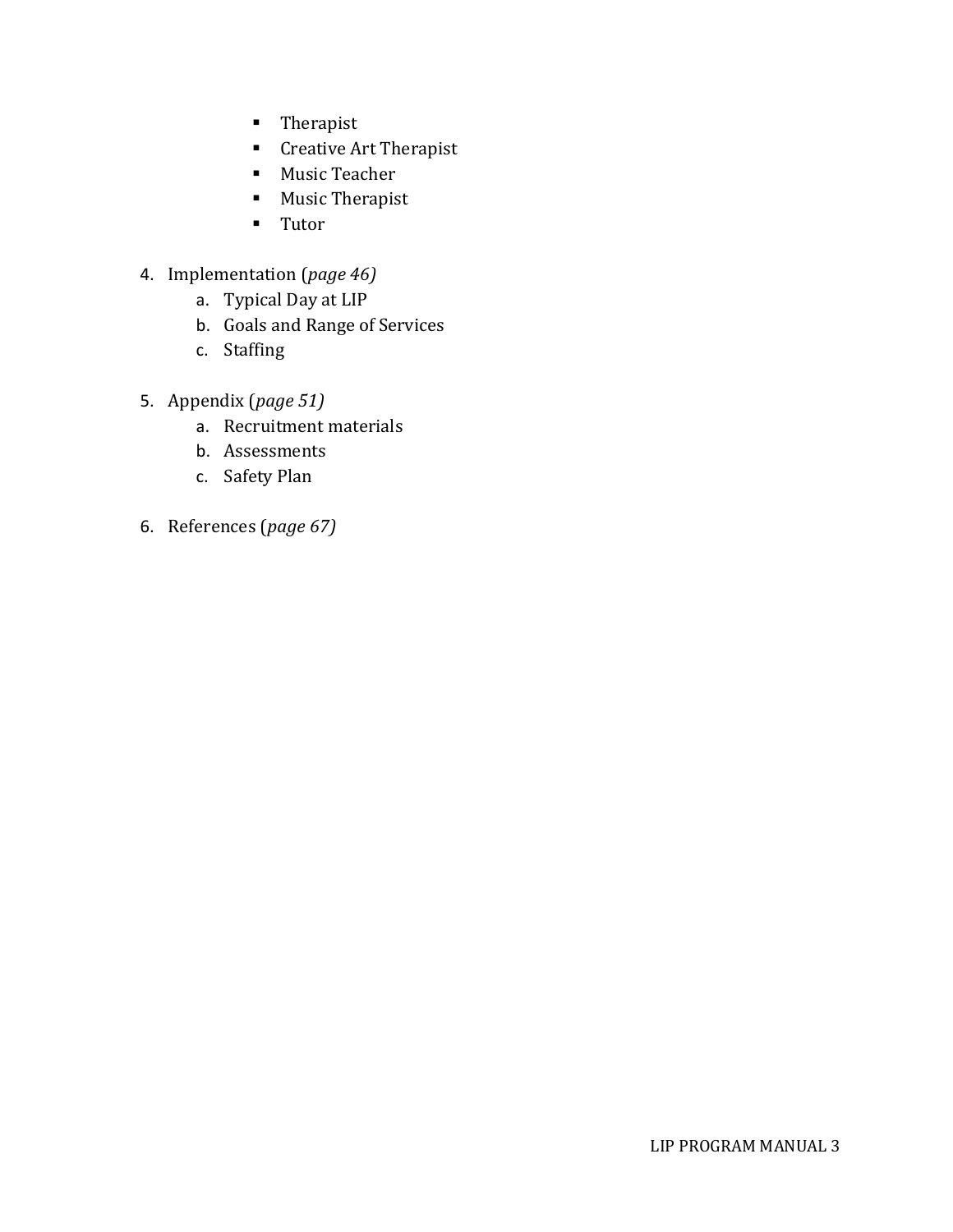# **1. Introduction**

#### **a. Life is Precious Program History**

The Life is Precious (LIP) program model was developed by Comunilife, Inc., led by Dr. Rosa Gil, with input from Latina adolescents and parents in New York City. The program was designed to supplement outpatient mental health treatment by providing a range of services in an after-school, clubhouse program model. LIP activities are centered on several goals: promotion of family relationships, academic support, creative expression, and wellness education. LIP does not have a defined catchment area, and accepts participants from a wide range of schools and neighborhoods. Referrals can come from outpatient mental health clinics, schools, hospitals, and self-referrals from Latinas and their families (Humensky et al, 2013). All participants must be adolescent Latinas (ages 12-18). Adolescents must have experienced suicidal ideation or attempts prior to referral, and continue to experience suicidal ideation at the time of referral. Participants must be receiving mental health treatment, either at Comunilife or another clinic.

LIP currently operates in three locations in New York City (Bronx, Brooklyn, and Queens). The program runs after school (3:00pm-7:00pm) on weekdays and on Saturday mornings. Participants come on a drop-in basis and can take advantage of any or all of the services offered by LIP; there is no set curriculum or sequence in which services must be received. Communication education is designed primarily to educate the adolescent on improving communication with family members; if other family members choose to participate, they may also learn these skills. Because LIP operates as an after-school program, many parents are working or otherwise not available at those hours, and so the program is designed primarily to provide adolescents with the tools and strategies that they may find beneficial, regardless of the level of participation by other family members (Humensky et al, 2016).

## References

Humensky, J. L., Coronel, B., Gil, R., Mazzula, S., & Lewis-Fernández, R. (2016). Life is Precious: A Community-Based Program to Reduce Suicidal Behavior in Latina Adolescents. *Archives of Suicide Research*, *4,* 1-13.

Humensky, J. L., Gil, R., Coronel, B., Cifre, R., Mazzula, S., Lewis-Fernández, R. (2013). Life is Precious: Reducing Suicidal Behavior in Latinas. *Ethnicity and Inequalities in Health and Social Care*, *6*(2/3), 54-61. doi: 10.1108/EIHSC-10-2013-0027.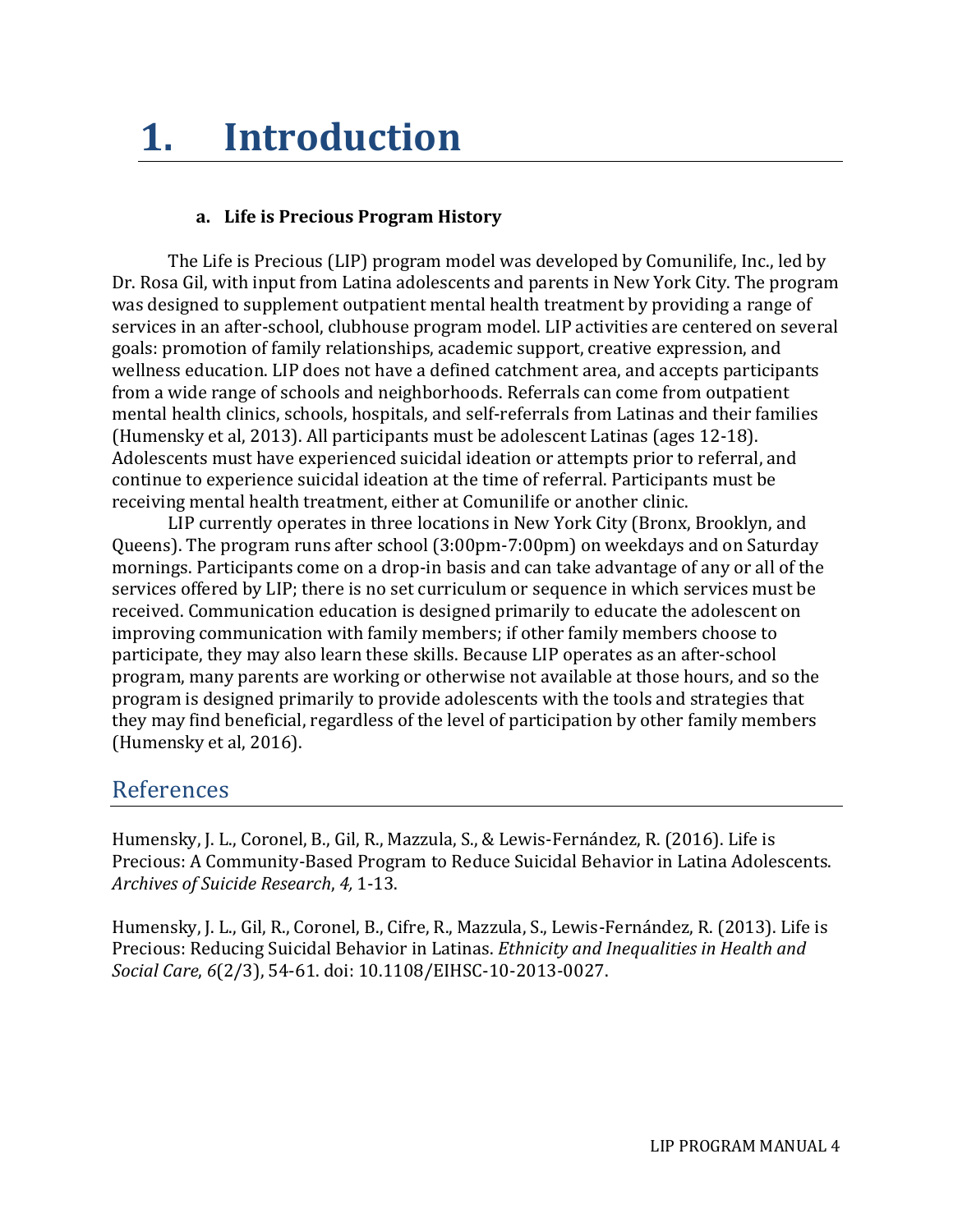#### **b. Why LIP?**

#### *LIP and Latina Adolescent Suicidality*

Historically, studies have shown that Latina adolescents consistently have higher rates of suicidal behavior compared to non-Latina black and white adolescents*.* Latina adolescents face risk factors confronted by all female adolescents, in addition to risk factors that have been identified as unique to Latinas. General risk factors common to many populations include history of child abuse or sexual abuse; history of suicide attempt; family history of attempted or completed suicide; history of or current mental illness, especially depression; physical illness; past or current alcohol abuse and abuse of other substances; loss (relational, social, work, or financial); easy access to lethal means; impulsive or aggressive tendencies; history of being bullied and social isolation; peer suicides or local epidemics of suicide; failure in school; hopelessness; unwillingness to seek help because of stigma; and barriers to accessing mental health care (Price, 2016; Langhinrichsen-Rohling, 2009).

Moreover, community-level risk factors that contribute to an increased risk of suicidality include poverty and residing in high-crime, disadvantaged neighborhoods with low-quality housing and education (Zayas and Pilat, 2008). During adolescence, girls may face developmental struggles related to identity formation, self-esteem, and body image (Zayas and Pilat, 2008).

In addition to these risk factors that are common to many populations, some risk factors have been identified as affecting Latina adolescents specifically. *Familism* is thought to play an important role in suicidal behaviors, as it is a core system of values centered on the family, prioritizing the family over self. *Familism* calls for family unity and reverence of parents and elders. Latino adolescents struggle with their need for autonomy, which is emphasized in American culture, on the one hand, and cultural values of *familism* on the other; therefore, a family conflict may lead to suicidal behavior when autonomy begins to threaten family order (Zayas and Pilat, 2008; Langhinrichsen-Rohling, 2009). Latinas, specifically, may feel pressure to display nurturing, controlled, family-oriented behavior. This gender role tends to conflict with the values of personal autonomy and independence common in U.S. society. Moreover, the immigration process can be traumatic for those who may be leaving important family members behind in their countries of origin (Langhinrichsen-Rohling, 2009).

Barriers to care, including the financial inability to afford treatment, add to the risk of suicidal behavior. Latino youth made up nearly 40% of U.S. uninsured youths in 2014, but comprise 24% of the youth population; many have long waiting periods for insurance coverage. They also face language barriers and transportation challenges (Price, 2016). While Latino adolescents are less likely to die by suicide than other ethnic groups, in 2008, they reported higher rates of suicide plans, attempts, and hopelessness; therefore, this population has a particular risk for nonfatal suicidal behavior (Langhinrichsen-Rohling, 2009).

Life is Precious aims to address these specific needs of Latina adolescents in order to reduce suicidality, with an emphasis on improving the lives of girls in the LIP community. The five core components of the LIP program are Wellness, Creative Expression Therapy, Outpatient Mental Health Services, Family Support, and Supported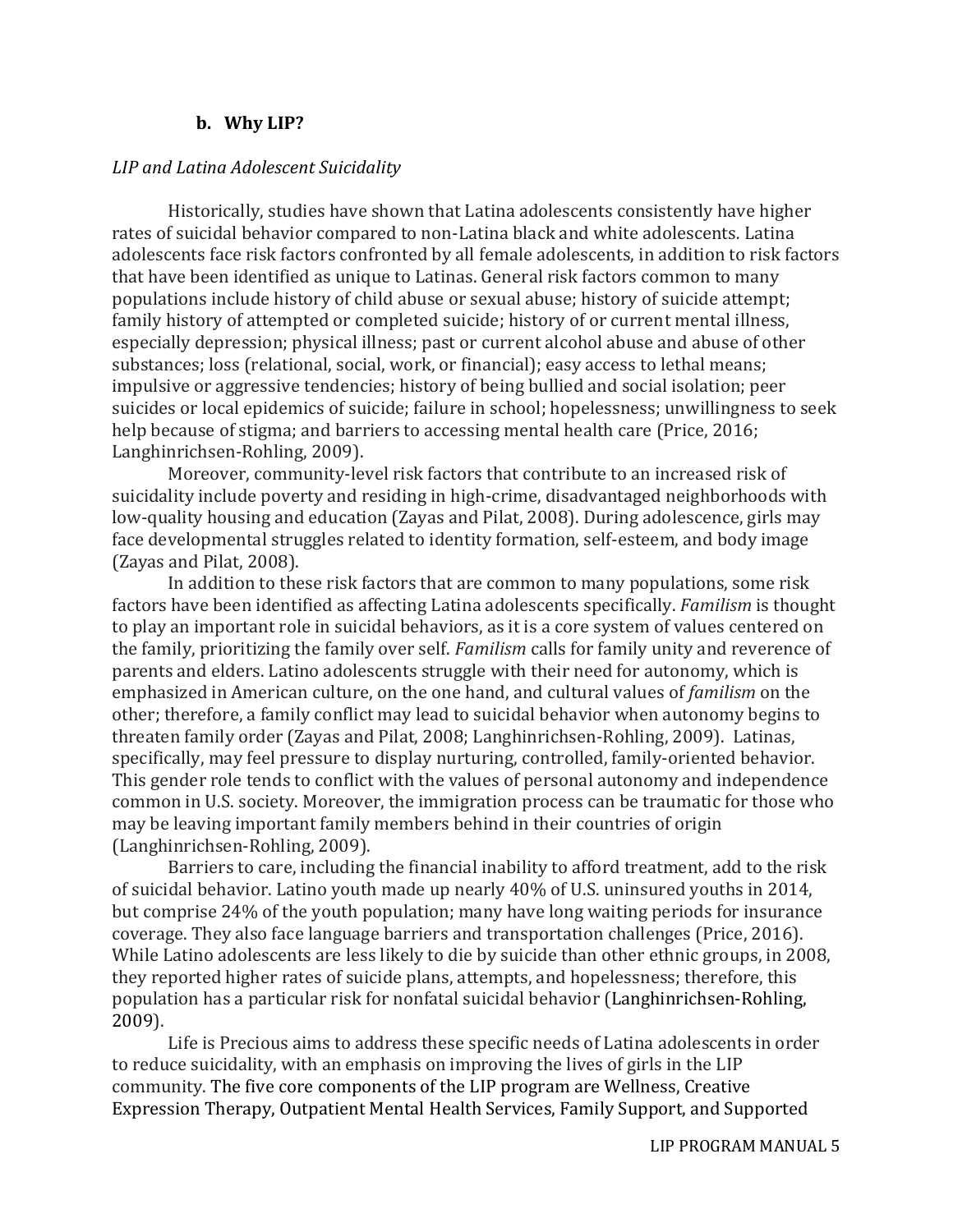Education Services. These components are included to address the unique intersection in this community of the struggles that many female adolescents experience with self, peers, family and school (Zayas and Pilat, 2008; Goldston et al., 2008; Humensky et al., 2013); and the bicultural challenge balancing the push toward autonomy against the pull toward a family-centered role (Zayas and Pilat, 2008).

# References

Goldston, D. S., Molock, S. D., Whitbeck, L. B., Murakami, J. L., Zayas, L. H., & Nagayama Hall, G. C. (2008). Cultural considerations in adolescent suicide prevention and psychosocial treatment. *American Psychologist*, *63*(1), 14-31.

Humensky, J., Gil, R., Coronel, B., Cifre, R., Mazzula, S., & Lewis-Fernández, R. (2013). Life is Precious: reducing suicidal behavior in Latinas. *Ethnicity and Inequalities in Health and Social Care*, *6*(2/3), 54-61.

Langhinrichsen-Rohling, J., Friend, J., & Powell, A. (2009). Adolescent suicide, gender, and culture: A rate and risk factor analysis. *Aggression and Violent Behavior*, *14,* 402-414.

Price, J. H. & Khubchandani, J. (2016). Latina Adolescents Health Risk Behaviors and Suicidal Ideation and Suicide Attempts: Results from the National Youth Risk Behavior Survey 2001-2013. *J Immigrant Minority Health.* doi:10.1007/s10903-016-0445-8.

Zayas, L.H., & Pilat, A.M. (2008). Suicidal behavior in Latinas: Explanatory cultural factors and implications for intervention. Suicide and Life-Threatening Behavior, 38, pp. 334-342.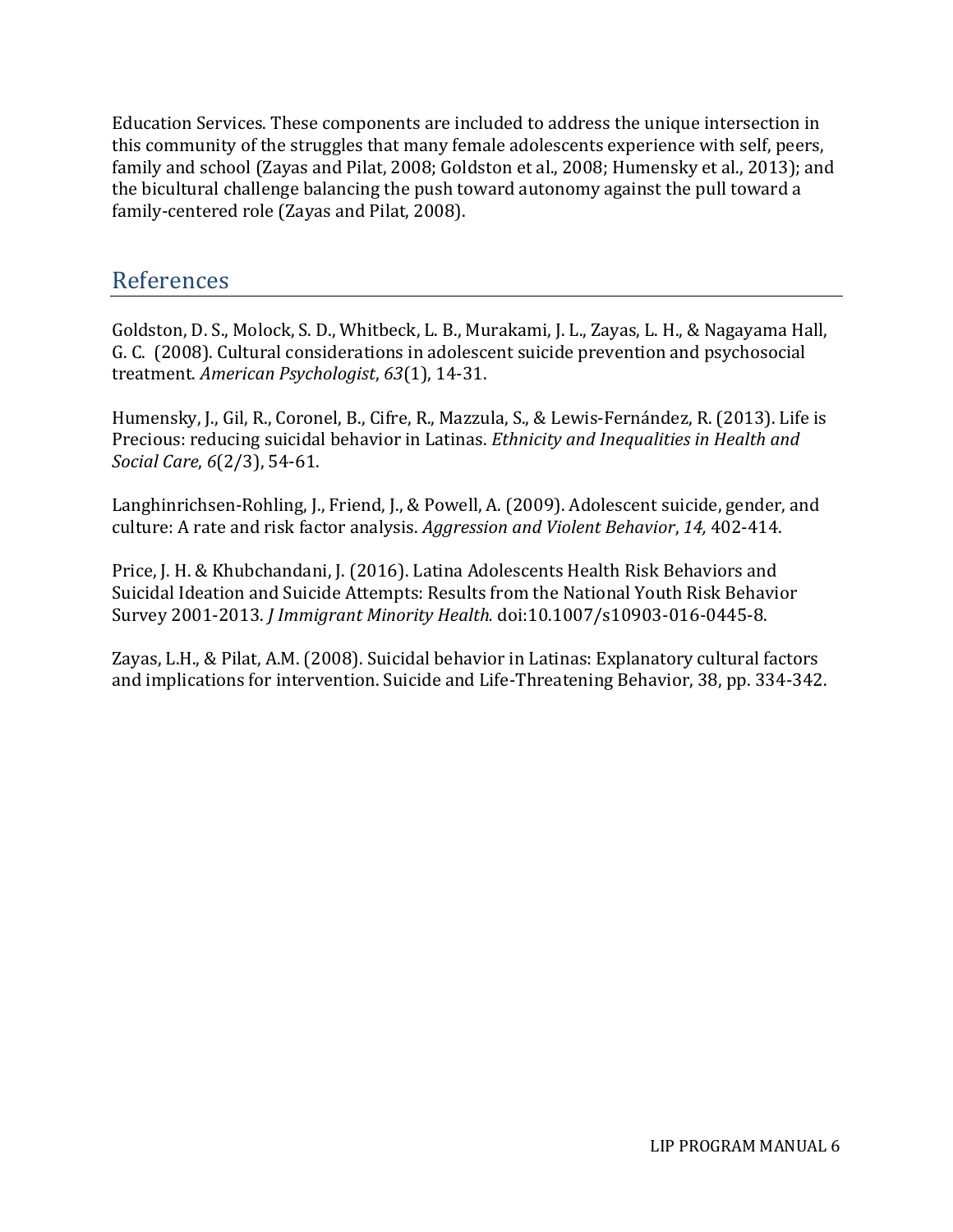#### *Expected Outcomes*

Through mental health treatment, encouragement of healthy behaviors, and advice on communication and coping skills, the LIP program aims to help the client to:

- Reduce suicidal behavior (attempts, thoughts, and ideation),
- Improve psychological functioning (reduction in depressive symptoms), and
- Promote functional outcomes.

These mechanisms of influence facilitate improved academic performance, positive family relationships, and a reduction in substance use and high-risk sexual behavior that contribute to suicidality in Latina adolescents (Humensky et al, 2013). The LIP program addresses these risk factors through the intervention's core components: Wellness, Creative Expression, Outpatient Mental Health Services, Family Support, and Supported Education Services. The reasoning behind each component and its expected influence on these outcomes follows.

# References

Humensky, J. L., Gil, R., Coronel, B., Cifre, R., Mazzula, S., Lewis-Fernández, R. (2013). Life is Precious: Reducing Suicidal Behavior in Latinas. *Ethnicity and Inequalities in Health and Social Care*, *6*(2/3), 54-61. doi: 10.1108/EIHSC-10-2013-0027.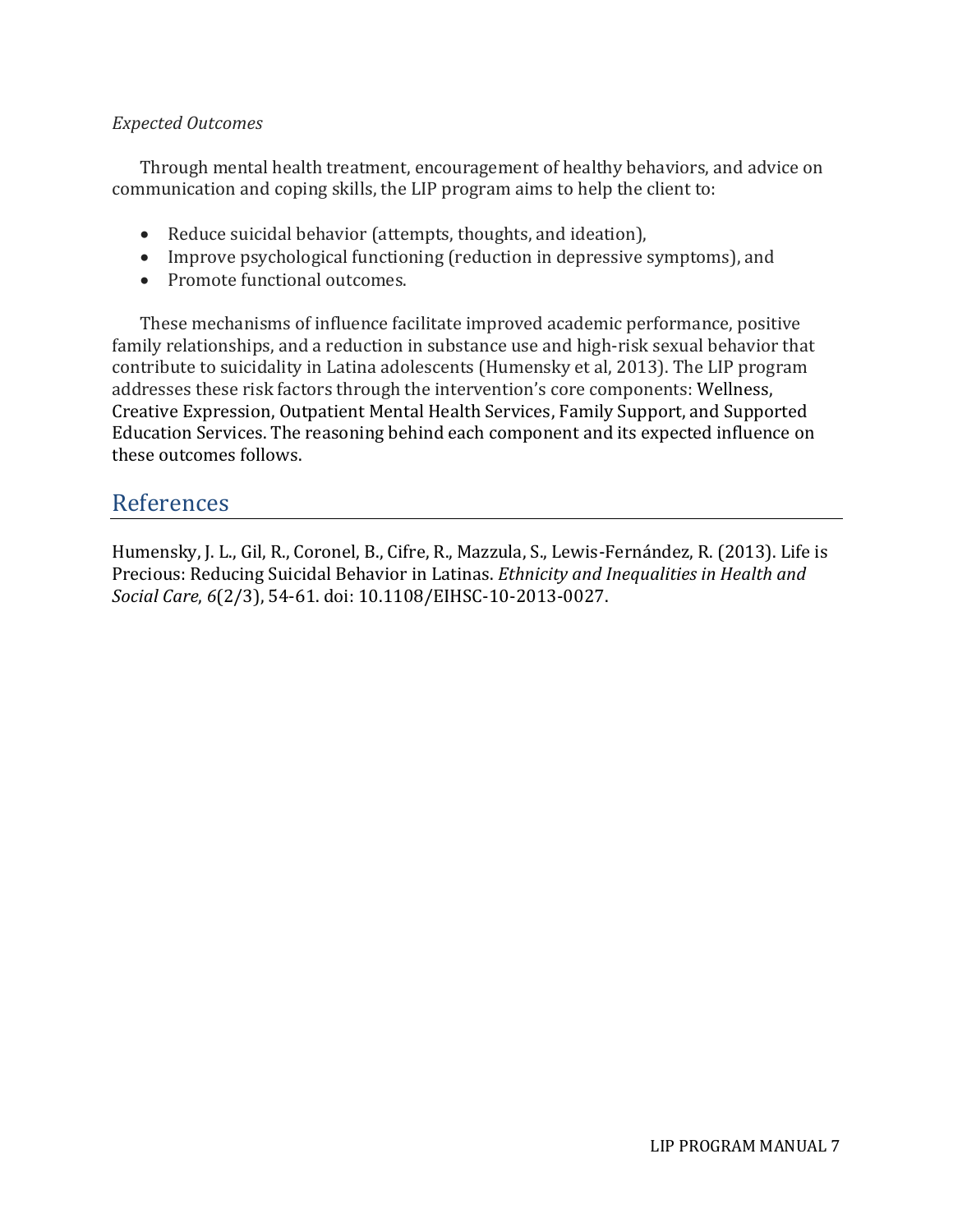#### Outpatient Mental Health Treatment

LIP is a culturally competent mental health and youth development program with a community-defined practice model that aims to reduce suicidal risk and attempts in Latina adolescents. It incorporates a Multicultural Relational Approach for Diverse Populations into its treatment plans and interventions; however, it is a non-clinical after-school program (3:00pm-7:00pm) that runs on weekdays and Saturday mornings. As a result, participants are required to attend outpatient mental health treatment, which includes therapy and psychiatry services, and be under the care of a clinician to be eligible for the program. According to Nestor, Cheek, and Liu (2016), psychiatric outpatient treatment is the "receipt of service from a partial day hospital or day treatment program, mental health clinic or center and/or a therapist, psychologist, social worker, or counselor for suicidal ideation and/or behavior" (p. 198).

Adolescent suicidality is often left untreated (Husky et al. 2012). A study using a nationally representative sample of adolescents with suicidal ideation, suicide plans or suicide attempts showed that 67.3% of adolescents with suicidal ideation, 54.4% of those with a plan, and 56.9% of those with an attempt did not receive specialty mental health treatment or contact a mental health specialist in the past 12 months (p. 992). Furthermore, Nestor et al. (2016) gathered data from the National Survey on Drug Use and Health, including 4176 depressed adolescents with suicidal ideation and behavior in the previous year. In the study sample, mental health service utilization fell below 10% for suicidal ideators and below 50% for suicide attempters; outpatient utilization fell below 10% for ideators and 40% for attempters (Nestor et al., 2016, p. 199). Furthermore, racial/ethnic minorities were generally less likely to receive and seek treatment than their non-Hispanic white counterparts (p. 200). The lag or absence of treatment may negatively affect effective early interventions

Block et al. (2013) conducted a mixed methods study with 25 adolescents referred for mental health care through a school-based referral program on how adolescents understand mental health treatment and make treatment decisions, and how they differ from adolescents who do not attend outpatient treatment. In the ten-week study, three themes emerged that affect adolescents' decision: autonomy, importance of peer reactions, and need for privacy (28). Adolescents may be resistant to outpatient mental health treatment when it undermines their autonomy, brings stigma, or is open to parents as opposed to individual treatment. Attitudinal behaviors, such as stigma against mental health treatment and cultural attitudes about mental health, are related to whether a patient desires mental health treatment (Nadeem et al., 2007; Nestor et al., 2016). Nadeem et al. (2007) showed that U.S.-born Latina women were less likely than U.S.-born white women to want treatment, whereas immigrant Latinas were more likely to want it (p. 1549); however, immigrant Latinas were less likely than their U.S.-born white counterparts to be in treatment (p. 1551). As LIP requires all the girls to attend outpatient treatment, stigma is reduced and provides a space for the adolescents to speak in privacy and share things they would not have shared with their families, in addition to the group sessions they have during creative expression therapy with LIP. By making outpatient mental health treatment obligatory, all LIP participants will have had to address these barriers.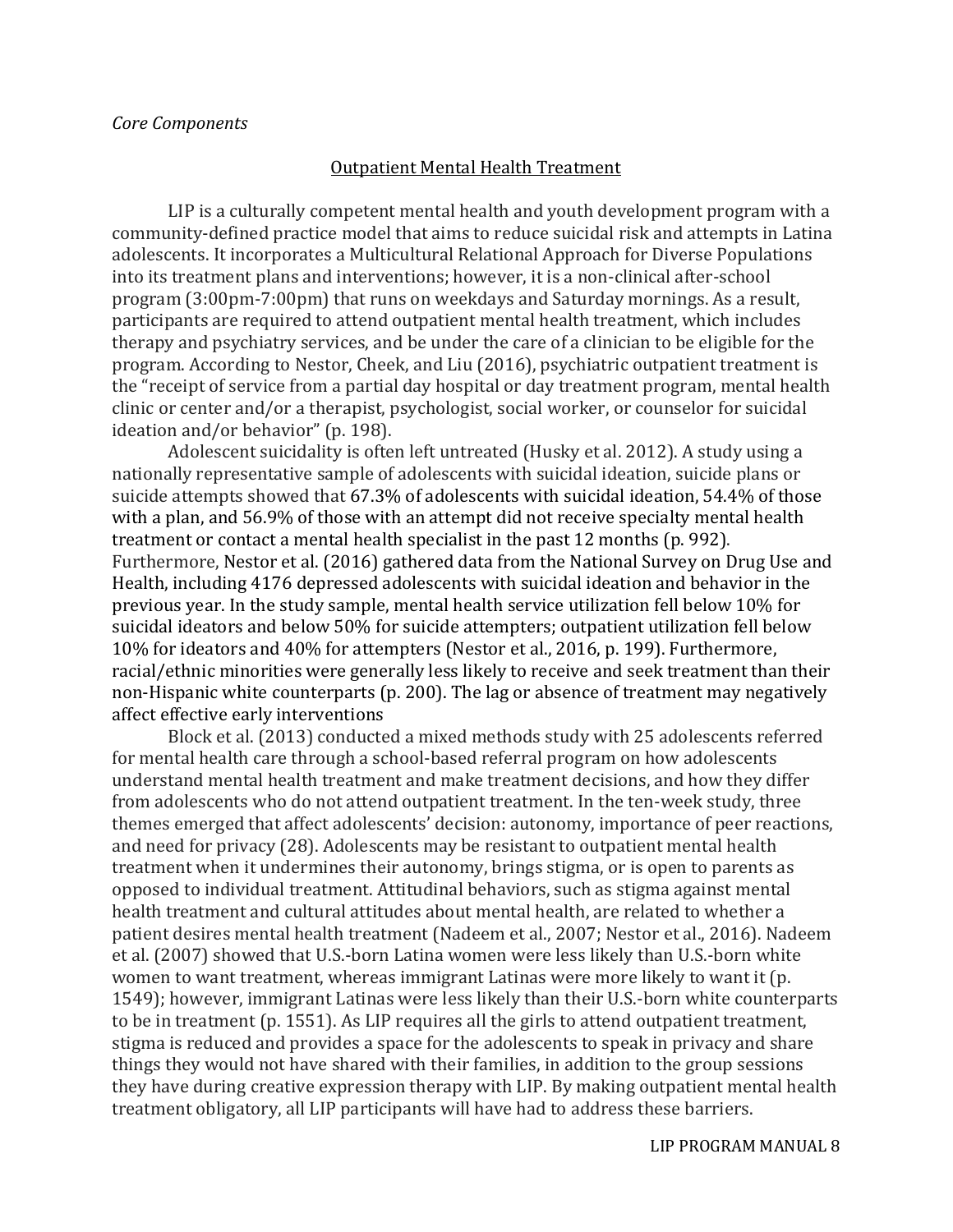When compared to adolescent boys receiving outpatient counseling or psychotherapy, adolescent girls were more likely to exhibit internalizing symptoms such as anxiety, depression, or withdrawal, presented with more psychosocial factors or stressors, and demonstrated greater levels of risk to self or others, suicidal ideation in particular (Holtberg, Olsen, & Brown-Rice, 2016, p. 224). The meta-analysis performed by Holtberg, et al. emphasized the gender differences in clinical characteristics of adolescents receiving mental health treatment. Finally, Mehlum et al. (2016) measured treatment outcomes in adolescents who either received 19 weeks of dialectical behavior therapy adapted for adolescents (DBT-A) or enhanced usual care (EUC), defined as standard care with no less than 1 weekly treatment session per patient (p. 295). Results showed that at 19 weeks, adolescents receiving DBT-A had a significantly lower level of suicidal ideation than those receiving EUC, but that at the follow-up 1 year later, there was no statistically significant difference between the two groups (p. 297), showing that both treatments were effective at reducing self-harm episodes, psychiatric admissions, and emergency department visits. Furthermore, the study suggested that adolescent patients are treatable and the long-term prognosis after treatment is favorable; the participants continued to improve or sustained the benefits of outpatient mental health treatment after the trial (p. 299). In essence, while LIP is being implemented to improve outcomes for the girls, outpatient therapy will play a strong role in the treatment process.

# References

Block, A. M., Gjesfjeld, C. D., & Greeno, C. G. (2013). Adolescent perspectives of outpatient mental health treatment. *Best Practices in Mental Health*, *9*(2), 22-38. Holtberg, T., Olson, S., & Brown-Rice, K. (2016). Adolescent gender differences in residential versus outpatient mental health treatment: A meta-analysis. *Journal of Mental Health Counseling*, *38*(3), 217-232.

Husky, M. M., Olfson, M., He, J. P., Nock, M. K., Swanson, S. A.,& Merikangas, K. R. (2012) Twelve-month suicidal symptoms and use of services among adolescents: Results from the National Comorbidity Survey. *Psychiatric Services*, *63*(10), 989-96.

Mehlum, L., Ramberg, M., Tørmoen, A. J., Haga, E., Diep, L. M., Stanley, B. H., … Grøholt, B. (2016). Dialectical behavior therapy compared with enhanced usual care for adolescents with repeated suicidal and self-harming behavior: Outcomes over a one-year followup. *Journal of the American Academy of Child & Adolescent Psychiatry*, *55*(4), 295-300.

Nadeem, E., Lange, J. M., Edge, D., Fongwa, M., Belin, T., & Miranda, J. (2007). Does stigma keep poor young immigrant and U.S.-born Black and Latina women from seeking mental health care? *Psychiatric Services, 58*(12), 1547-54.

Nestor, B. A., Cheek, S. M., & Liu, R. T. (2016). Ethnic and racial differences in mental health service utilization for suicidal ideation and behavior in a nationally representative sample of adolescents. *Journal of Affective Disorders*, 202, 197-202.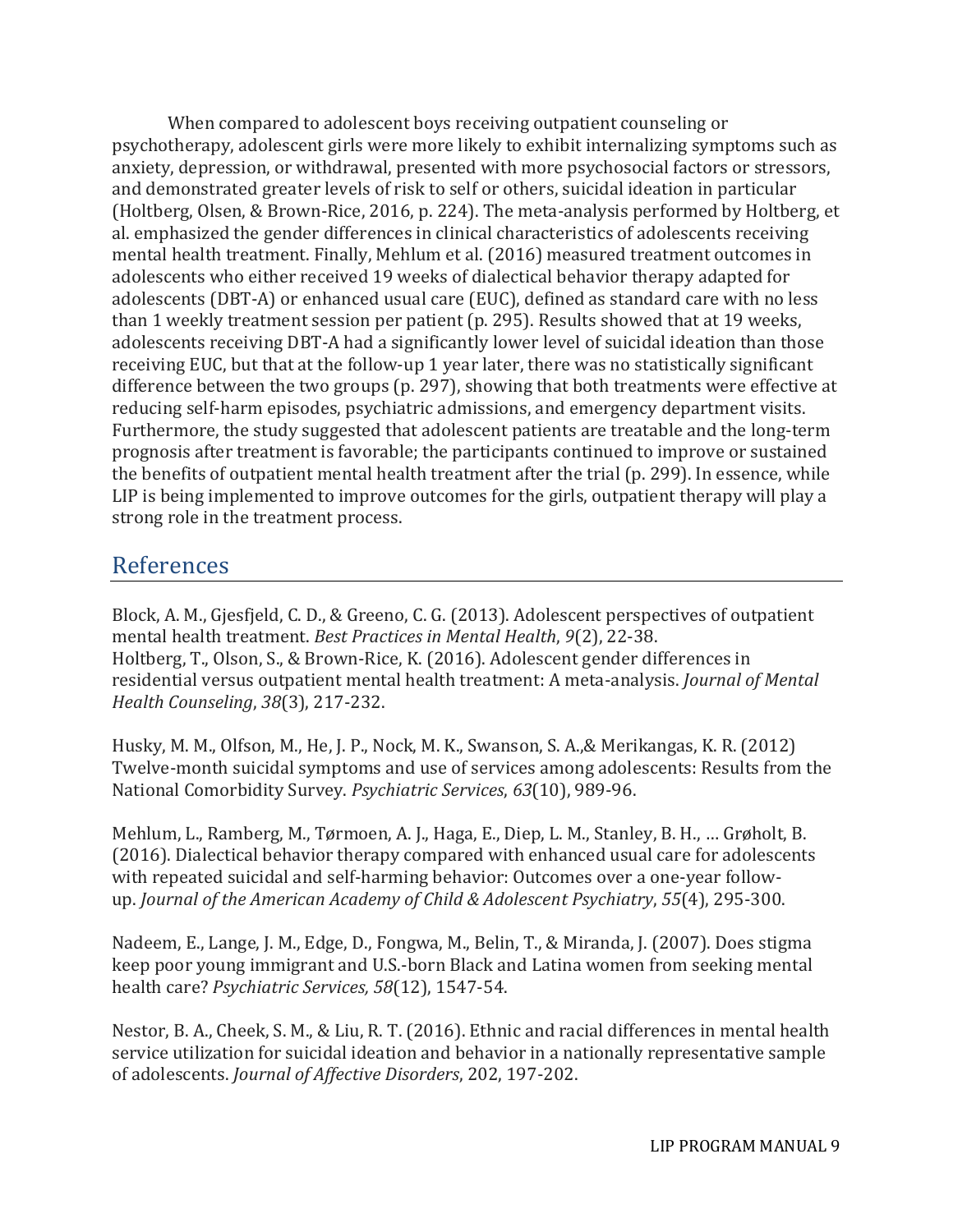#### Family Support

According to Dr. Gil, many parents "have a lot of challenges and stressors themselves, like lack or money or poor housing" and many mothers also express feeling overwhelmed by their circumstances without support from their partners. LIP provides a support system for both the child and parent. Assistance with concrete services is provided when a family has issues with housing, finances, employment, etc. LIP services can indirectly help participants because "if moms feel stronger in self-esteem, they can open up a dialogue without being punitive."

Another aspect of providing support is by helping the family communicate more effectively. Dr. Gil expresses that LIP staff must have the ability to act as "cultural brokers" and help the client understand their unique circumstances, their parents' culture, and viceversa, to foster positive communication between parents and children. While American culture values individualism, the Latino culture focuses on familism, prioritizing the family over individual wants and needs (Goldston et al, 2008). The goal of family support is to create awareness of these factors among family members and reduce the cultural and societal barriers that strain communication between Latino families and their daughters.

## References

Goldston, D. S., Molock, S. D., Whitbeck, L. B., Murakami, J. L., Zayas, L. H., & Nagayama Hall, G. C. (2008). Cultural considerations in adolescent suicide prevention and psychosocial treatment. *American Psychologist*, *63*(1) 14-31.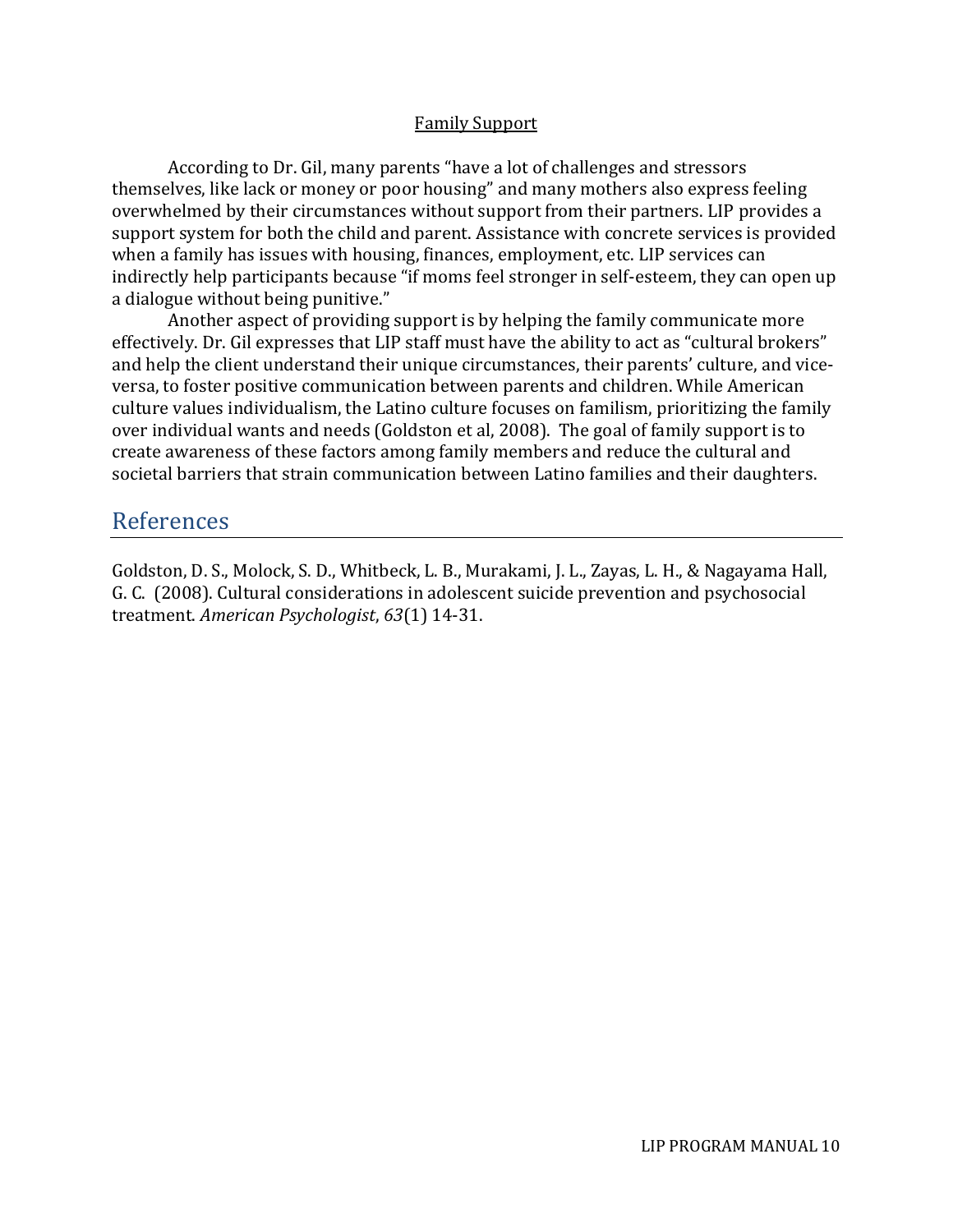#### Supported Education Services

Prior to the development of LIP, community members, specifically adolescent Latinas, expressed that educational enrichment would improve the girls' low self-esteem. The adolescents felt that lack of educational attainment and low marks in school negatively affected their sense of identity, which, in conjunction with their community-wide and familial struggles, contributed to a diminished sense of self-worth. Feelings of distress related to academic failure can be seen as a part of the adolescent Latina narrative where suicidal ideation is a concern (Gulbas and Zayas, 2015).

LIP focuses on academic growth by helping participants with current school work, as well as engaging in activities that will help them further their education. According to Rosa Cifre, Chief Program Officer, girls' academic success increases when they know there is always a resource at LIP to get the help and attention they need with their schoolwork. Studies find that very few Latino children and their immigrant parents have academic expectations congruent with their career aspirations (Chavira, Cooper, and Vasquez-Salgado; Hausmann-Stabile, Gulbas, and Zayas, 2013). Similarly, a qualitative study of Latino students in low-income communities provides suggestions to improve their chances of attending college (McWhirter, Luginbuhl, and Brown, 2014). The most common suggestions among these adolescents thematically include pleas for their school to provide motivational and informational support, structured community engagement, and academic support (McWhirter, Luginbuhl, and Brown, 2014), all of which are addressed in the Supported Education Services component of LIP. The role of LIP staff is to become a resource for the child and family. Furthermore, discord between child aspirations and parental expectations for their future can be detrimental, especially because the parents of suicidal Latinas show lower aspirations for their girls (Gulbas & Zayas, 2015). Therefore, LIP's role in guiding Latinas through the steps required to obtain their goals is crucial to their success and wellbeing.

# References

Chavira, G., Cooper, C. R., & Vasquez-Salgado, Y. (2016). Pathways to Achievement: Career and Educational Aspirations and Expectations of Latina/o Immigrant Parents and Early Adolescents*. Journal of Latinos and Education*, *15*(3), 214-228.

Gulbas, L. E., & Zayas, L. H. (2015). Examining the interplay among family, culture, and Latina adolescent suicidal behavior. *Qualitative Health Research*, *25*(5), 689-699.

McWhirter, E. H., Luginbuhl, P. J., & Brown, K. (2014). ¡Apòyenos! Latina/o student recommendations for high school supports. *Journal of Career Development*, *41*(1), 3-23.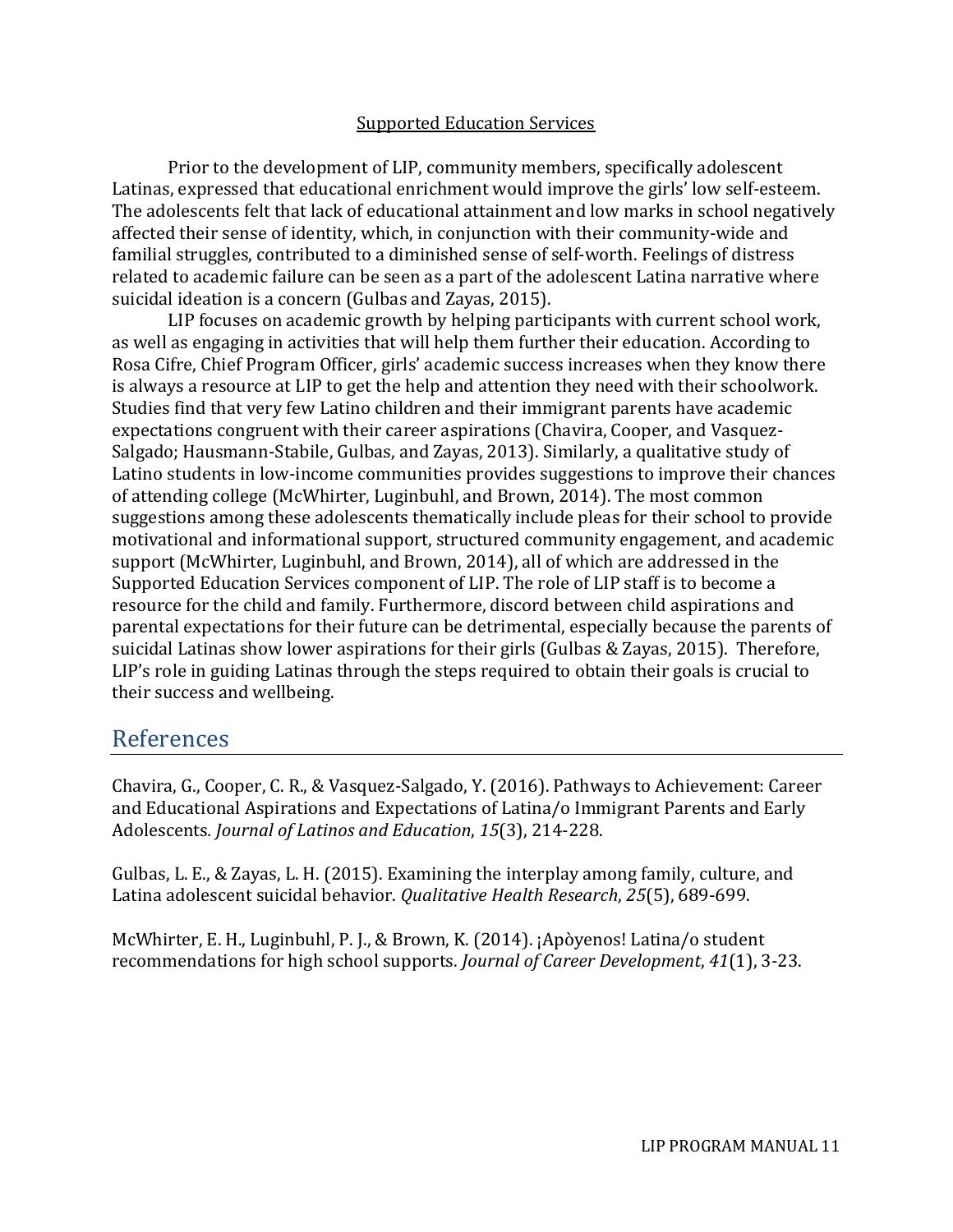#### Creative Expression Therapy

LIP provides girls with an emotionally- and culturally-informed outlet for coping and expressing feelings through creative expression therapy. In therapy, "communication covers the transformation of the experience to dialogue between client and therapist" (Blomdahl et al, 2013).

According to Blomdahl and colleagues (2013), art therapy mediates the client's ability to self-express by providing a non-verbal outlet through the "use of colors, symbols… and physical movement." In addition to art therapy, participants may also engage in music therapy, which can include expression using instruments, voice, and improvisation in both an individual and collaborative atmosphere. Dance therapy has also been used when certified therapists have been available.

Communication becomes especially important in the lives of Latina adolescents experiencing suicidal ideation because both emotional suppression and thoughts of suicide are linked to future suicide attempts, especially if the adolescent has been exposed to adverse events (Kaplow et al, 2014). In adolescents, art therapy has been shown to reduce trauma-related symptoms and provide imagery as a guide for verbalizing their experiences among peers (Lyshak-Stelzer, Singer, & Chemtob, 2007). Additionally, both adult and adolescent Latinos endorse a need for social connection and cultural enrichment activities in suicide prevention and cite creative engagement as a means of fulfilling this (Ford-Paz et al, 2015). The use of creative expression therapy in LIP combines the need for adolescent Latinas to communicate and to engage in culturally-relevant activities.

#### *The Focus on Group Therapy*

While LIP clients receive individual psychotherapy, the group component is considered equally important. Anecdotally, Dr. Gil expresses that, frequently, a cultural gap may impede expression in a one-on-one psychotherapeutic setting and that Latina girls may better communicate themselves in a group context, feeling validated by the experiences of their peers. This is why the creative expression therapies are offered in a group format.

Prior research supports culturally-sensitive group treatment for Latinas specifically (Stracciarini, O'Keeffe, and Mathews, 2007). Group therapy has been recognized as most effective when the leader is able to incorporate Latino values, cultural activities, and accessibility to their participants (Stracciarini, O'Keefe, and Mathews, 2007). Since Latinas experiencing suicidal ideation endorse an "inability to forge a grounded experience" (Gulbas & Zayas, 2015) and a desire for community involvement (Ford-Paz et al, 2015), the validation and social connection that can occur in a group context of peers, in gender, age, and culture, can be therapeutic to the individual.

Dr. Gil also shares a concern over the forward approach of interpersonal psychotherapy, where the client is asked to speak about their concerns in a one-on-one setting, stating that Latinas may never have learned this concept as an option. This speaks to the theme of "confianza" (Roll, Millen, & Martinez, 1980) and "personalismo," (Organista, 2000) which, together, represent building interpersonal trust in a relationship. This is not unlike the idea of creating a therapeutic alliance; which, according to Wintersadolescent, Mensinger, & Diamond (2005), requires that the clinician be cognizant of both gender and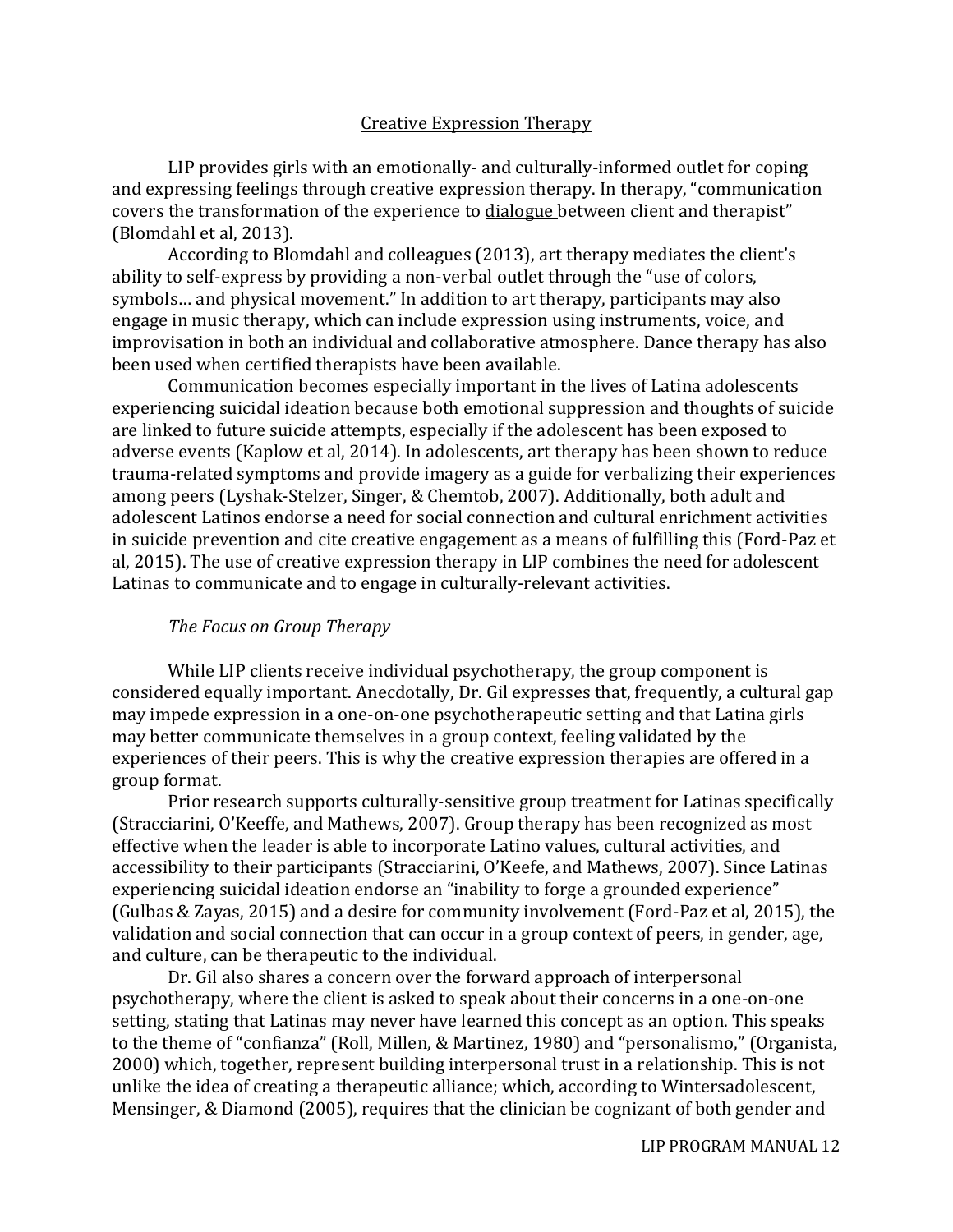race-related needs in adolescents to maintain both patient and therapists' sense of alliance. For Latinas, this may not be achieved in a one-on-one setting, where the therapist can come across as an authoritative other instead of a leader that embraces the identity of a Latina adolescent. LIP, therefore, focuses on maintaining a bilingual and culturally-sensitive staff with knowledge of the unique challenges faced during female adolescence, which reinforces these factors necessary to maintain engagement and help clients achieve their goals.

# References

Blomdahl, C., Gunnarsson, A. B., Guregård, S., & Björklund, A. (2013). A realist review of art therapy for clients with depression. *The Arts in Psychotherapy*, *40*(3), 322-330.

Ford-Paz, R. E., Reinhard, C., Kuebbeler, A., Contreras, R., & Sánchez, B. (2015). Culturally tailored depression/suicide prevention in Latino youth: community perspectives. *The Journal of Behavioral Health Services & Research*, *42*(4), 519-533.

Kaplow, J. B., Gipson, P. Y., Horwitz, A. G., Burch, B. N., & King, C. A. (2014). Emotional suppression mediates the relation between adverse life events and adolescent suicide: Implications for prevention. *Prevention science*, *15*(2), 177-185.

Lyshak-Stelzer, F., Singer, P., Patricia, S. J., & Chemtob, C. M. (2007). Art therapy for adolescents with posttraumatic stress disorder symptoms: A pilot study. *Art Therapy*, *24*(4), 163-169.

Organista, K. (2000). Latinos. In J. R. White & A. S. Freeman (Eds.), *Cognitive-behavioral group therapy for specific problems and populations* (pp. 281–303). Washington, DC: American Psychological Association.

Roll, S., Millen, L., & Martinez, R. (1980). Common errors in psychotherapy with Chicanos: Extrapolations from research and clinical experience. *Psychotherapy: Theory, Research & Practice*, *17*(2), 158.

Stacciarini, J. M. R., O'Keeffe, M., & Mathews, M. (2007). Group therapy as treatment for depressed Latino women: A review of the literature. *Issues in Mental Health Nursing*, *28*(5), 473-488.

Wintersadolescent, M. B., Mensinger, J. L., & Diamond, G. S. (2005). Do gender and racial differences between patient and therapist affect therapeutic alliance and treatment retention in adolescents? *Professional Psychology: Research and Practice*, *36*(4), 400.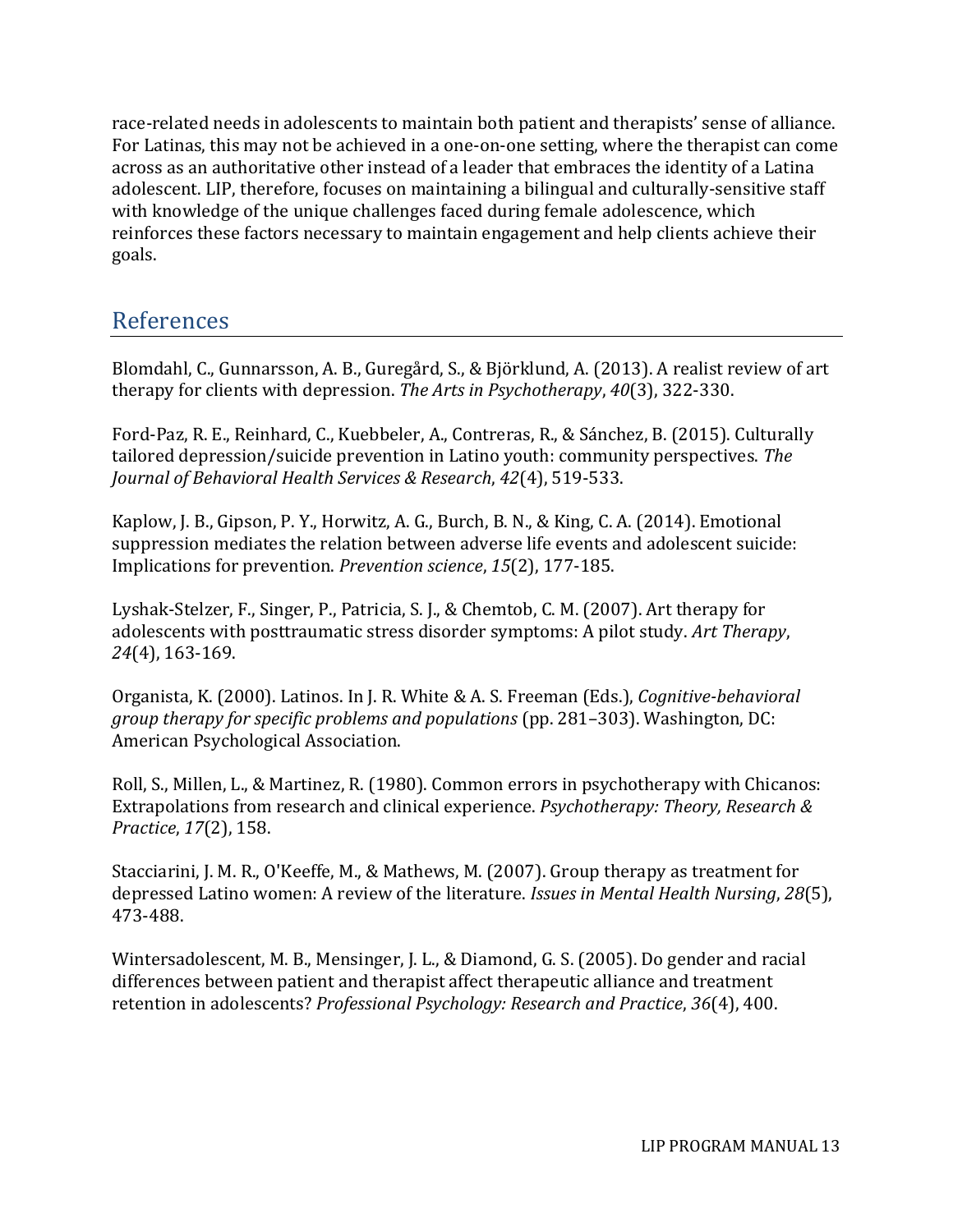#### Wellness

To promote overall wellness, LIP also focuses on helping adolescent Latinas make healthy choices for their physical wellbeing. During the initial stages of the LIP program, adolescent Latinas in the community expressed concerns over low self-esteem stemming from negative appearance-related comments from their peers, what we refer to as "bullying" today. Adding to the issue, access to a proper diet is a challenge in the communities LIP serves. The interaction between community concerns revolving around negative self-image and inadequate diet or exercise contributed to developing the Wellness component of LIP.

Studies link access to a healthy, fruit-and-vegetable rich diet to consumption. However, a study by Jack et al (2013) specifically analyzes the consumption of such a diet by New Yorkers living in areas where access is limited shows that access alone is not enough. For females especially, education about food-related health behaviors increases the likelihood of consumption across neighborhoods and remains salient despite zip-code poverty levels (Jack et al, 2013). In adolescents, negative body image may also serve as a risk factor for self-injury in both clinical and general populations (Muehlenkamp & Brausch, 2011). Providing LIP clients with adequate knowledge and self-efficacy to make healthier choices related to their bodies can thus act as a mediator and be potentially lifesaving. Clients learn about healthy diet and exercise. The girls are able to develop mastery in this area by cooking for the group and on Family Day, when they can cook for their families. Exercise activities should include relaxation techniques such as yoga as well as active techniques such as dance or cardio. The Wellness component of LIP addresses the educational aspect of health behaviors to empower young Latinas to make healthier food choices.

### References

Jack, D., Neckerman, K., Schwartz-Soicher, O., Lovasi, G. S., Quinn, J., Richards, C., ... & Viola, D. (2013). Socio-economic status, neighbourhood food environments and consumption of fruits and vegetables in New York City. *Public health nutrition*, *16*(07), 1197-1205.

Muehlenkamp, J. J., & Brausch, A. M. (2012). Body image as a mediator of non-suicidal selfinjury in adolescents. *Journal of adolescence*, *35*(1), 1-9.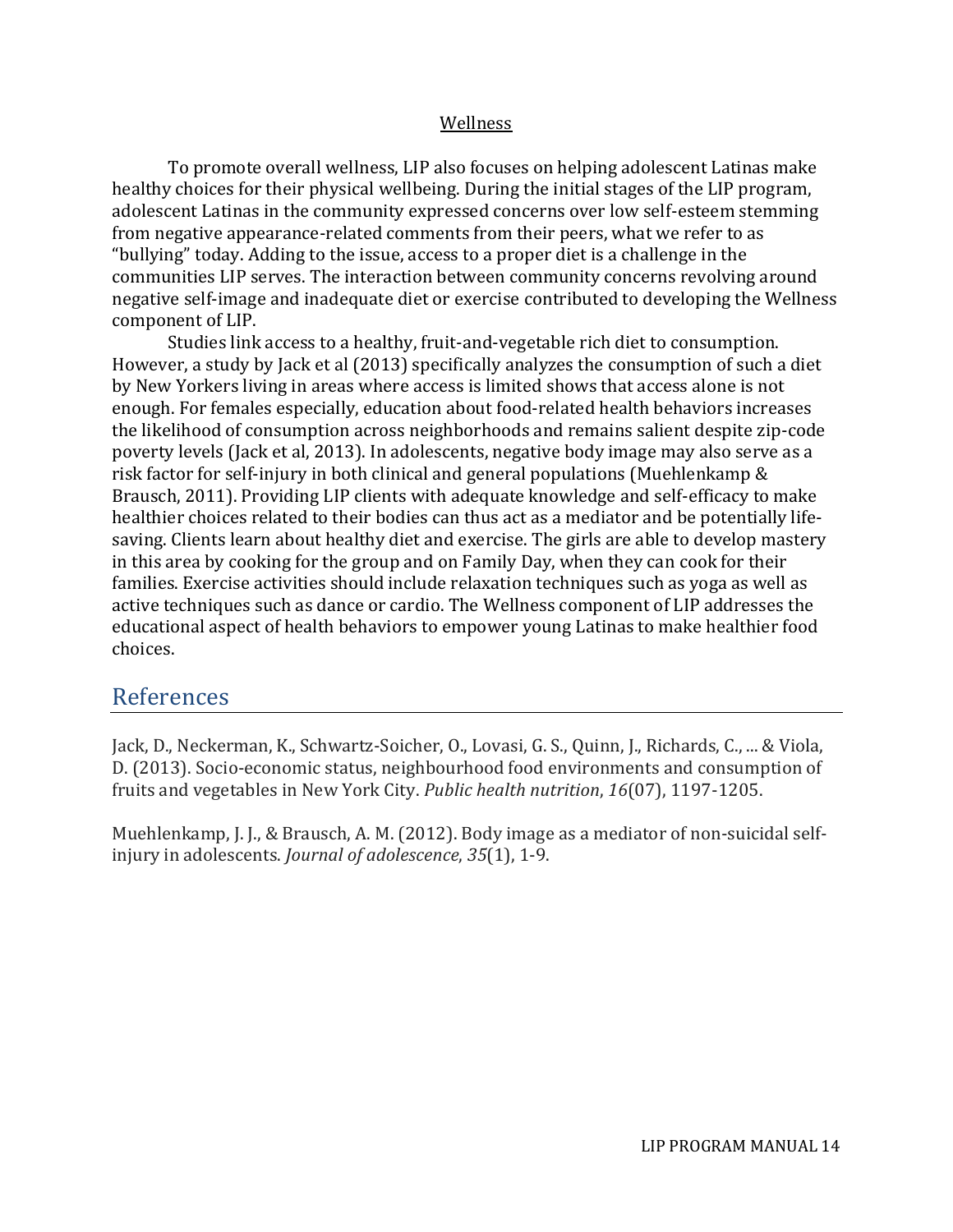# **2. Intervention**

#### **a. Recruitment**

#### *Sources*

Recruitment and referral activities are the under the responsibility of the Program Director and Case Manager. All outreach efforts are documented and kept on file. Participants are referred from community agencies, including:

- Comunilife's Vida Guidance Center,
- Hospitals,
- Medical facilities,
- Schools.
- Churches,
- Courts, and
- Other Comunilife programs.
- Many are self-referred or referred by other clients.

#### *Recruitment activities*

LIP should already have marketing strategies in place in conjunction with outreach efforts. LIP should prepare pamphlets and materials informing potential LIP participants and family about LIP activities and services.

Recruitment materials can be found in Appendix.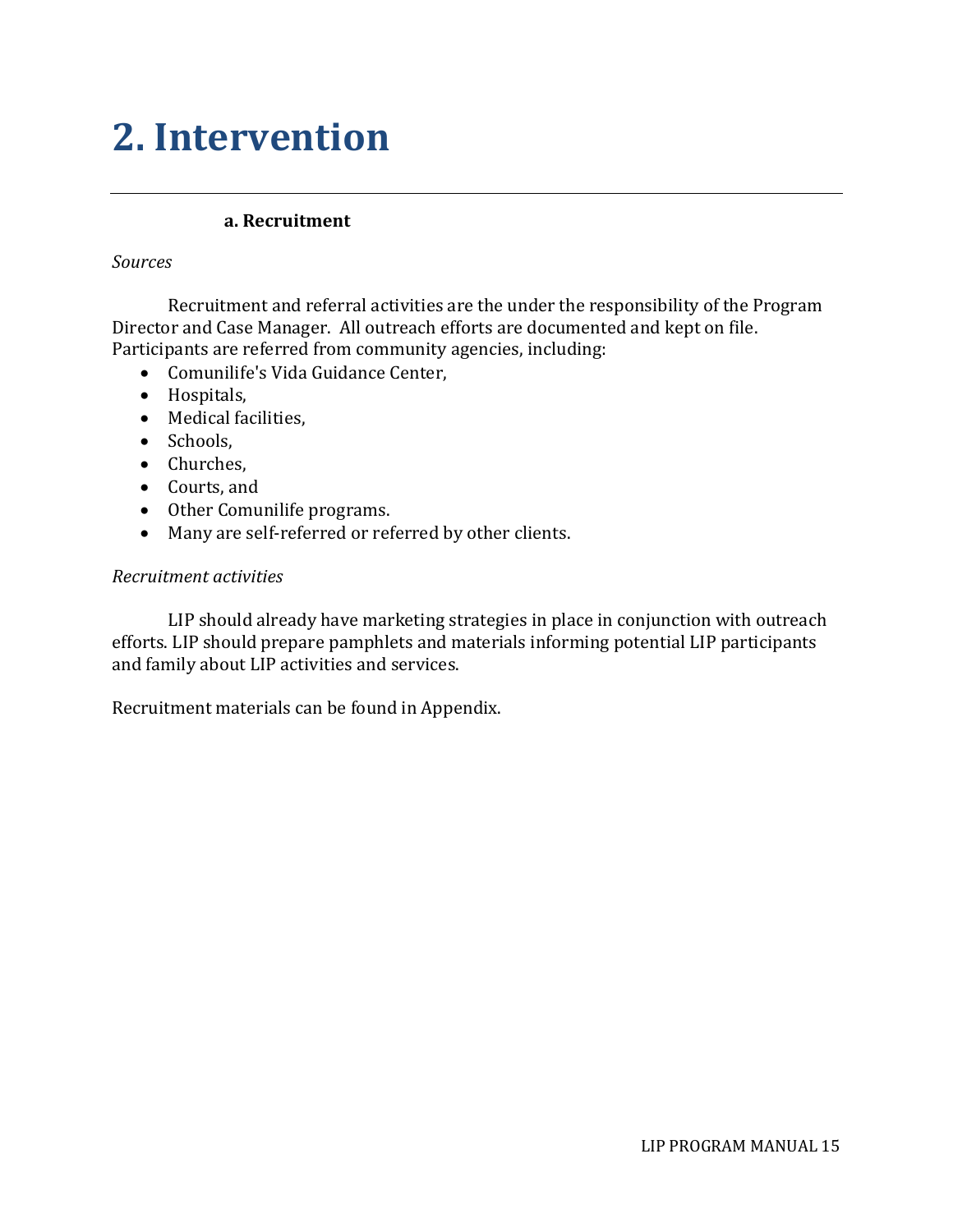#### **b. Referrals**

#### *Process for New Referrals*

The Program Director is responsible for:

- Screening all referrals made by telephone.
- Ensure that a Referral Form is completed for all cases referred.
- Walk-in potential participants will be seen by the Program Director or Case Manager.
- All referrals, callers, and walk-ins deemed appropriate will be scheduled for intake.
- All crisis/emergency calls or walk-ins are immediately referred to:
	- o 911;
	- o Police, if appropriate;
	- o Hospital Emergency Room;
	- o In the Bronx, Vida Guidance Center.
- Adolescents are encouraged to attend the program activities without expectations to continue to participate.

#### Inclusion Criteria

Criteria for admission to the LIP Program are:

- Must be a Latina female;
- 12-17 years of age with a psychiatric diagnosis: mood disorder and symptoms of suicide ideation and suicide attempts;
- Receiving psychiatric treatment in an out-patient client mental health clinic;
- Attending school.
- Parental consent and agreement to participate in the program is required.

The Life is Precious Program serves Latina adolescents and their families without regard to race, religion, sex, disability, national origin, sexual preference, immigration status. There is no cost for the services provided.

#### Intake Process

A staff member is assigned to a potential client, and an appointment for an initial assessment is scheduled. The intake process consists of gathering, preparing and obtaining signatures for the following:

- Psychosocial information is gathered and documented involving the adolescent and parent(s)/Guardian(s)
- Multicultural Relational Approach Assessment is conducted
- Activity Assessment is conducted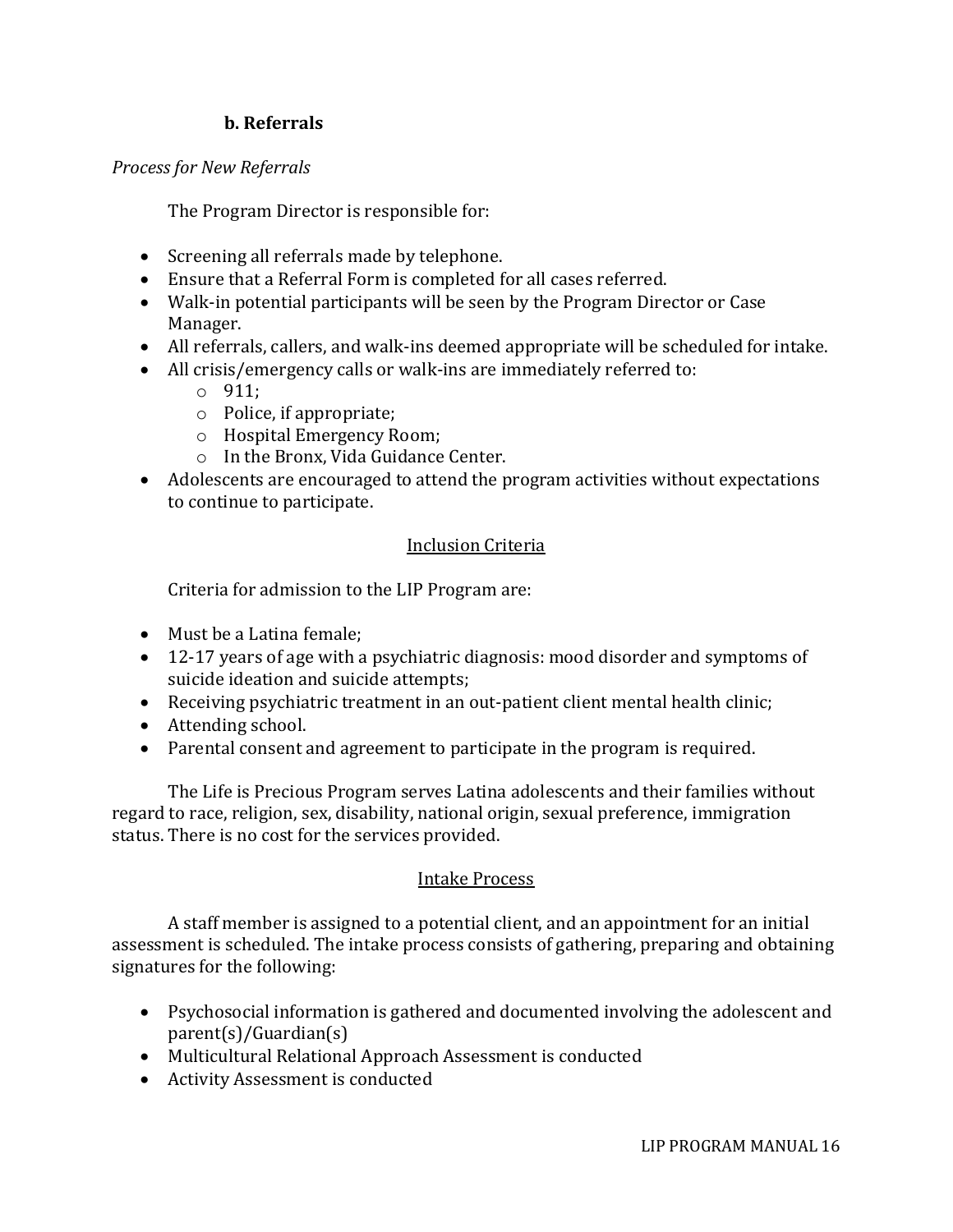- Services Agreement is prepared for parent/guardian to consent accepting Life is Precious services
- School Release of Information
- Adolescent Depression Scale (Reynolds)
- Suicide Ideation Questionnaire (Reynolds)
- Trauma Symptom Checklist for Children (Briere)
- Family Adaptability & Cohesion Evaluation Scale (FACES II)
- Participant's long-term and short-term goals

#### Initial Assessment

The staff member:

- 1. Gathers information relevant to the adolescent and family current status.
- 2. Discusses the meaning of services with the adolescent and family, and assesses their understanding and willingness to be involved in the program.
- 3. Explains the confidential nature of services and the legal exceptions to confidentiality such as cases of child abuse and neglect, suicidal/homicidal ideation, etc.
- 4. Obtains a signed consent for treatment.
- 5. If a parent refuses to sign, the worker must clarify that this constitutes a refusal of services.
- 6. If the consent for services is not signed, services should not be provided. In this case, the refusal to sign and a summary of the discussion are to be noted on the Consent Form.
- 7. Where relevant, obtains a signed HIPAA compliant "Request for Release of Confidential Information" from the client to obtain information from other providers.
- 8. This consent must be obtained and mailed immediately.
- 9. No signed consent forms should be placed in the chart for future use.
- 10. If at any point during the adolescent/family participation in the program, information regarding the adolescent/family is requested by another service provider, it may be released ONLY with the signed consent of the parent.
- 11. The parent must be informed that s/he has the right to revoke consent at any time prior to the release of information.
- 12. If consent is revoked, information will not be sent unless the record is subpoenaed by a judge.
- 13. Completes a Psychosocial.
- 14. A Psycho-social or Psycho-social Update can be completed on an adolescent/family who received services before and the case was closed.
- 15. Completes a client Health Assessment and advises the parent of the program's requirement for an annual physical exam/medical evaluation.
- 16. Discussion of the need for medical evaluation must be conducted and documented. Continuous refusal to obtain an annual physical exam may be incorporated in the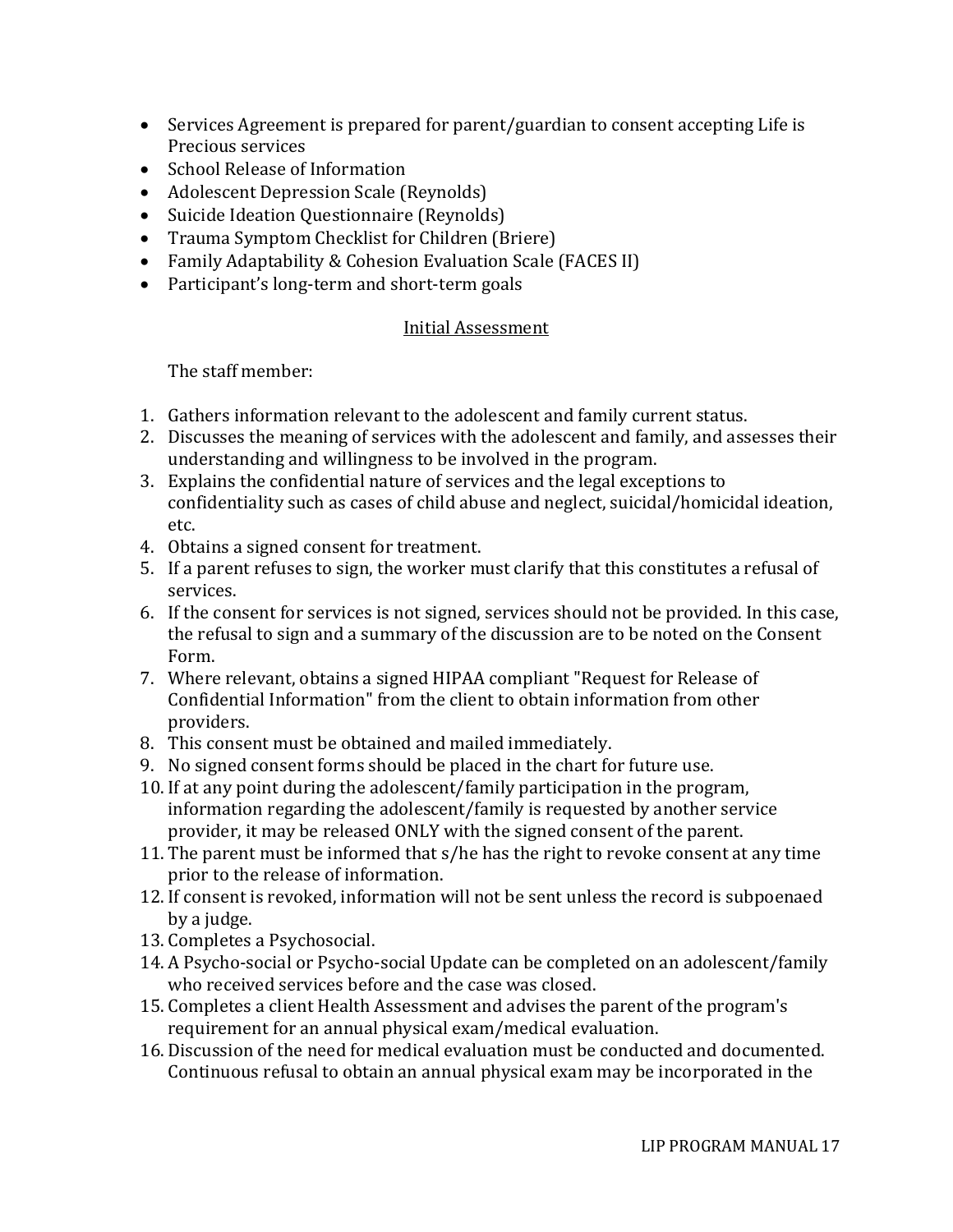counseling and case management efforts, with the goal of enabling the adolescent/parent to seek medical care.

- 17. When necessary and requested, the worker will make a referral and facilitate the client's receipt of a physical examination.
- 18. If the health assessment reveals tobacco use, the worker will offer a referral to cessation programs.
- 19. If the adolescent is not appropriate for services, the worker will recommend and/or make the appropriate referral.
- 20. Enters the dates of appointments scheduled and whether they were kept, failed or canceled in the adolescent's case record.
- 21. Enters a "Progress Note" in the case record for each session indicating the date, the length of the session in minutes and significant content of the session.

#### Intake Disposition and Admission

- 1. Admission to the program occurs after the intake is completed. Life is Precious is respectful of the adolescent/family need for time to accept services; therefore, it may take several weeks for the family to decide to enroll the adolescent in the program. During this time the program staff is expected to maintain contact with the family and document outreach efforts.
- 2. All intakes are presented and discussed with the Program Director.
- 3. If the adolescent is not admitted:
- 4. A referral must be offered and documented in the Case Record b. The reason not to admit must be recorded in the Case Record; and
- 5. A letter will be sent to the referral source informing it of the case disposition.
- 6. If the adolescent/family does not return for further services while in the midst of the intake process, a Disposition Note is to be entered in the Case Record or the "Client Screening Information Form"; and
- 7. The record is to be filed in the 'Not Accepted" file.
- 8. At the time of admission, and throughout the course of their participation in services, families should be assessed for the need and eligibility for supportive social services. The Case Manager is responsible for facilitating the client's receipt of the following and similar entitlements:
	- a. Public Assistance
	- b. Food Stamps
	- c. Medicaid
	- d. Supplemental Security Income
	- e. Home Energy Assistance
	- f. Reduced fares for public transportation

#### *Readmission Procedure*

Previously discharged participants seeking readmission will go through the standard intake procedure. A Psychosocial Update can be completed on an adolescent/family who received services before and the case was closed.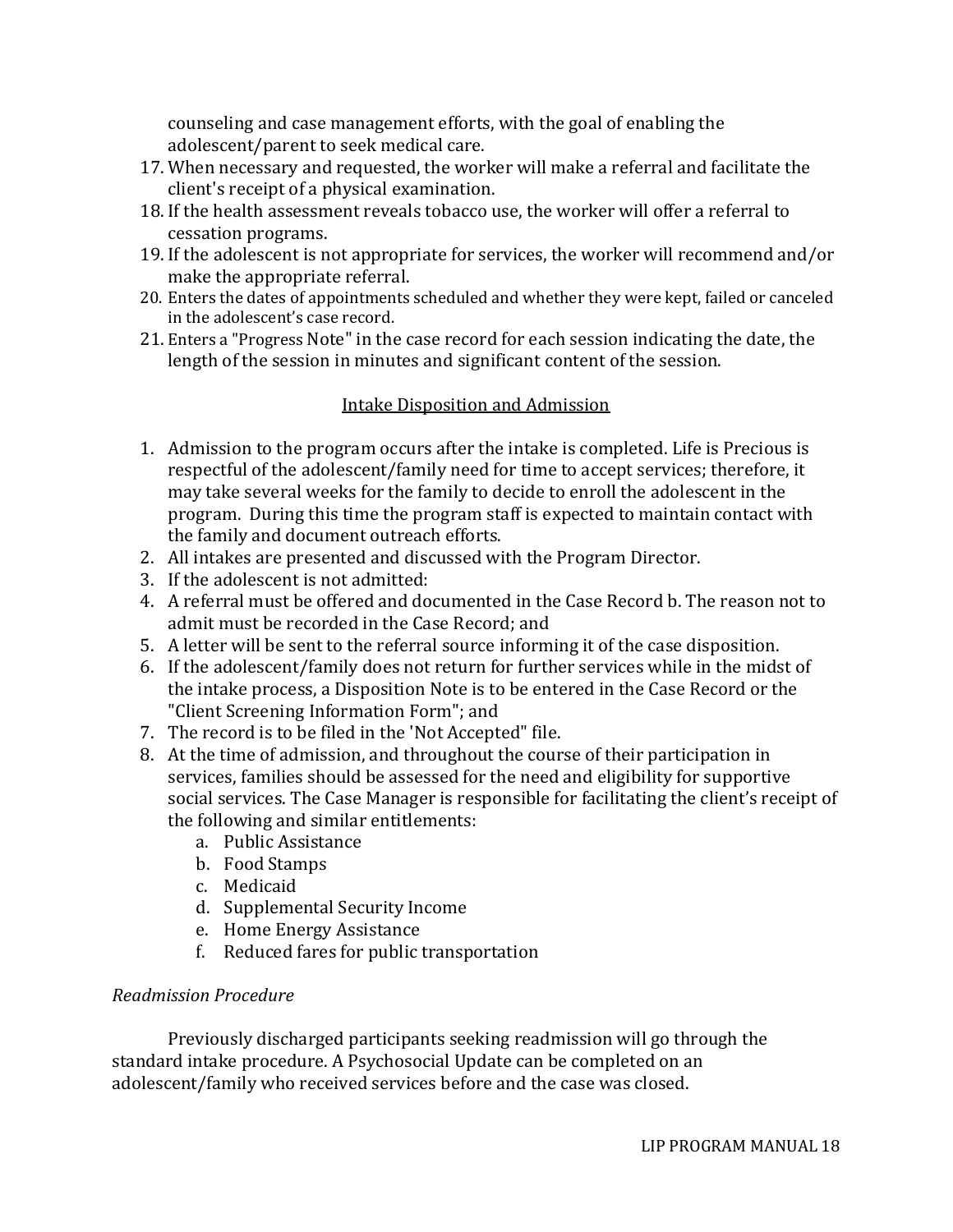### *Process for Ineligible Referrals*

When a Case Manager encounters a referral that is ineligible for LIP's services based on the abovementioned criteria, s/he advises the referral to visit other local services that may be able to provide assistance (e.g. a local Boys and Girls Club).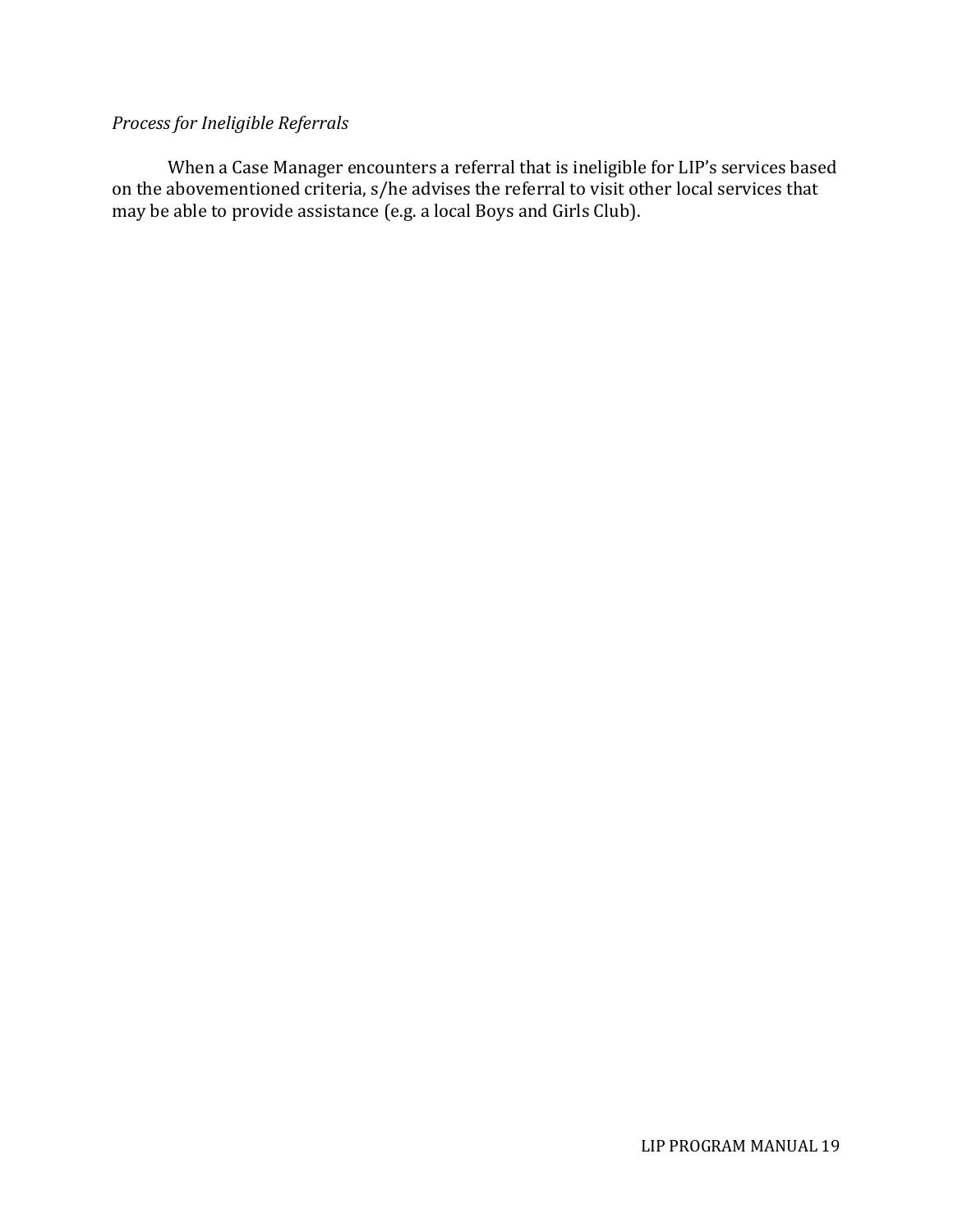#### **c. Engagement**

As has been discussed, the presence of an alliance in therapeutic relationships is important in engaging clients throughout treatment. Part of relating to the client when working with Latinas is building this sense of interpersonal trust, or *confianza* (Roll, Millen, and Martinez, 1980). Becoming familiar with team members can encourage client engagement.

Activities that support strong engagement include the following:

#### **1. Introduce the team to clients and their families.**

"Clients and family members need to know all team members." The client will have the opportunity to meet team members as they attend the program and participate in group activities. During this time, they will also be introduced to other participants who will be joining the client in group.

The Case Manager's priority upon client admission is to conduct an initial home visit. During this home visit, the parent will meet the case manager and a needs assessment will be conducted. This initial visit helps to establish the LIP team as allies of the client and their parents. Thereafter, parents will have ample opportunities to meet team members and the parents of other participants.

#### **2. Build rapport and provide support.**

"Many things, large and small, are important in building rapport but a few stand out as critical. First, the team must always solicit the client's view of what's going on. Coming to terms with any diagnosis is a process, and the team needs to be involved respectfully in that process. As progress or setbacks occurs, the understanding of "what the problem is" will undergo revisions in light of the experience. This is all part of the process of coming to terms with a diagnosis. Some clients and families will need basic educational information regarding *suicidality*. The team must support clients and families as they make treatment decisions, be respectful when clients ask for additional information, and provide practical support as needed within specific domains. "

"Practical support may be needed in many areas, including ensuring provision of adequate housing *for the family*, securing financial resources, or helping clients*' families* get their needs met in the community.

For Case Managers especially, rapport-building does not end with the clients and their families. The LIP team will be expected to become familiar with community resources and each client's school support team (teachers, counselors, principals) and therapist. Building collaborative relationships within the child's system will allow the LIP team to best address the needs of the participant within and outside of the program. Case Managers and LIP staff should not be discouraged if parents and participants are reluctant to share during the initial interview and assessment. Sharing personal and family information can be overwhelming; therefore, be thorough, but do not rush to gain confidence and trust. These are made by building the rapport and relationships over time.

#### **3. Involve families.**

For Latina adolescents, family involvement is critical to engagement and a necessary part of recovery. Showing respect for parents' concerns begins at the doors of LIP, where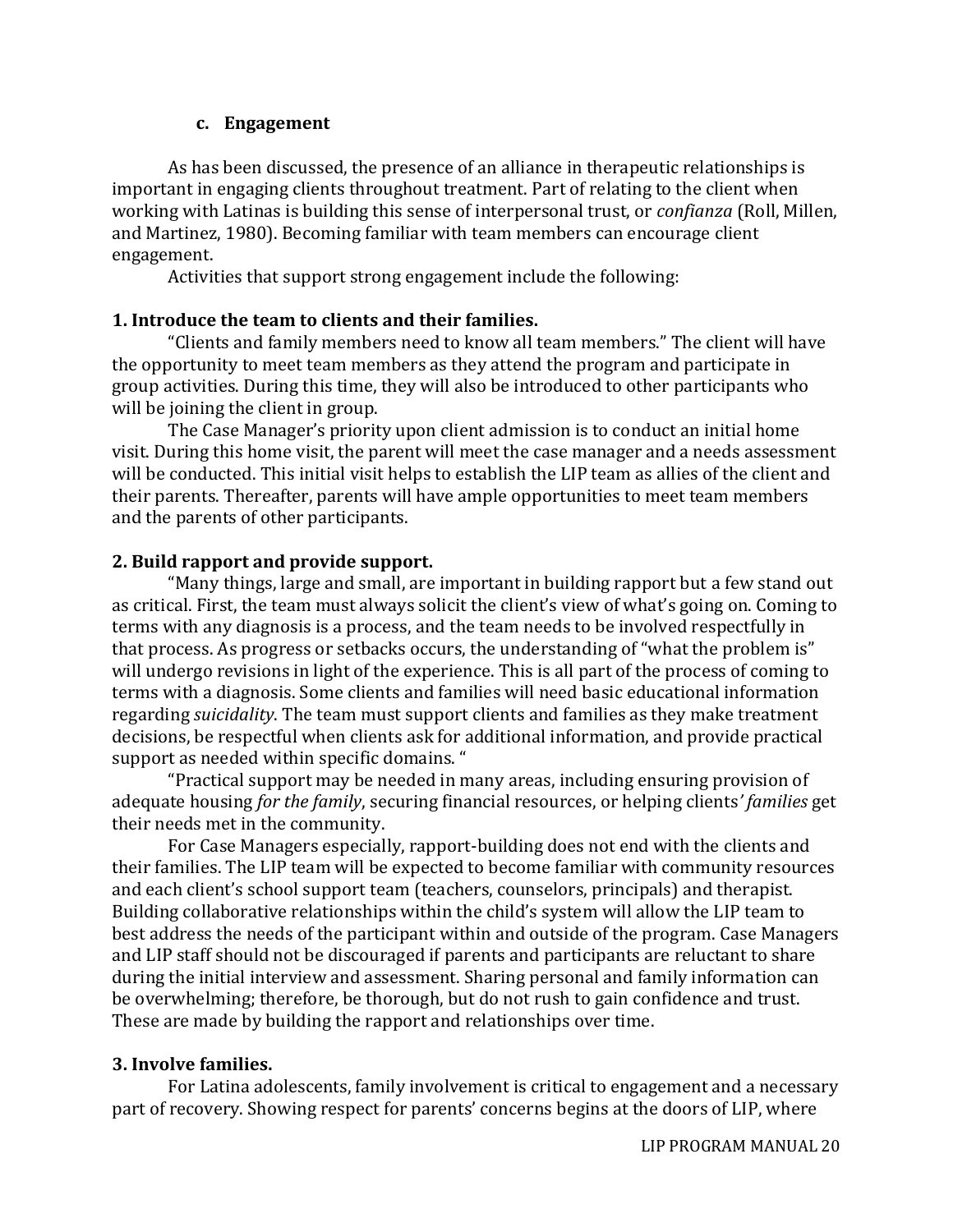the child is required to contact their guardian with the LIP office phone to inform them they have arrived. Likewise, when the child leaves, the parent is informed. This maintains open lines of communication and ensures that parents are connected and aware of their child's activities.

*"*The team involves family members in recovery planning and supporting the clients. It is important to remember that clients and family members will not always agree. Mediating conflicts between clients and family members will be an important role for the team." Family Day, which occurs weekly on Tuesdays, Fridays, and Saturdays, allows families the opportunity to bond and provide support for their children and one another.

In addition, clients and families often have little or no experience with *suicidality* or the mental health system. Any previous contact with the mental health system may have resulted in ambiguous diagnoses and uncertain prognosis; thus, clients and family members may have negative feelings towards mental health treatment and may have difficulty coping with the trauma of *suicidality*. Families may need help adjusting their expectations so that they are able to convey hope for recovery, while clients may need help restoring self-confidence following their experience with *suicidality* and treatment.

#### **4. Conduct needs assessment.**

"The needs assessment will reflect an ongoing process of discussion and collection of information. While this process is initially headed up by the Case Manager, the ongoing review and evaluation of needs requires the involvement of all team members." *The Case Manager will be the main resource between the parents, child, and the child's educational and support system.*

For example, all individuals will be screened for lifetime traumatic events and possible associated symptoms, and history of and current suicidality. There is also an element of needs assessment that is processes that unfolds over time as the members of the team and the client work with and learn about each other. Importantly, needs assessment must include identifying and highlighting clients' strengths, and team members must remember to ask about and build on strengths as they begin work in their individual domains." *Although the Case Manager is mainly responsible for this task, it is necessary to work with team members to understand the changing needs to the child and address those as needed.*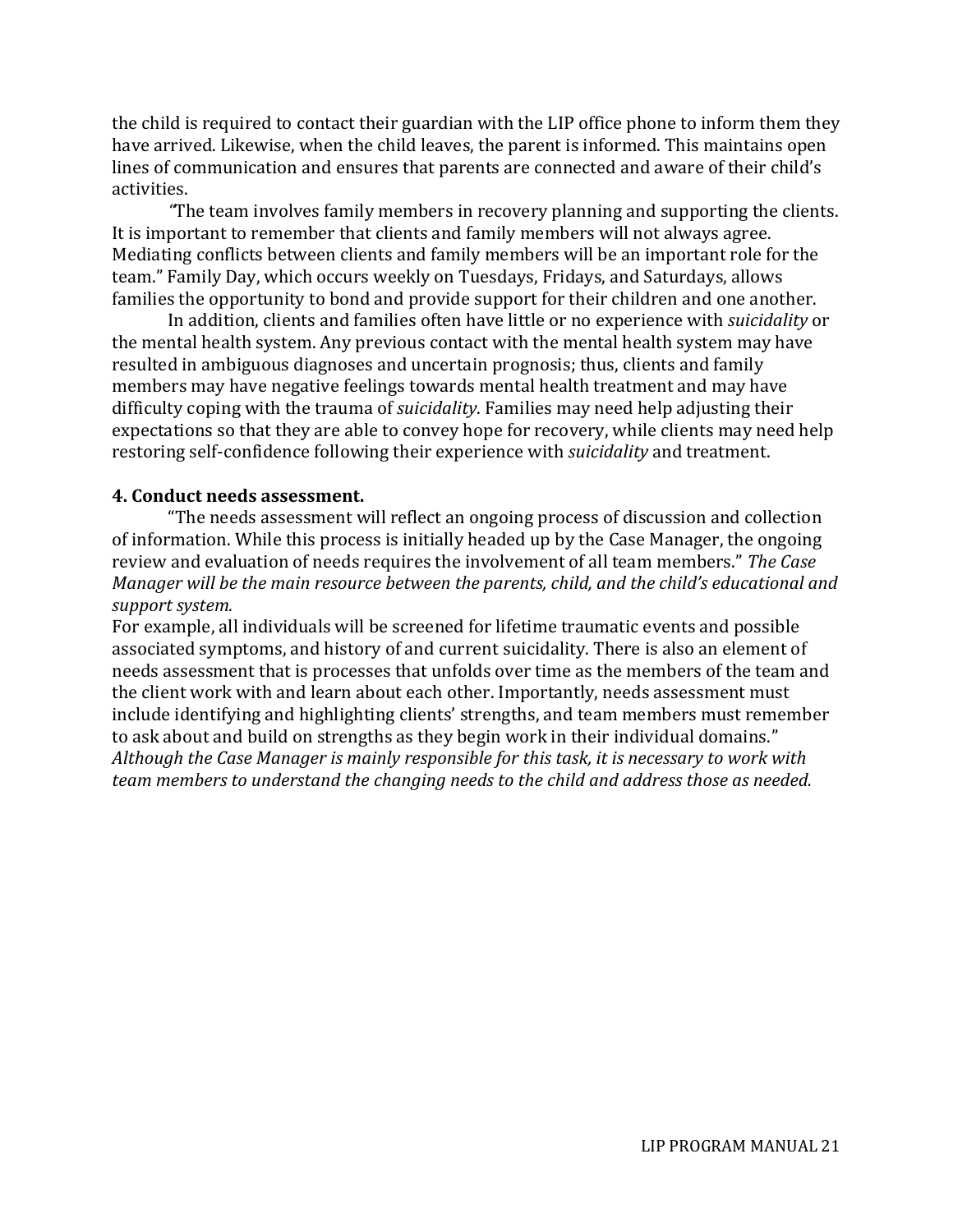#### **d. Conduct Assessments**

#### **Evaluation and Data Collection Procedures**

#### *Assessments*

The program utilizes multiple methods (e.g., focus groups, interviews, surveys, review of meeting minutes, chart reviews) to capture information related to the effectiveness of the program and the degree of adolescents' and parents' satisfaction. The following baseline instruments are being administered before, during (on a quarterly basis), and after the program:

- Columbia Suicide Severity Rating Scale (C-SSRS)
- "About My Life"- High School Suicide Ideation Questionnaire (SIQ)
- "About Myself" Reynolds Adolescent Depression Scale (RADS-2)
- Trauma Symptom Checklist for Children (TSCC)
- Family Adaptability & Cohesion Evaluation Scale (FACES II)

In addition, case managers follow up with participants to assess progress made on short-term

and long-term goals. Depending on their attendance rate to the LIP program, these assessments can be conducted more frequently or less frequently. Case managers work with participants to help them vocalize and plan to reach their goals.

#### *Treatment Planning*

All participating clients in Life is Precious must be engaged in mental health services with both a therapist and psychiatrist. If a client is accepted into the program and does not have a mental health provider, the program must refer and ensure that she receives treatment.

The program must establish and maintain collaborative relationship with the mental health providers working with enrolled adolescents.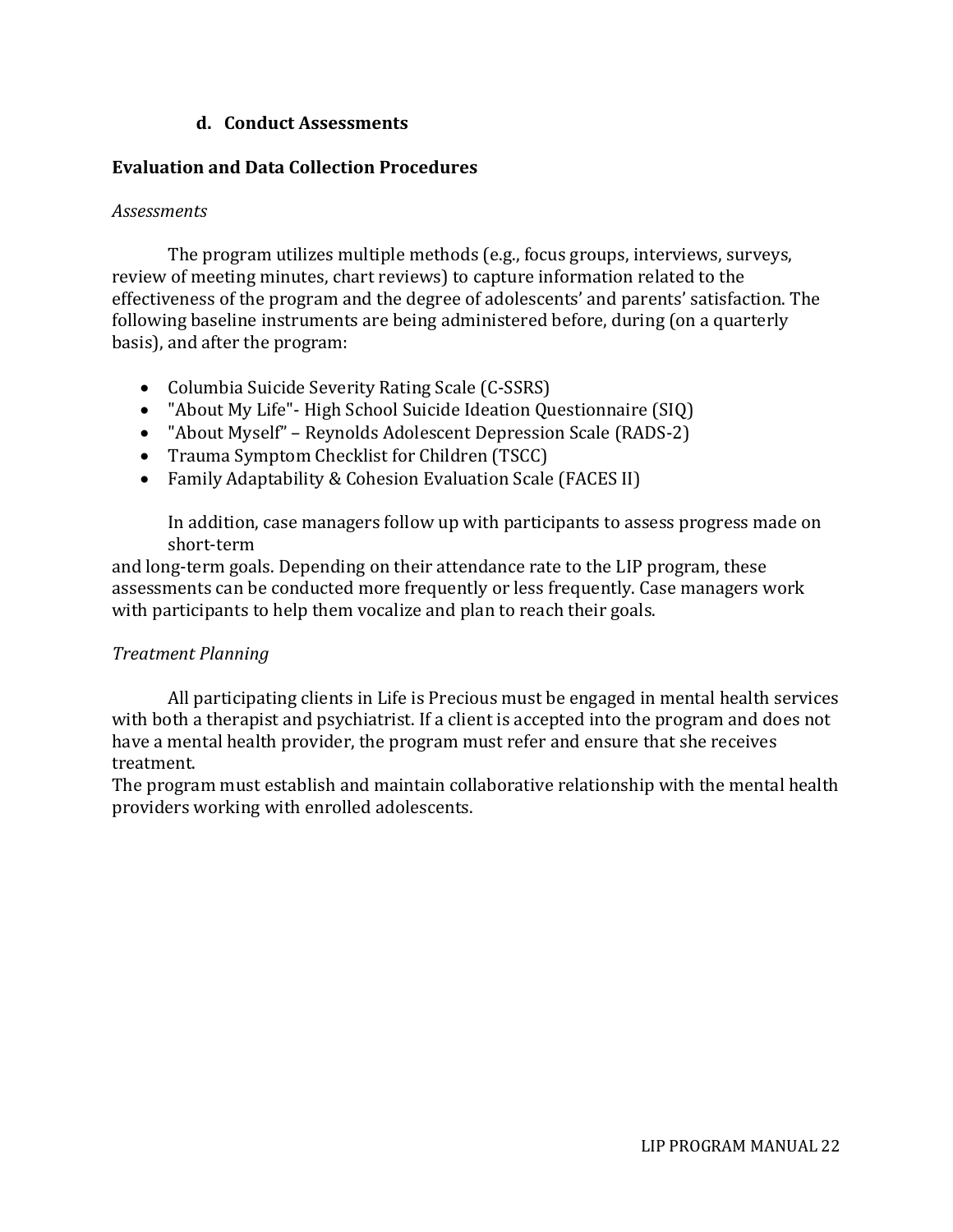#### **e. Ongoing Interventions and Treatment**

#### *Ongoing Interventions*

Ongoing interventions stem from among the core LIP components: Outpatient Mental Health Treatment, Family Support, Supported Education, Creative Expression Therapy, and Wellness.

#### **Outpatient Mental Health Treatment**

All participants are required to receive mental health treatment at an outpatient clinic, either through Comunilife's clinic or another provider, for continued care of the psychiatric diagnosis. The Latinas have both a therapist and psychiatrist as part of their mental health treatment team. The therapist discusses and listens to how the girl is feeling and what is going on in her life, while the psychiatrist conducts the medical aspect of treatment and prescribes medications, if necessary. For example, participants who attend LIP in the Bronx site receive therapy from Vida Guidance Center, an out-client mental health clinic located on the first floor of the same building as LIP. Some of the girls in Brooklyn are referred to Woodhull Medical Center. Referrals are also provided for those girls who do not meet eligibility requirements to participate in LIP.

If participants enter the program and need referrals, LIP case managers can assist the participant and family in obtaining ones for local providers, and assisting with making the initial appointment. In particular, case managers follow up with the girls who are referred from emergency departments to assure continuity of mental health treatment, and provide case management and counseling to connect the clients with services and improve their coping and interpersonal skills. There are cases in which the participant's health insurance is not accepted; then, LIP helps the parents and girls to transfer elsewhere.

The LIP program uses a Multicultural Relational Approach for Diverse Populations as the core of service delivery. Upon gaining parental permission and within federal privacy guidelines, LIP case managers contact participants' therapists, and maintain relationships with them to receive regular updates and understand the girls better. Some of the participants feel more vulnerable with the therapist and will share thoughts and feelings that they hide at LIP. Case managers discuss what is going on in therapy, what areas or topics to focus on, and methods in which LIP can help.

#### **Family Support**

Before providing services to the participant and the family, LIP is required to obtain HIPAA consent forms. Consent allows case managers to disclose information to parents and members involved in the participants' care, and for participants and their family members to disclose information to LIP. During the initial intake, both the child and the parents are interviewed. As some problems may stem from home and the family, it is important that everyone understands the confidentiality agreement. The parents are briefed about their child before the case manager talks to therapists; therefore, LIP must create an outline with the participant to inform her about what will be shared with her parents, as LIP is required to disclose any necessary information.

LIP maintains regular communication with the parents, and should build a rapport with them. Parents may call when they cannot get in touch with girls. Upon arrival at LIP, the girls hand in their cell phones to the case managers or LIP staff, and call their parents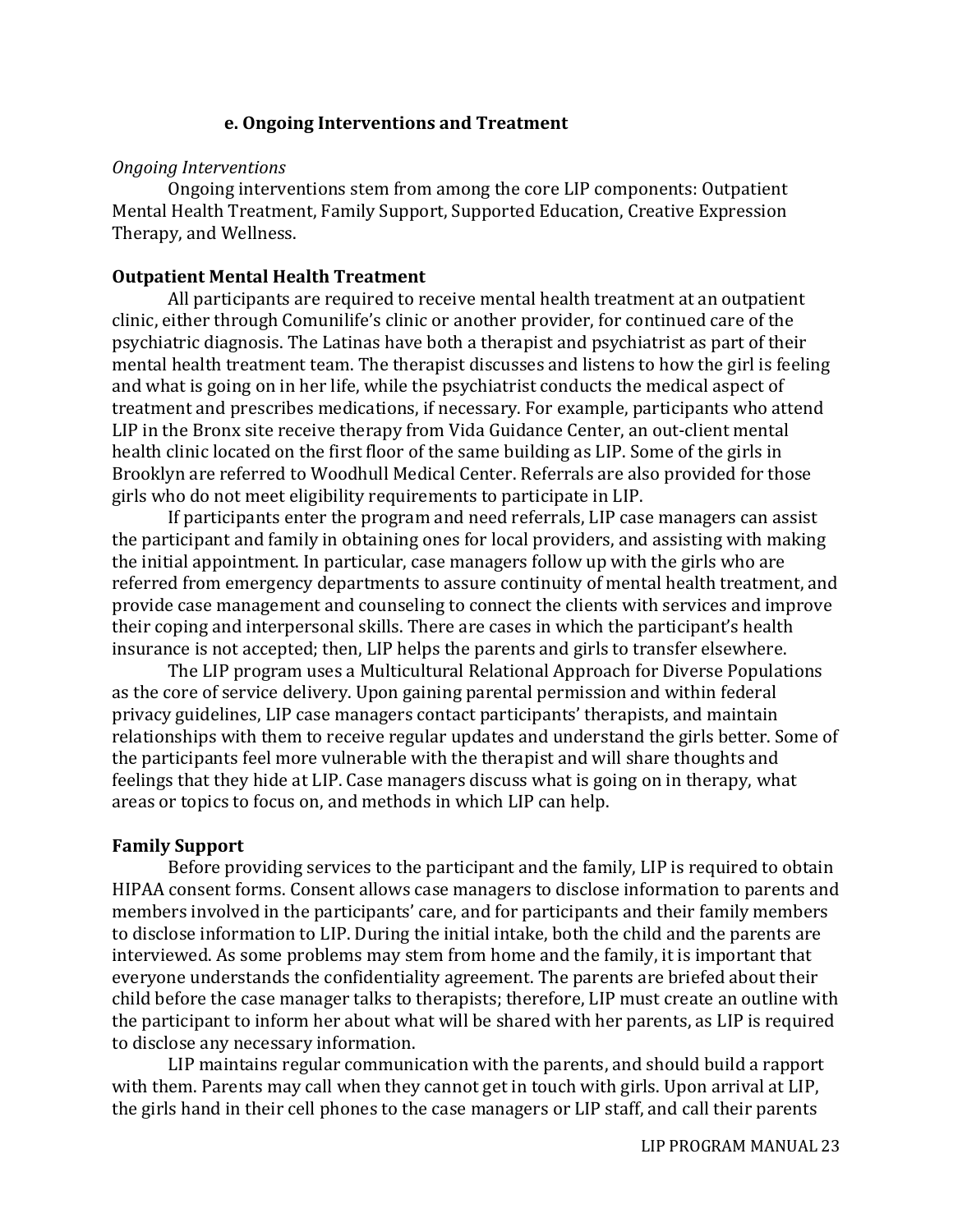using the LIP phone so the parents can confirm that the girls are at LIP. Parents are welcome to call or walk-in whenever they desire if they need anything. In addition, all the participants receive home visits, including an introductory visit soon after enrollment.

LIP addresses family conflicts and tension in various ways. Programs may designate particular days as Family Days, where family activities are planned. Family Days may take place on Saturdays, and/or another weekday, to provide flexibility to working families. Parents and siblings accompany the participants to the program and engage in activities or special events together. There are family art activities, group discussions, games, field trips, and drum circles with the music teacher and therapist. Parents can communicate concerns and progress at this time and LIP can assist with conflict mediation and resolution. Some activities are performed together such as healing circles with a therapist, during which parents and girls apologize for mistreatment and talk about things that have happened. Other activities such as group family interventions are done separately. LIP strongly encourages the parents to attend consistently to connect with the girls, communicate concerns, and discuss progress in an open environment.

LIP may serve as a mediator between the girls and their parents, allowing both parties to express their concerns in a neutral environment. LIP performs outreach to the parents to see how the girls are doing, whether anything is new, and encourages them to attend group sessions.

In addition, LIP offers programs specifically for the parents: *Tertulias* and Dominoes Club. A *tertulia* is an intimate gathering of trusted friends where women can explore any areas of importance to them. LIP borrows this well-known and comfort-inducing name and approach to engage the participants' mothers. They learn how to better communicate with their daughters, recognize and be sensitive to struggles for independence, realize the importance of confidentiality and trust, and learn how to negotiate and arrive at mutually satisfactory compromises within the context of unconditional love and acceptance. The Dominoes Club capitalizes on a universally popular game and venue for socialization among men in Hispanic countries. LIP brings fathers and other significant male figures together, involving them in their children's lives, and helping with jobs, housing, legal issues, and other social services. Parents discover the cross cultural issues that can result in conflict with their daughters, such as perspectives on dating and women's domestic roles and responsibilities.

Concrete services available for parents beyond the needs of the kids include: English as a Second Language (ESL) classes, housing advocacy and resources, transportation, food, and referrals to community services. LIP case managers can accompany parents to court to settle problems such as child support, and provide employment services for parents who are having trouble finding a job. They also help with food stamps, financial guidance, health insurance such as Medicaid, and home goods. Understanding the financial situation of many of the participants and their families, LIP provides MetroCards for transportation and snacks.

When participants have stronger communication among family members and more support, they develop more positive attitudes. These attitudes and change in perspective translate to how they act in school. The participants are more open to speaking with people and making friends, and are less shy. LIP also commits to strong communication between LIP staff and participants' families, conducting outreach via phone calls and letters. LIP remains involved with the girls, even when they do not show up to LIP for a few weeks. The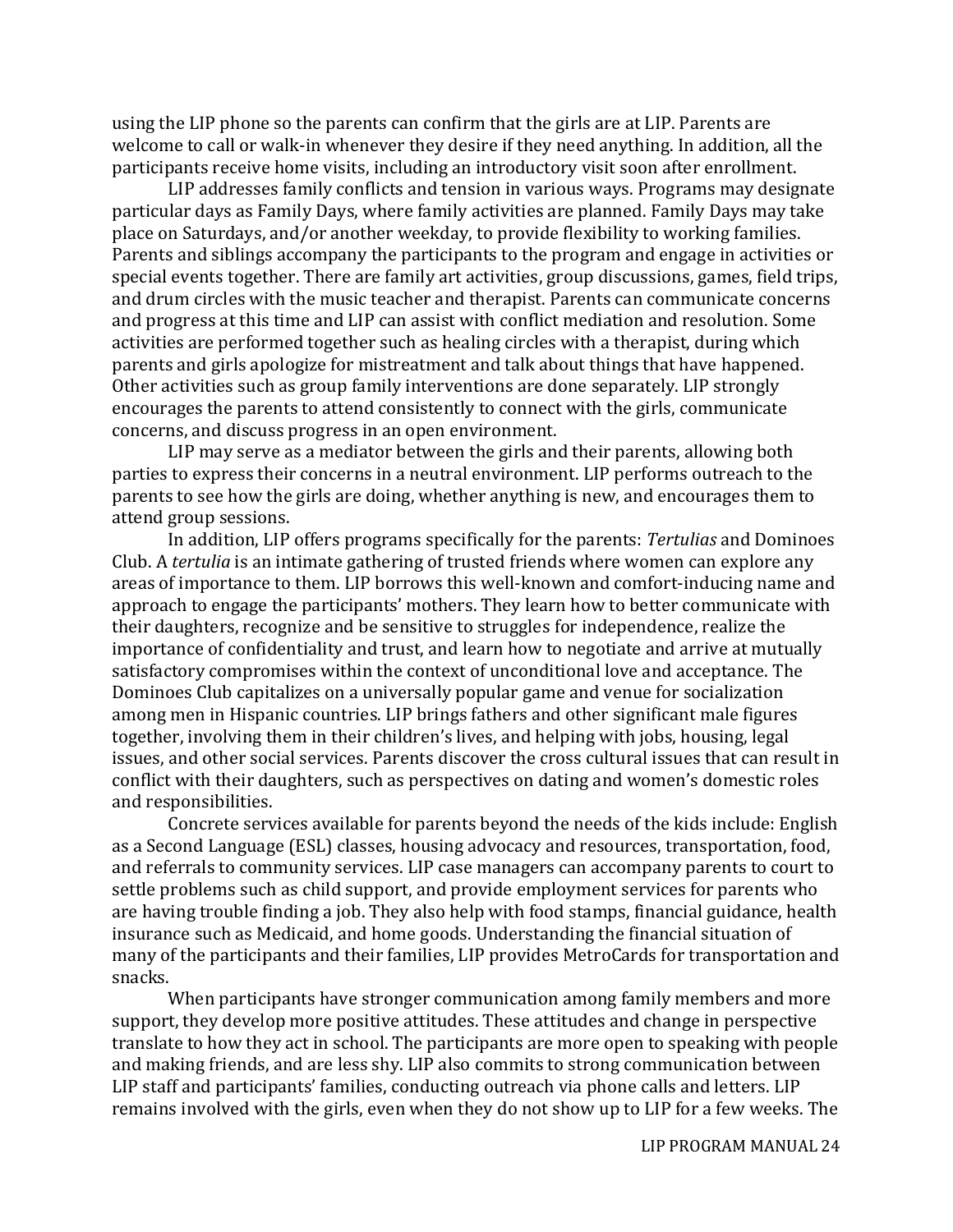girls are more likely to attend LIP when they are encouraged by the parents, so the family is of great importance to the overall effectiveness of the LIP program. Although parental involvement and contact can be a great challenge, LIP must continue forging positive relationships with the parents. Activities that parents can help with include cooking, chaperoning during trips, and both motivating one another and sharing with one another. Parents can be a support system for each other.

#### **Supported Education Services**

All participants are required to be in school while attending LIP. Before getting involved in the participants' schools, the case managers need to get HIPAA training and consent from the participants and the parents to contact the schools and disclose information with the guidance counselors, teachers, administration, and principals, adhering to federal privacy guidelines. Tutors get HIPAA training as well to learn legal boundaries, and comply with LIP regulations and policies.

Supported Education Services include: tutoring and homework help; SAT and standardized test preparation; college preparation; writing workshops; computer lab with Internet access; vocational exploration and internships; and linkages, collaboration and advocacy with the participants' schools. As LIP is a drop-in program, girls arrive at different times. Case managers, therapists, and tutors first ask if they have any homework so the girls can work on it until the group session or snack time starts. (LIP hours are from 10am-7pm, and group hours usually range from 3pm-7pm.)

One of the main academic services at LIP is tutoring, and the girls start off each day at LIP with their homework. Tutors help participants individually or in groups with math, English, science, social studies and history. English language arts assignments usually consist of common core assignments, composition writing, narratives, and book reports. There are both paid and unpaid tutors; some are recruited from nearby universities while others apply independently. Fordham University students can get course credit for tutoring. Paid tutors must be able to travel (rotate among the three sites), go through a separate onboarding process with the case manager, and get fingerprints taken. They have flexible schedules, working a few days a week, and commit to work with LIP for a minimum of one academic year. Only paid tutors are authorized to access personal health information and input data into the system as participants' information is sensitive. Tutors look for additional methods to motivate the girls to study; for example, LIP has an "Academic All-Star Wall" to display academic achievements.

In addition, case managers conduct school visits to obtain report cards, develop plans for improvement, speak with the guidance counselor, or attend parent-teacher conferences if a parent cannot attend or wants to go together due to language barriers. They also help parents navigate the education systems. Case managers retrieve missed work for students if they are hospitalized. Case managers work with the guidance counselor if participants need help with their individualized education programs (IEP) or have problems going to school or cutting class. Visiting schools not only establishes cooperation with teachers, guidance counselors, principals, and administration, but also reinforces the relationships built with the girls as they get very excited when case managers show up to their schools. They also meet with teachers to see how students can improve. Parents appreciate the help because teachers and guidance counselors may only speak English, while some parents may only speak Spanish.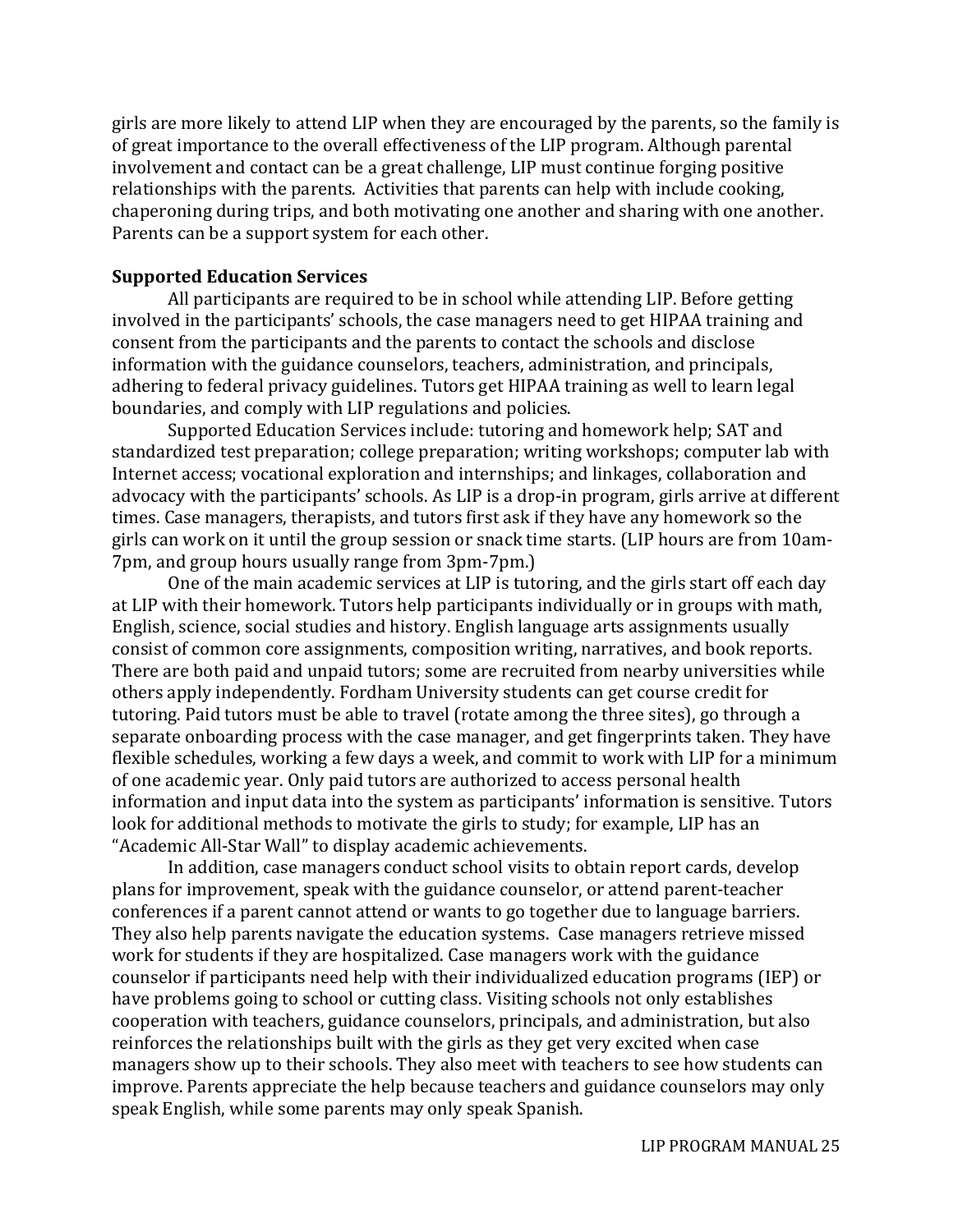Case managers work with school staff to help solve behavioral problems by understanding why girls are cutting classes and providing ideas and ways to have them attend. They seek to resolve conflicts and bullying through mediation. Participants' behaviors in school have changed; when the girls understand the work and lessons, their grades improve and they feel more comfortable in the classroom. They do not feel as much pressure to compete for help in the classroom, and are more willing to put in more effort and attend classes. Therefore, the ability to help girls pass their exams and improve in classes is crucial to LIP staff; improved academic performance helps the girls improve their self-esteem and look toward the future and aspire to go to college.

In order to build relationships with the schools and communities, LIP can optionally perform outreach and attend health fairs. They can provide training programs and workshops on suicidal ideation and mental health first aide at schools. However, these are not integral components of LIP.

#### **Creative Expression Therapy**

Creative Expression Therapy, a key clinical therapeutic component of the program, integrates human development, fine arts and psychotherapy, while enhancing recovery, health and wellness. This modality enables an indirect and thereby safer way to communicate, which in turn helps the girls identify, experience, and verbalize emotions that may be blocking the actualization of their interests and talents. Rather, creative expression therapy provides a visual or auditory way to communicate. This is particularly important for Latina adolescents who are often expected to be submissive and introverted. It also facilitates staff assessment of participants' developmental, emotional, and cognitive levels.

As part of the creative expression therapy program, licensed art and music therapists conduct a variety of activities, which may include: self-portraits, dance and movement, movement exploration, relaxation, drumming, photography, framing artwork, jewelry making, sewing, stationery and card making, yoga, singing, song writing or song building, instrumental lessons, drama and acting. The therapists and teachers look at the goals for each participant, using a strength-based approach. Creative expression therapy occurs after the girls complete their homework. At the beginning of each session, staff members formally introduce themselves and anyone who is new to LIP; again, as LIP is a drop-in program with new participants enrolling at various times, therapists should make an extra effort to help the girls feel comfortable during group sessions.

#### *Art Therapy*

The art therapist does not follow a set curriculum, but works with the girls wherever they are at the present moment; sometimes, they are allowed to do freestyle art activities in which they work on whatever they want with no direction. More often, the art therapist uses a mixture of Cognitive Behavioral Therapy (CBT), psychoanalysis, and object relations therapy, focusing on relationships, and being mindful of one's thoughts and feelings. S/he can choose to use directives, which are lesson plans with activities and follow up questions, or choose to improvise the lessons as directives are scarce and limited. Before running group sessions, the art therapist asks case managers if they have anything they want to address that day, whether it is self-confidence, body issues, drug use,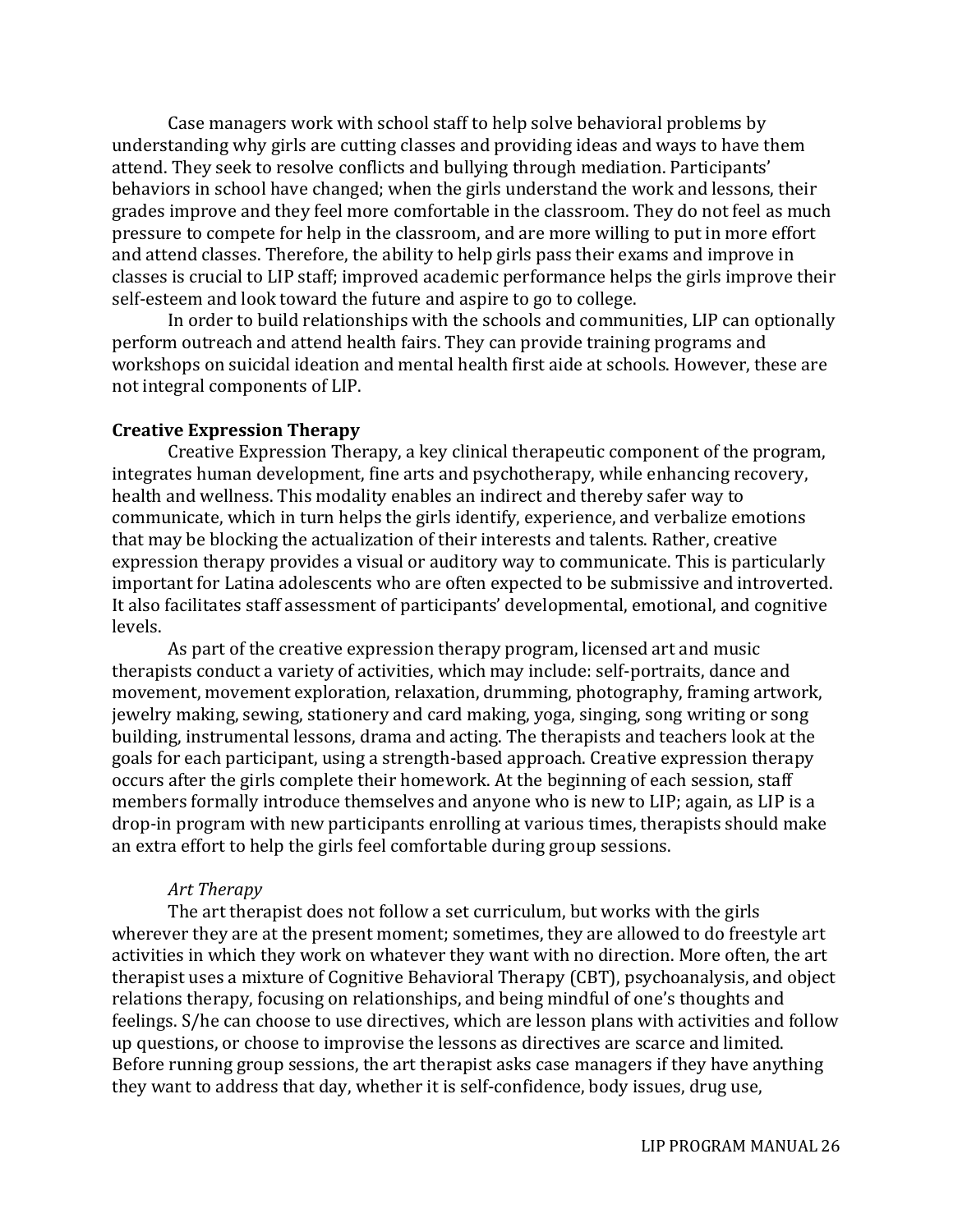prostitution, adolescent development or puberty. During the session, the art therapist can point out aspects that show up in the art itself that the girls may not have been aware of.

Different mediums should be utilized during art therapy: air dry clay, paint, drawing, oil pastels, chalk pastels, and photography. The girls enjoy crafts such as beadwork and box decoration. The art therapist can use the theme of boxes to hide things inside or create things to put in there that the girls don't want to share with other people.

Additional activities include cultural and educational field trips. The girls visited El Museo del Barrio, where teaching artists held sessions, the Brooklyn Museum, and the Studio Museum in Harlem. Completed art projects can be posted in the hallways. Throughout the sessions, the therapist can discuss different needs, goals, and problems for each girl and formulate a plan with them. Art therapists should speak closely with case managers and other therapists in order to build activities with a common purpose.

At a minimum, the program should have space for art with a large table and access to materials needed to produce it. There needs to be an annual budget for equipment and art supplies in different mediums. Additionally, depending on available resources, programs may wish to provide a separate room for art, so that art materials can dry or sit after group sessions, and so the girls do not need to clear their workspaces for snack. Other staff members should receive initial training about how art therapy groups function and what it is. For example, other people may want to intervene and say "I really like that drawing," but that's not the goal of art therapy because it makes people self-conscious about their work and might prevent them from adding a certain element that they would've added otherwise. The training needs to teach how non-art therapists can help and how to back off. We need to educate other staff. A program may also want to provide an art teacher, distinguished from the art therapist, to teach students about the mechanisms of creating art and various art skills.

#### *Music Therapy*

The music component of creative expression therapy includes a therapeutic part and a technical part. The music therapist, in contrast to the music teacher, works with the psychological component, thoughtful process of music, and cognizance that comes to playing music. The therapist is more flexible and encourages the girls to write songs, sing live karaoke, and build cohesion, teamwork, communication skills, and eye contact with each other. The therapist helps run group sessions, choosing activities depending on what's happening at the moment and who is attending the session, and looking at the therapeutic goals for each participant and using the groups to help facilitate reaching the goals. LIP has team meetings to discuss where every student is and their interests; collaboratively, case managers and therapists can provide the best therapy and activities for them. A strengthbased approach is used because a lot of girls are told they can't do things or it's harder for them to do things. Through music and art, the therapists can work on countering that mindset. The therapist helps participants practice focus, which is a big goal for adolescents in general because now, people are constantly using their cell phones and getting distracted. During music therapy, the girls are constantly redirected to stay on task.

Before the girls arrive at LIP, the music therapist displays the different instruments and arranges the chairs in a circle so everyone can see each other during group. Small instruments can be placed in the middle or on the chairs; that way, the girls can pick whichever instrument they gravitate to on that day. To start or warm up, the therapist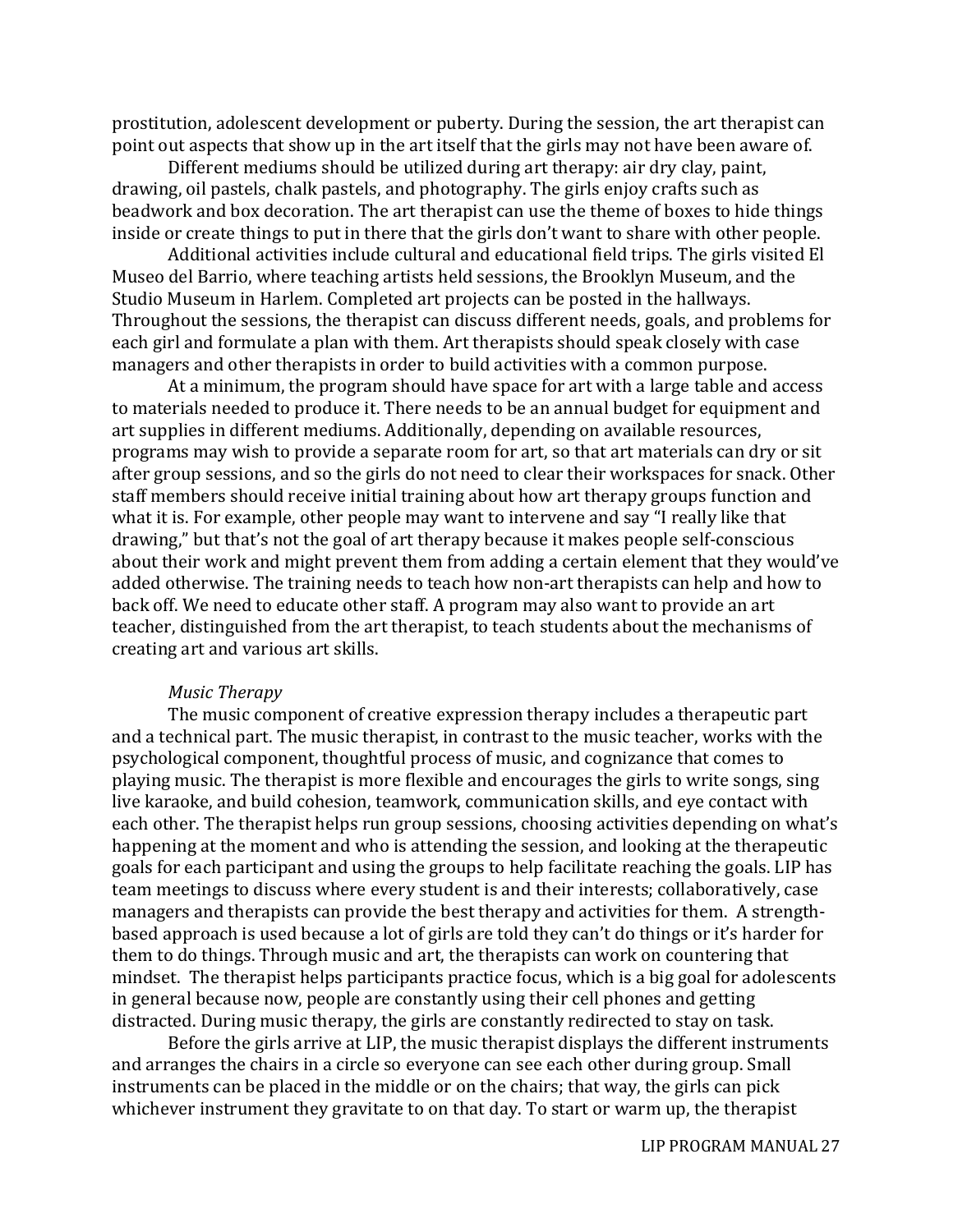leads an introductory activity and everyone gets a turn. The therapist can work on songs the girls bring in, whether they are Spanish songs or the last three songs the girls have listened to. If they are listening to Drake, they discuss the lyrics and music. The therapist needs to build positive rapport with each participant first to gain the trust to talk about more serious topics such as cutting or hospitalization. During group session, everyone is included, even if a girl is not playing on an instrument. Then, she can become familiar with music and instruments, and open up more. In fact, some girls may have an aversion to music, saying "I'm not a musician" or "I don't play piano." However, that is irrelevant to music therapy because everyone is musical and gets the opportunity to try. After, the girls can work on beats and rhythms to create an atmosphere where everyone and the music naturally fit together. Using familiar songs helps in large groups so that more people can join in. The therapist needs to look out for everyone so the more musical girls do not take over the session, and then s/he closes group in a way that no one is left out.

The music therapist can also help the girls with their college applications and auditions if they are interested in pursuing music. In addition, the therapist or another LIP employee who knows how to play instruments can play outside of the group session; at times, girls feel more comfortable doing homework when there is music or drumming in the background. Finally, only a trained music therapist can analyze the lyrics if a girl wants to bring in her lyrics and talk about them.

#### *Music Teacher*

The music teacher's role is to be more instructive as far as teaching music theory, musical instruments, group lessons, and individual lessons. The teacher instills discipline and musical skills to LIP participants. The music teacher does not use a specific curriculum because, as a walk-in program, the girls are not obligated to attend LIP every day. In addition, girls are at different musical levels as some have had exposure in school while others have not. Developing music skills is more effective when the girls show up consistently and practice what they have learned. Still, it would be helpful to have organization or structure throughout a given week, and coordination with the other music teacher so the girls have some continuity in the music lessons.

During sessions with the music teacher, the girls learn instruments, work on voice, have karaoke sessions, attend traditional music classes, learn about song writing, and have jam sessions. The girls can come in with lyrics, and the teacher can help her find the chords and complete the song. During group activities such as imitation games, the girls learn teamwork. Moreover, some girls find music production more fun and interesting than playing the instruments. They can work on the computer and software to record or make music that way. On Saturdays, the girls compose, making lyrics and music for an annual performance in October.

The music therapist and teachers believe that the minimum necessary to start the music program are:

- Keyboard or piano
- **Guitar**
- Full drum set, djembes, congas, shakers
- Recording equipment: microphones, speakers, amps and a computer
- Supplemental Instruments: violins, violas, cellos, xylophones, electric instruments
- Sound-proof room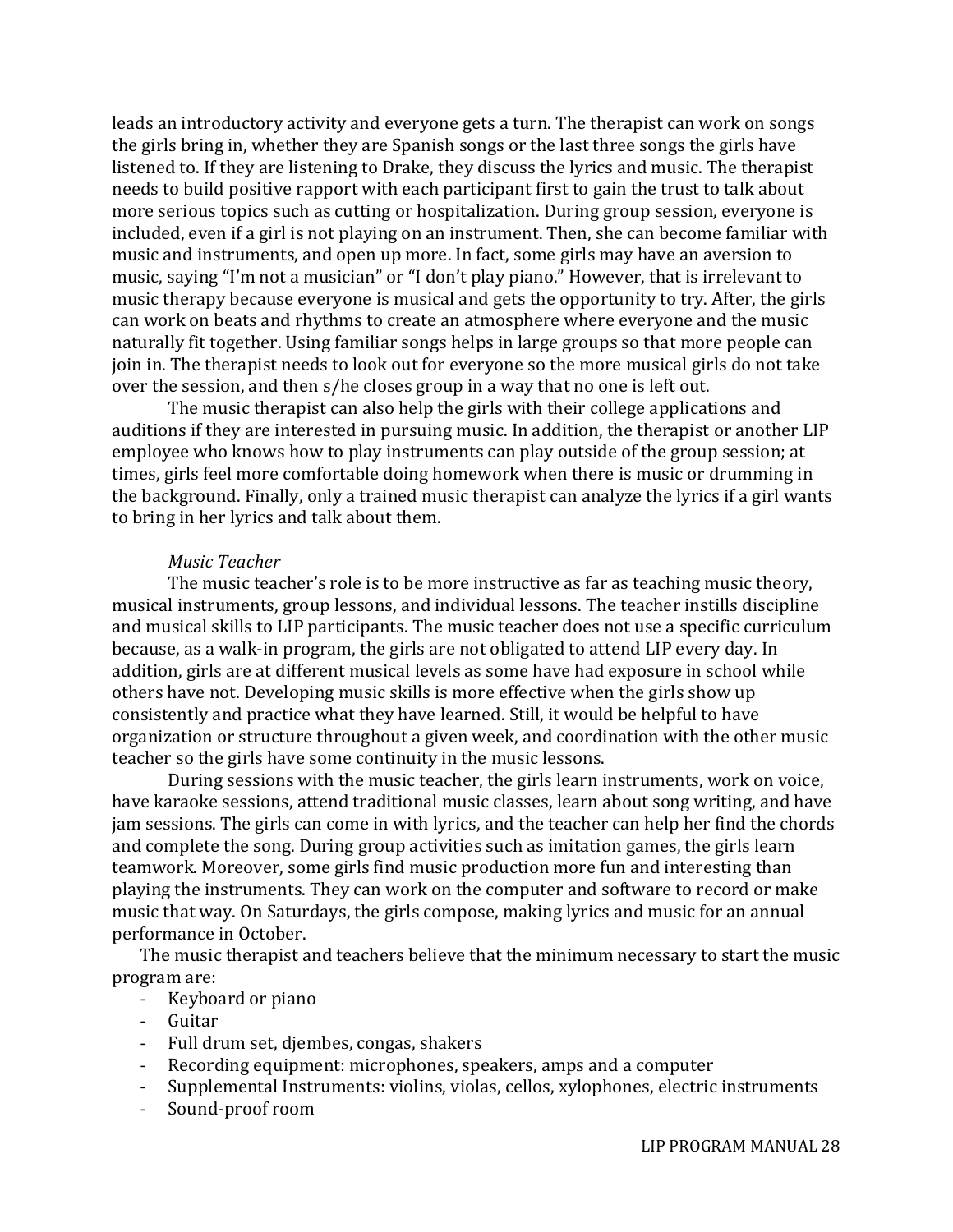Drum circles help build cohesion and release stress and anger. Song writing allows girls to express their feelings and share what is going on in their lives. Every year, they write a song to present at a corporate meeting. Pop music serves as a means of engagement; when the girls have a common song they are interested in, the music therapist prints out the lyrics and puts them in a binder so everyone knows the songs and can sing together. They also enjoy "improv" and freestyle with the beat-making software as many are interested in rap music; sometimes, the girls sit in a circle and pass around the mic to give everyone a chance to freestyle or say something.

Participants enjoy the creative arts component because it creates a social environment where the girls can be themselves and be relaxed. They can build positive rapport and feel comfortable and accepted, whereas they may be bullied at school. The group activities teach better suicide prevention and coping skills with a professional therapist, and build cohesion because everyone is working together. Finally, the participants can display their artwork in the hallway, listen to their recordings, and even have performances in front of others, which act as a finalized or substantial product for their efforts. LIP puts on annual and public performances such as holiday concerts and the annual Comunilife Anniversary Breakfast in October or November.

#### **Wellness**

The wellness component and healthy initiative focuses on helping the participants build a healthy lifestyle every day, including physical, emotional, and mental wellness. They are taught healthy living and which foods are nutritious and cheap at local supermarkets. Other topics such as weight, friendships, romantic relationships, and family relations are discussed. Some of the girls suffer from obesity, which makes them targets for bullying at school and conflict at home, and have issues with body image. They may eat alone in their rooms, and eat whatever they want. At the same time, the mothers may not realize that the foods they buy and are accessible to the girls are not nutritious. LIP seeks to change the way the girls think about themselves, making nutrition a part of the therapy process.

With the healthy living initiative, LIP seeks to motivate autonomy and independence by allowing the girls to plan a recipe once a month according to a pre-set schedule, prepare and cook meals together, teach one another recipes, wash the dishes, and clean their space. During other days, the girls' mothers help out and cook the snacks for the girls. Some locations also have urban gardens where participants can grow their own food. As Latinas come from varying ethnic backgrounds (ie. Asian Latina, European Latina), LIP encourages the girls to explore and teach each other foods from diverse cultures. In addition, LIP seeks to educate parents about healthy eating and living because while the girls may learn about nutrition at LIP, they may be back eating unhealthy food at home. LIP needs to show the parents that they can have a healthy lifestyle on a budget. LIP employees need to be conscious of healthy eating while they are at work because the girls notice and are affected when staff members are eating chips and junk food, but prohibit them from having any.

Participants have access to varying levels of exercise equipment. LIP offers dance therapy, yoga classes, Zumba classes, and exercise during group sessions as well. Other educational programs are provided. The girls get sexual health education through collaboration with Planned Parenthood, and learn about healthy relationships through a domestic violence prevention program in family courts. Case managers cultivate trust with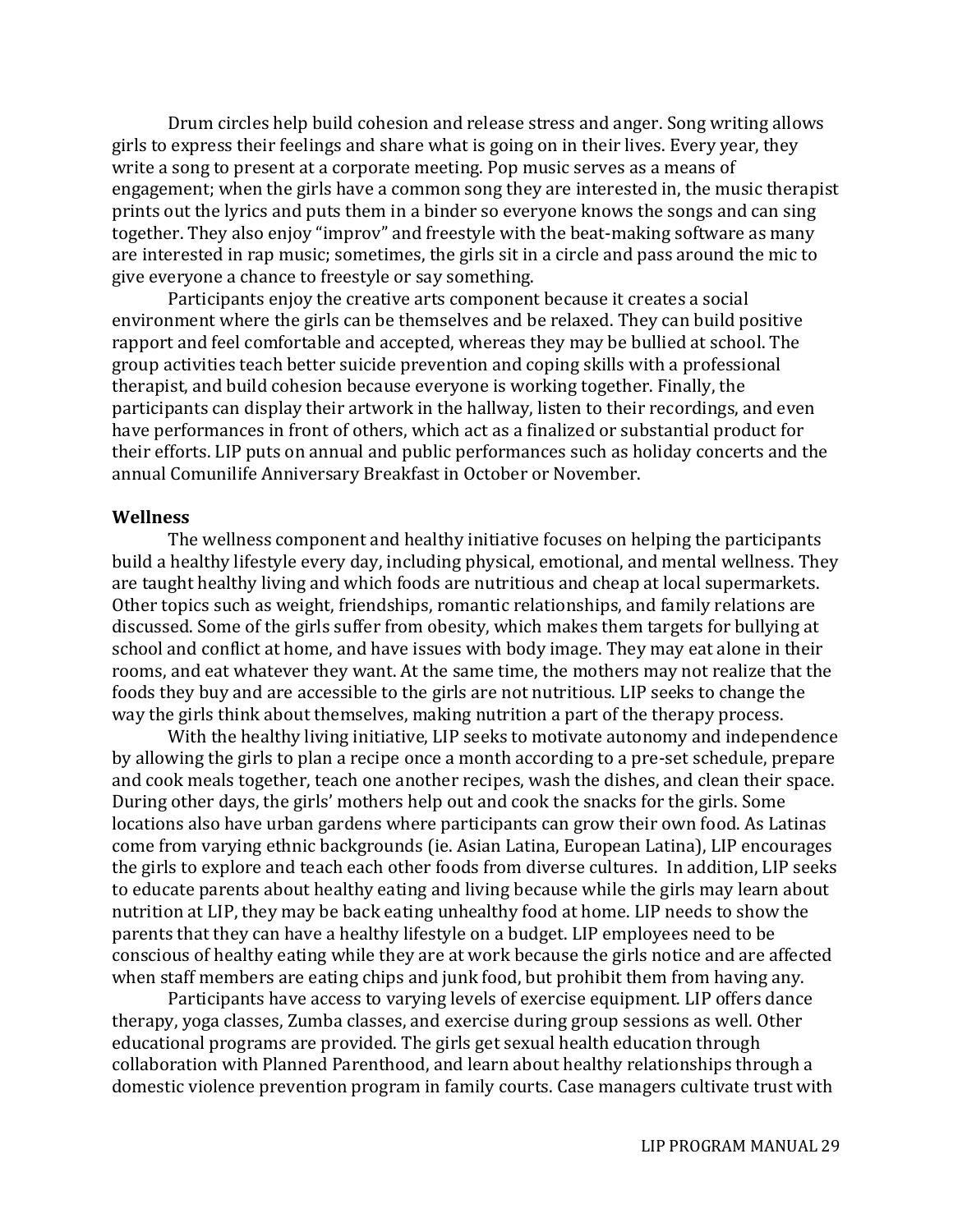the participants, and are able to offer relationship advise to them. Every Friday, the girls help clean the LIP office to gain a sense of ownership, pride, and clean space.

In order to implement the wellness component at a minimum, LIP needs a budget for food. The wellness component changes the girls' social behavior; there is a decrease in fighting incidents, and the girls learn to voice and advocate for themselves during instances of bullying. They learn how to seek help, who to go to, how to make friends in a healthy way, and to love themselves. They learn what a healthy friendship looks likes and practice communication with other girls in the group, reducing cursing and aggression to interact with others.

As a common goal among all therapists, case managers, and LIP staff, LIP seeks to teach girls general life skills to thrive beyond LIP and high school graduation. Therefore, LIP employees do not always guide the girls throughout the whole process, whether it is during group or snack time; they push the girls to work hard, advocate for themselves at school or at home, and meet in the middle. Because LIP is a flexible program, the girls have control over when to arrive and when to leave; they can make their own choices. They can also view LIP as a consistent alternative and a comfortable place to be without fears of being judged; in the same regard, LIP should help foster positive decision making for the girls and teach them that they can have control over their lives.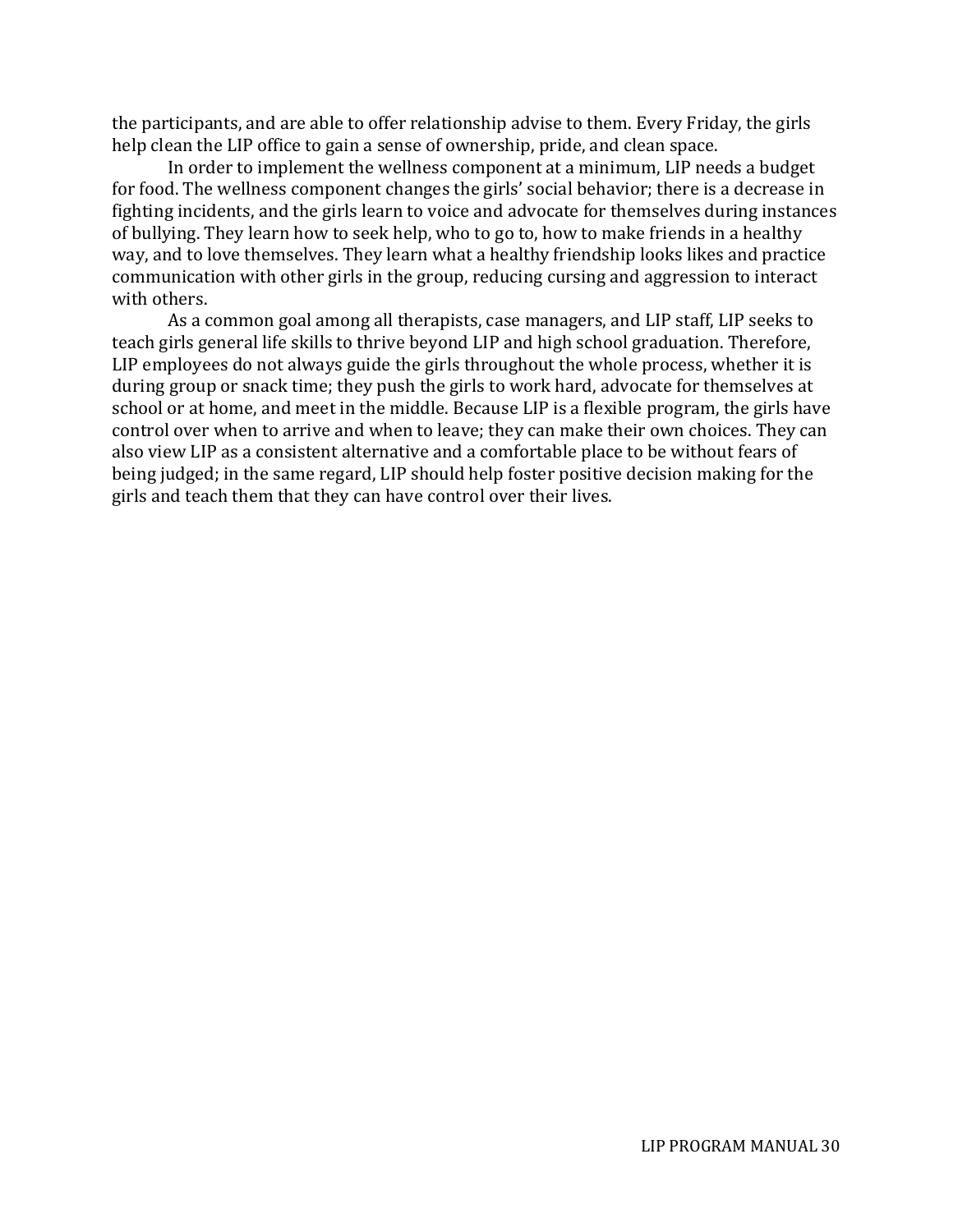#### **High Risk Clients**

#### **Policy:**

A High Risk List shall be maintained by each program. The High Risk Policy is intended to keep everyone at each program informed as to the clients who are at risk for negative outcomes, the interventions that are in place to address the identified issues, and as a means to assure that all clients are receiving the service they need.

#### **Purpose:**

The High Risk List is intended to improve client safety by establishing criteria to identify clients who are at risk for negative outcomes and to assure that approved clientspecific interventions are put into place to reduce that risk.

#### **Criteria for Identifying High Risk Clients:**

- a) Persistent non-compliance to medication or treatment service plan;
- b) Re-occurring hospitalizations;
- c) Persistent failure to keep scheduled appointments with healthcare providers;
- d) Increase in symptoms/change in physical condition;
- e) Homicidal and/or suicidal threats/ideation;
- f) Involvement in an incident with a harm and/or risk at level 3.

#### **Procedure for Placing Client on High Risk List:**

- a) Any staff member can recommend that a client be placed on the High Risk List
- b) The Program Manager *decides whether to* accept the recommendation to add the client to the High Risk List
- c) Date and reason for placement on list is added to the progress notes by the Program Manager;
- d) Program Manager adds client's name to the High Risk List and the date (use of attached High

Risk List form is suggested)

e) High Risk List is maintained in a location accessible to staff so that all are aware of High Risk clients

#### **Guidelines for Developing Client-Specific Interventions to Reduce Client Risk for Negative Outcomes:**

- a) Increase in staff observations/face to face contacts (specify frequency)
- b) Check client's medications against prescribed medications
- c) Monitor medication compliance at every client contact. Document client's compliance OR client's reason for non-compliance. If needed, specify interventions utilized to address non-compliance
- d) Review client's scheduled appointments with all healthcare providers
- e) Monitor compliance to scheduled appointments with health care providers at every client contact. Document compliance OR client's reason for non-compliance. If needed, specify interventions utilized to address non-compliance
- f) Specify interventions for persistent drug/alcohol use (if applicable)
- g) Other client-specific interventions to reduce client risk for negative outcomes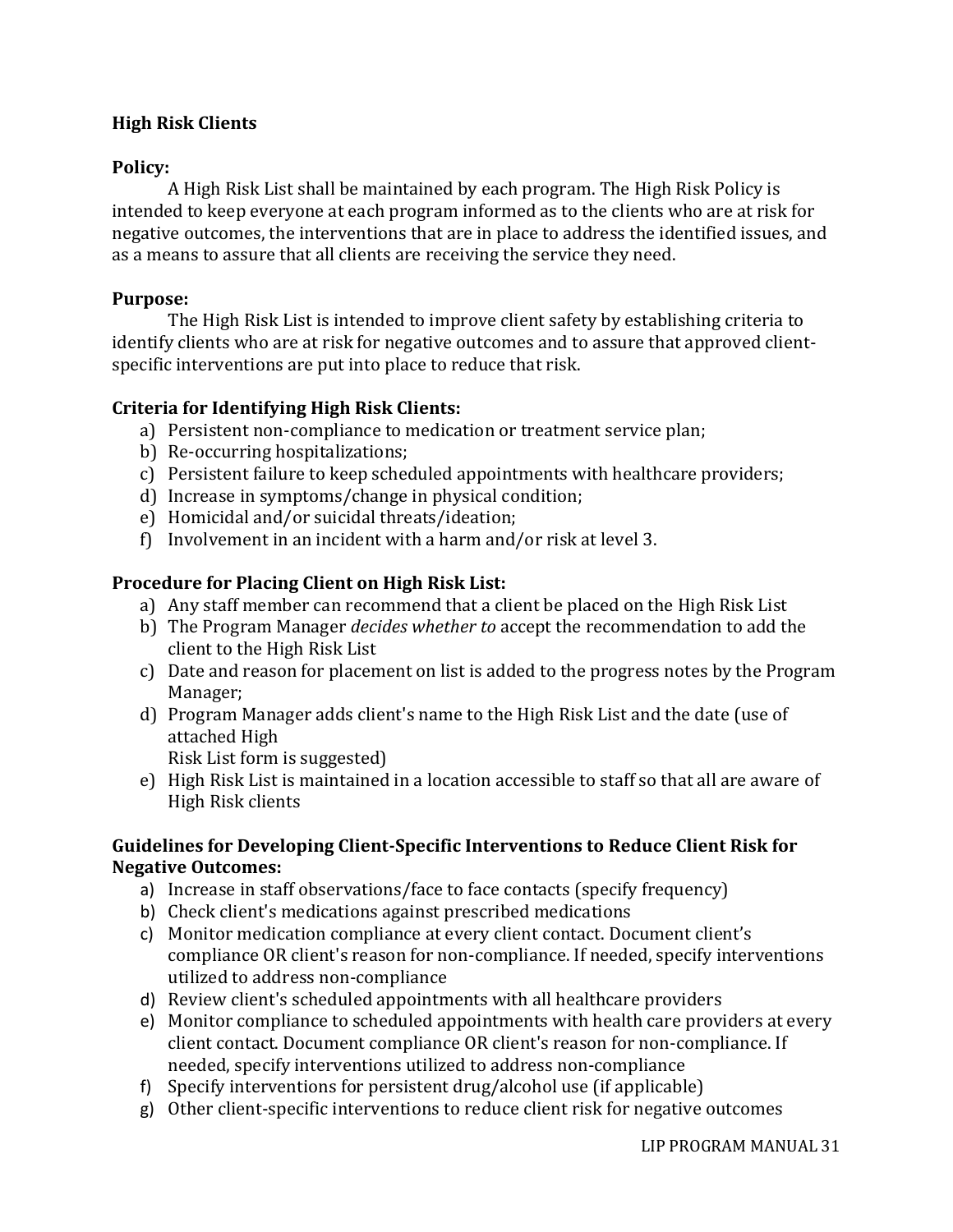- h) Notify client's health care providers about high risk issues and ask for their collaboration
- i) Case Manager and Program Manager/Supervisor meet weekly to evaluate progress.
- j) Program Manager/Supervisor documents meetings in progress notes

#### **Procedures for Removal of Client from High Risk List:**

- a) High Risk List is reviewed daily by the program *staff* to ensure compliance with planned interventions and to determine the need of the client to continue *on* or be removed from the list.
- b) Program Manager/Supervisor removes the client's name from the High Risk List when service/treatment goals are met for High Risk issues (when high risk criteria is resolved)
- c) Date and reason for removal are documented in progress notes by Case Manager
- d) If client's name remains on the High Risk List for more than 2 months, the Vice President, Assistant Vice President, and Quality Improvement Office must be informed.

#### **Monitoring High Risk Client Activities:**

- a) Increase observations/face to face contacts. Specify frequency.
- b) Monitor client's compliance to medications
	- Monitor compliance to prescribed medications
	- Document compliance OR client's reason for non-compliance
	- Document interventions to address non-compliance
- c) Review client's scheduled appointments with all health care providers
	- Monitor compliance to scheduled appointments
	- Document compliance OR client's reason for non-compliance
	- Document interventions to address non-compliance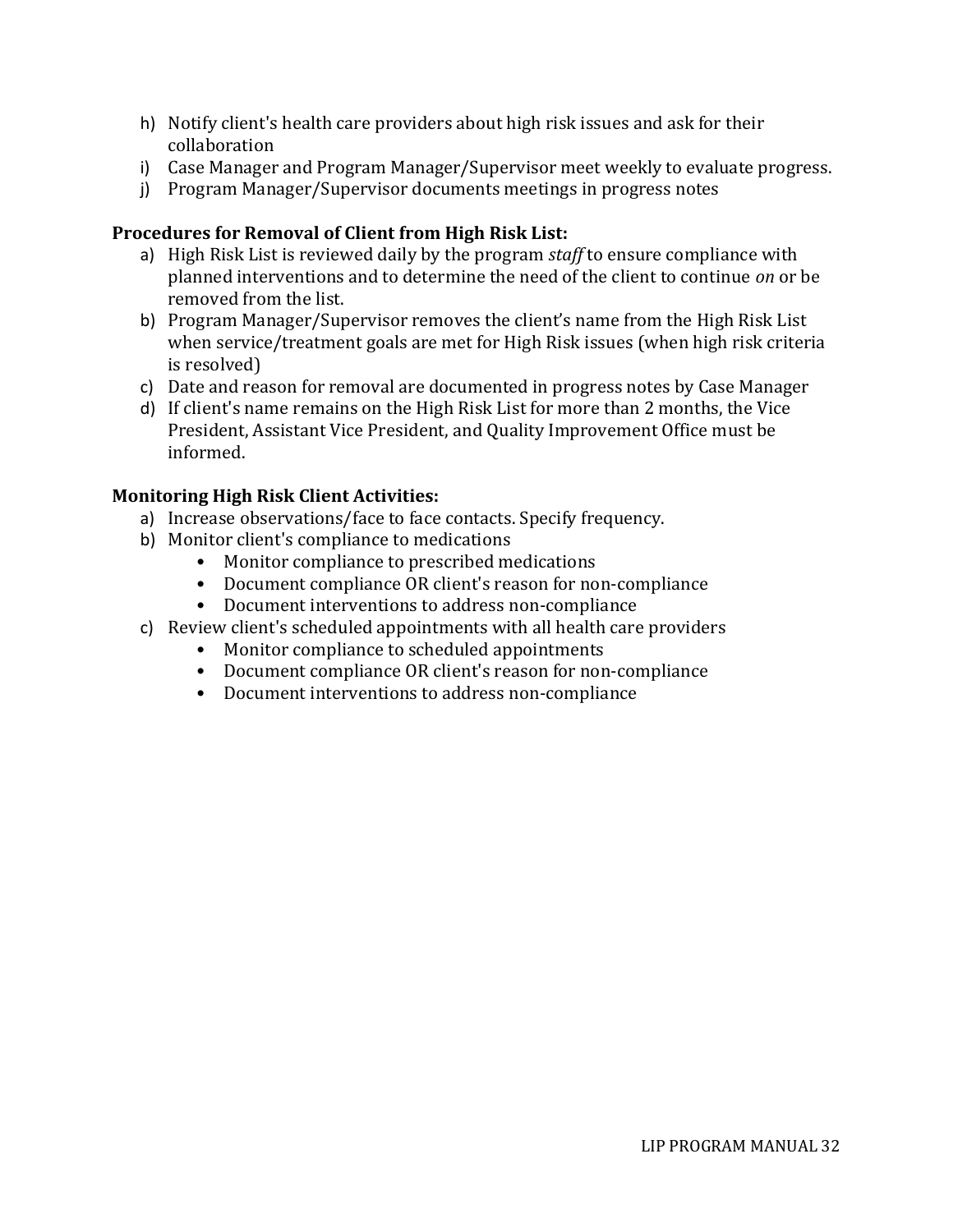#### **Crisis and Emergency Procedures**

#### **Crisis**

The Program Director is responsible for handling individual crises that come to the attention of the program.

Responsibilities include:

- Providing immediate response and rapid service to adolescents/families currently in crisis suffering a recent trauma.
- Referring such individuals to appropriate agencies for assistance.
- All such contacts will be noted in the case record progress notes.

#### **On-site medical emergencies**

An on-site medical emergency occurs when a client becomes physically ill while at the program.

Responsibilities include:

- 9-1-1 Emergency Medical Service (EMS) will be called by the program staff.
- Parent(s) will be called immediately by program staff.

#### **On-site psychiatric emergencies**

A psychiatric emergency occurs when a client reports suicidal or homicidal ideation or seems to be presenting acute psychotic symptoms. In case of a psychiatric emergency the following steps must be taken to insure the safety of the client, other participants on the premises, and staff:

- If possible, the adolescent will be taken to a private office or the clinic's conference room by a staff member.
- If the client requires hospitalization, the program staff contacts emergency services (911) while another staff member remains with the client.
- Under no circumstance should the client in crisis be left unsupervised in the office.
- In the Bronx, the psychiatrist writes a referral to the ER specifying the client's symptoms, and the referral is given to the EMS worker to take to the ER.
- The worker will get the 4-digit EMS. Work Order Number to trace the case later if necessary
- Once the adolescent has been taken to the hospital the worker contacts the adolescent's parents and/or emergency contact.
- The worker contacts the Emergency Room Department to inquire about the adolescent's condition and/or disposition.
- If applicable, the Program Director completes an Incident Report.
- The report is faxed to the Quality Improvement Department by the end of the following business day.
- The worker documents the incident and follows up in the adolescent's chart.

#### **Absence from Services**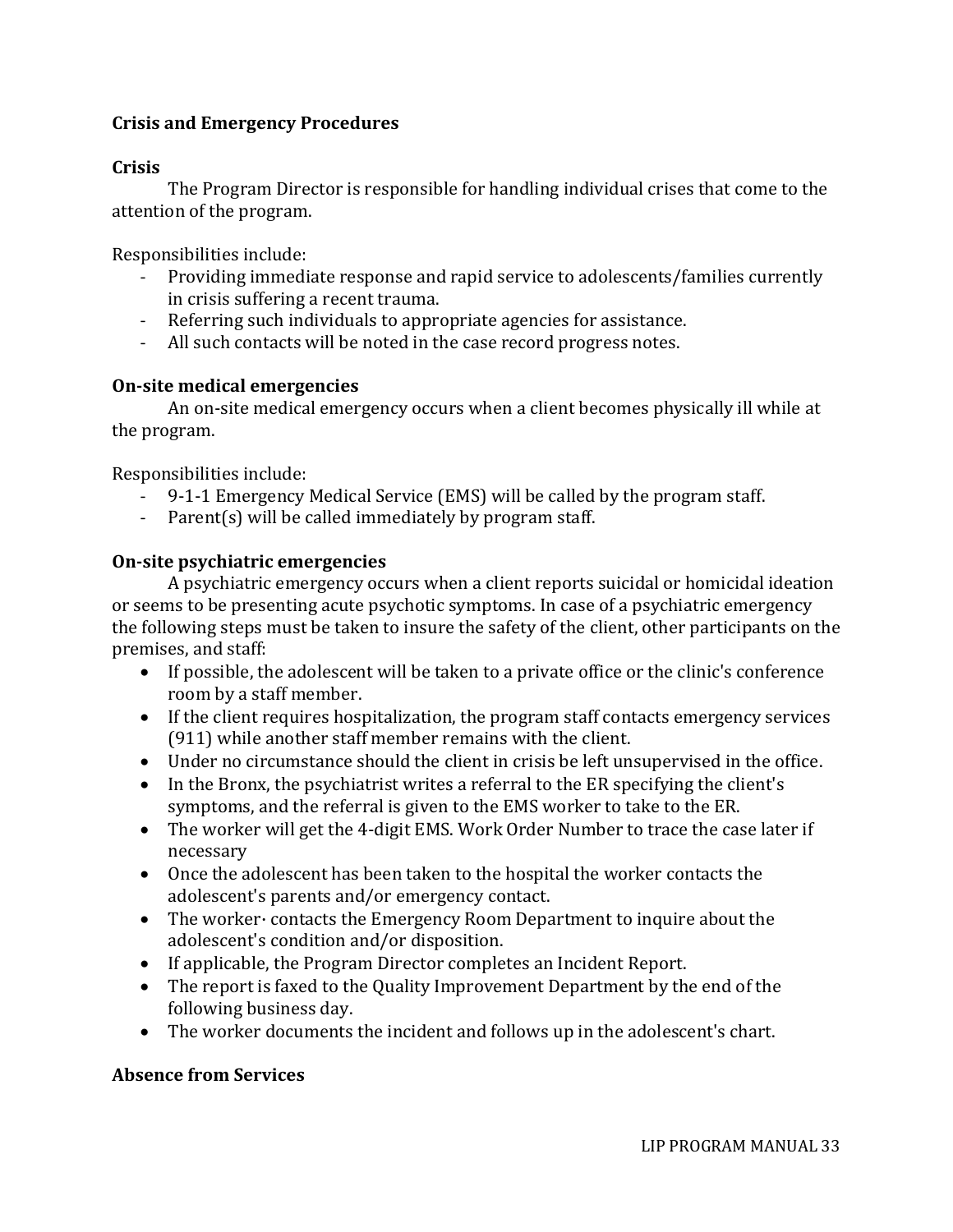- While quite structured in its underlying program model, LIP presents itself as an informal drop in center where clinical interventions are wrapped around enjoyable activities that engage the adolescents. They are free to attend as frequently as they wish. There are no attendance expectations; however, the program staff maintains contacts with them and their families during period of absences.
- A case may remain inactive for a maximum of 90 days at which point it must be closed. When an inactive case is closed, the LIP case manager completes a Discharge Summary that is placed in the case record.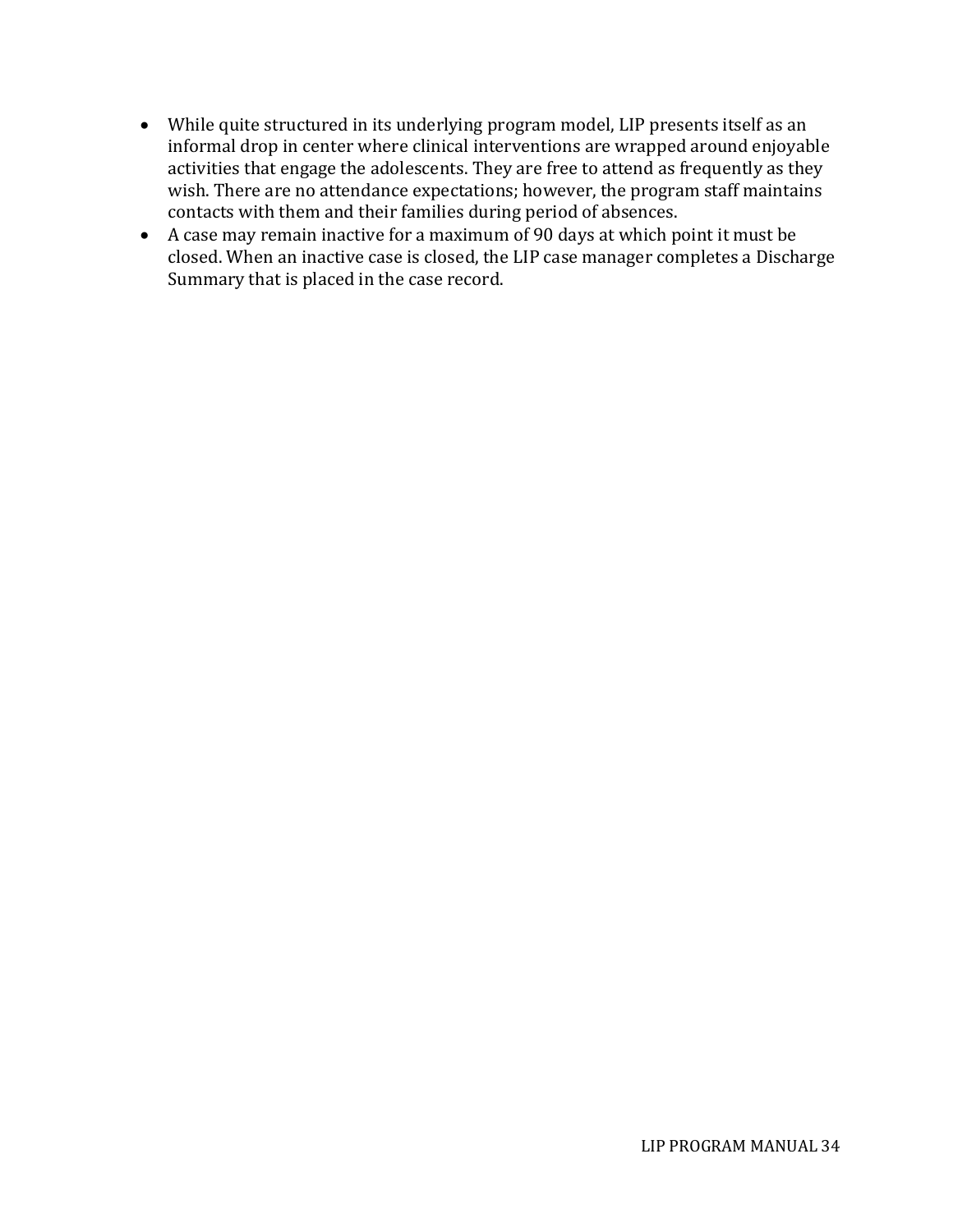#### **f. Transition and Discharge Criteria**

#### **Discharge:**

Due to the inherent flexibility and unconditional acceptance for the client's level of participation, clients may stop attending for periods and may return at some point when they are experiencing hardship. The program maintains an open door policy where we may label a case inactive for up to 90 days.

Discharge Criteria

- Goal Achievement
- Absent for 90 days
- Become of age 18+
- Moved out of the area
- Other (e.g. adolescent pregnancy, residential placement)

#### **Case Records**

Each client has a written Case Record that is initiated at her first contact with Life is Precious. The Case Record is a legal and confidential document. Its safety and confidentiality must be ensured at all times. Records are to be kept in locked file cabinets and removed only for the amount of time needed to work with them. Records may not be left in staff offices overnight; they must be returned to the cabinets at the end of each business day. Records must remain on the program premises unless subpoenaed by Court. Access to Case Records is available only to members of the program staff and any agency providing funding.

Documents related to allegations of child abuse must be filed in the Program Director files. Grievances are not to be filed in the Case Record

#### **Case Record and Progress Note Requirements**

Case Records:

- 1. Entries shall be made in non-erasable ink.
- 2. Must be legible.
- 3. Will be reviewed periodically for quality and completeness.
- 4. Entries must be dated and signed by appropriate staff.
- 5. No white out.

Progress notes must:

- 1. Be written after every contact with a client or collateral.
- 2. Document significant events and/or untoward incidents.
- 3. Be kept in chronological order.
- 4. Be dated.
- 5. Indicate the length of session.
- 6. Be signed by the worker with full signature and title.
- 7. Be countersigned by a Program Director or designated supervisor if written by an intern.

#### **Quality Assurance**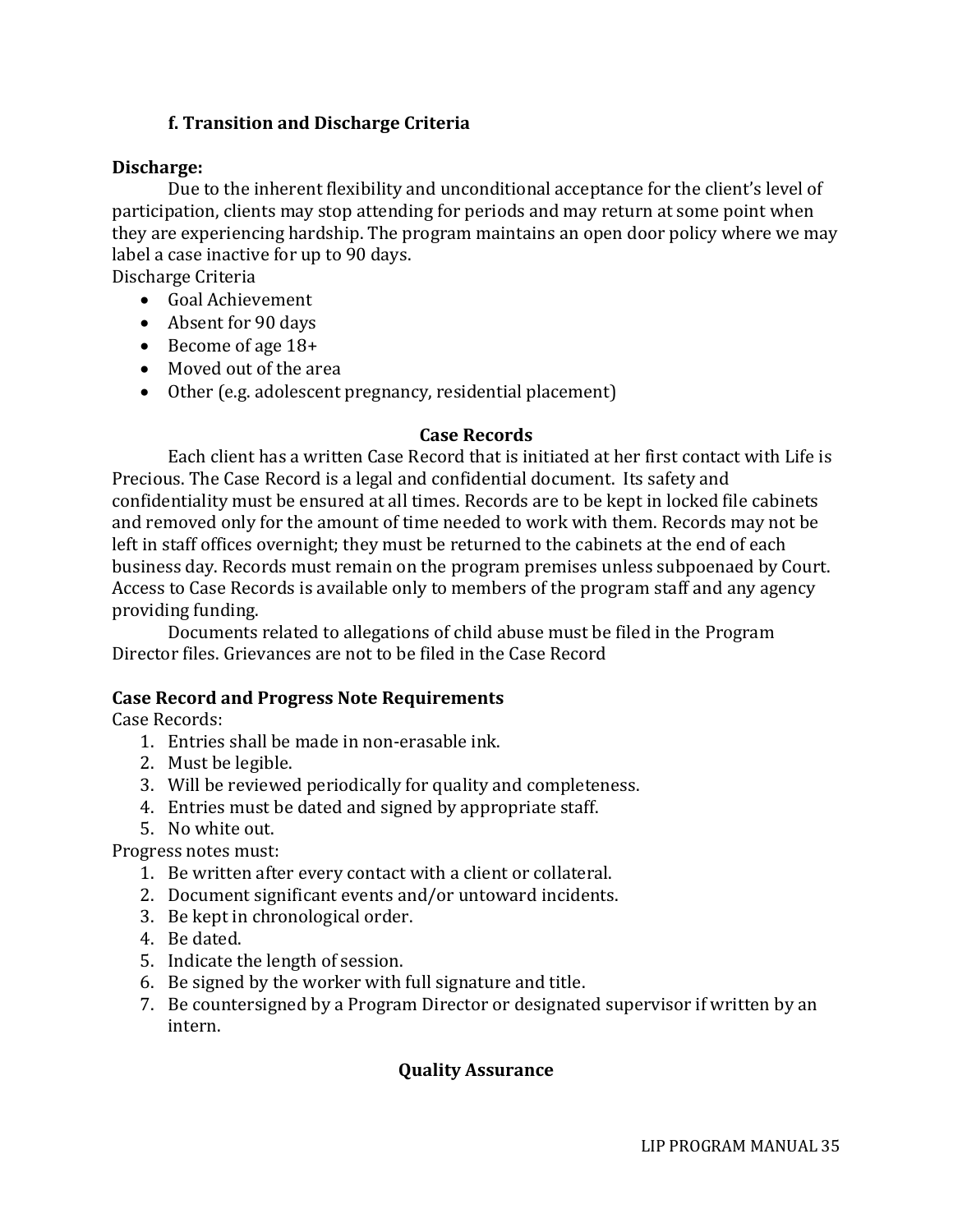Quality Assurance refers to activities designed to guarantee appropriate, timely, thorough, high quality service provision.

The following activities constitute the Quality Assurance Plan for the program:

- Incident reporting, investigation and management This is the process by which certain identified occurrences are reported, investigated and reviewed. Review is designed to identify patterns and causes of incidents, and to consider changes in program policies or procedures to minimize or contain incident occurrence
- Monitoring program performance:
	- o Program review
		- o Program evaluation
		- o Client grievance procedure
		- o Staff supervision

#### **Incidents**

Program staff members are immune from liability when acting in accordance to reporting procedures. The Incident Reporting Policy is intended to:

- Ensure the health and safety of persons receiving services.
- Identify and institute preventive and corrective measures. Life is Precious staff must report:
- Allegations of child abuse or neglect
- Crimes committed by or against a adolescent/family
- Allegations of abuse or mistreatment
- Deaths
- Missing participant
- Hospitalizations

Incidents are investigated and reported to the appropriate agency in the specified manner.

#### **Definitions**:

Comunilife complies with the New York State Office of Mental Health regulation, part 524. The staff at Life is Precious reports incidents occurring under the following definitions:

**Client abuse**: may include physical, sexual or psychological maltreatment of an adult client by an administrator, employee, consultant or volunteer.

**Crime**: an event that is or appears to be a crime under local, state or federal law and involves a client, either as a victim or as a perpetrator.

**Incident**: An event which involves an injury, allegation of abuse or neglect, suicide attempt, unexpected death of a client, any a missing client and/or the possibility of a crime. **Injury**: bodily harm, pain or impairment which results in client requiring medical, dental treatment or first aid

**Missing Client**: a client in a psychiatric hospital, residential treatment facility or other residential program, who has not been accounted for when expected to be present. **Neglect**: any action or inaction of a static member that impairs or places an imminent danger of impairment of a client's physical, mental or emotional condition.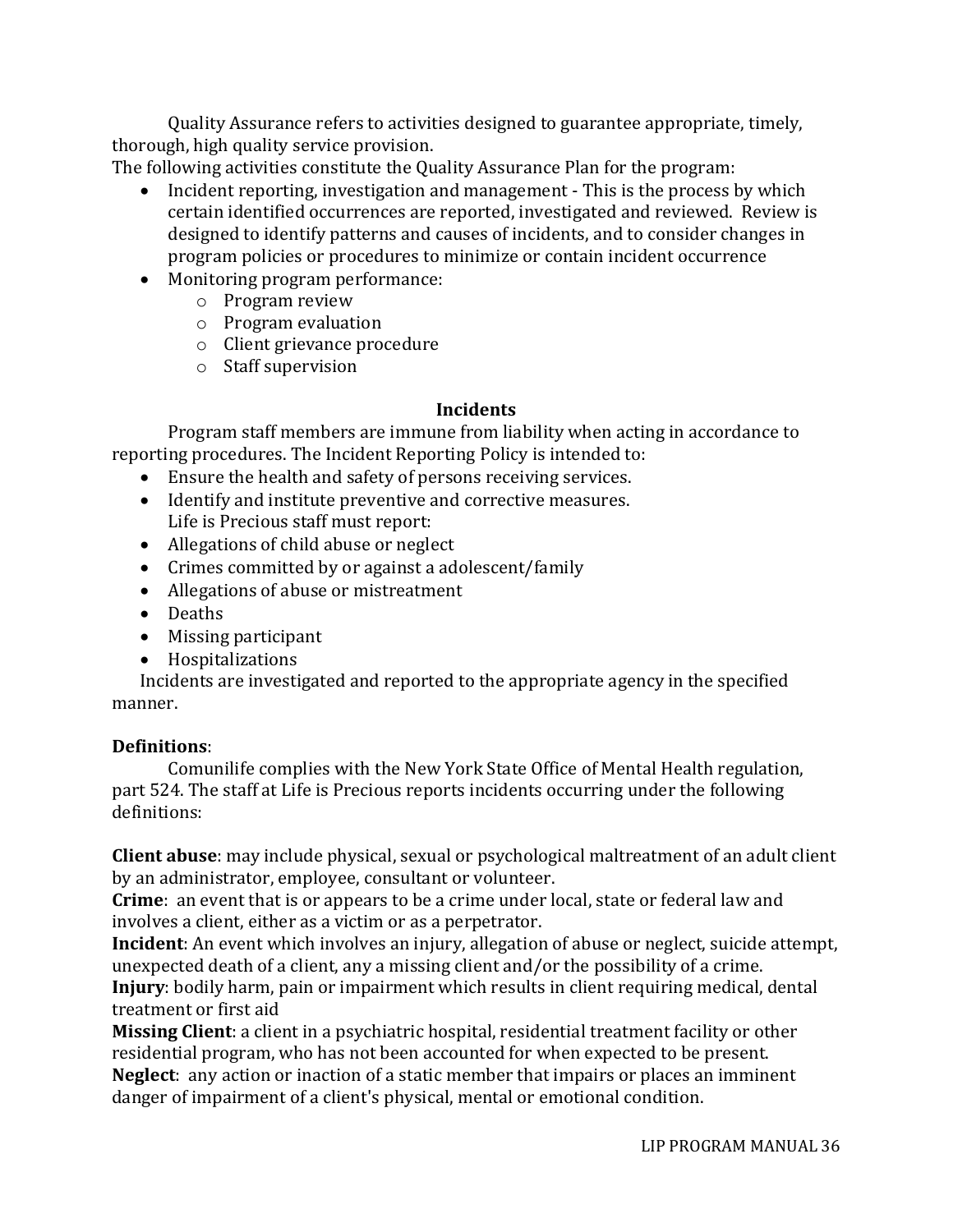**Physical Abuse**: non-accidental contact with a client that causes or has the potential to cause physical harm or pain such as: hitting, kicking, choking, etc.

**Psychological Abuse**: any verbal or nonverbal action which is intended to cause a client emotional distress (examples: teasing, taunting, name calling, threats)

**Sexual Abuse**: sexual contact involving a client and a staff member (the term "staff member" includes employees and volunteers); any sexual contact among non-consenting clients that is allowed or encouraged by any staff member. (Persons under 17 of age are considered non-consenting)

**Unexpected Death**: death of a client resulting from unexplained or accidental causes; a homicide or suicide; or any death occurring within 24 hours of admission into a program.

# **Incident Reporting Requirements**

Life is Precious complies with Incident Reporting as it may apply. *The following steps are taken when an incident involves suspected child abuse or neglect on the part of Comunilife staff:*

- Immediate consultation with the Senior Vice President for Programs.
- File report as required (see "Reporting Suspected Child Abuse", below).
- Document incident in the adolescent's chart.
- Incidents will be reviewed by the Incident Review Committee.
- Implementation of administrative/programmatic changes by Program Director.
- Documentation of incident follow-up in the client's chart.

# **Incident Review Committee**

The purpose of the Incident Review Committee is to review all "Untoward Events." An "Untoward Event" is defined as an act or situation that adversely affects the wellbeing of a client. Such an event may include, but is not limited to:

- Serious drug reaction
- Medication error
- Suicide, suicide attempt, or client self-abuse, including
- Accidents and accidental injury
- Fights and assaults
- Fire setting
- Sudden death
- Alleged abuse of clients
- Termination of services against professional advice when such termination presents a risk of hospitalization or danger to the client or others

# Composition:

The committee is comprised of the Clinic Director (Bronx), Senior Vice President for Programs, Assistant Vice President for Mental Health Services, and other program staff. *Exemption*: Those committee members who are directly involved in the untoward incident being discussed shall be excluded from the meeting as applicable.

Incidents that may require an extraordinary meeting of the Committee include:

- Suicide and suicide attempts
- Sudden deaths
- Child abuse reports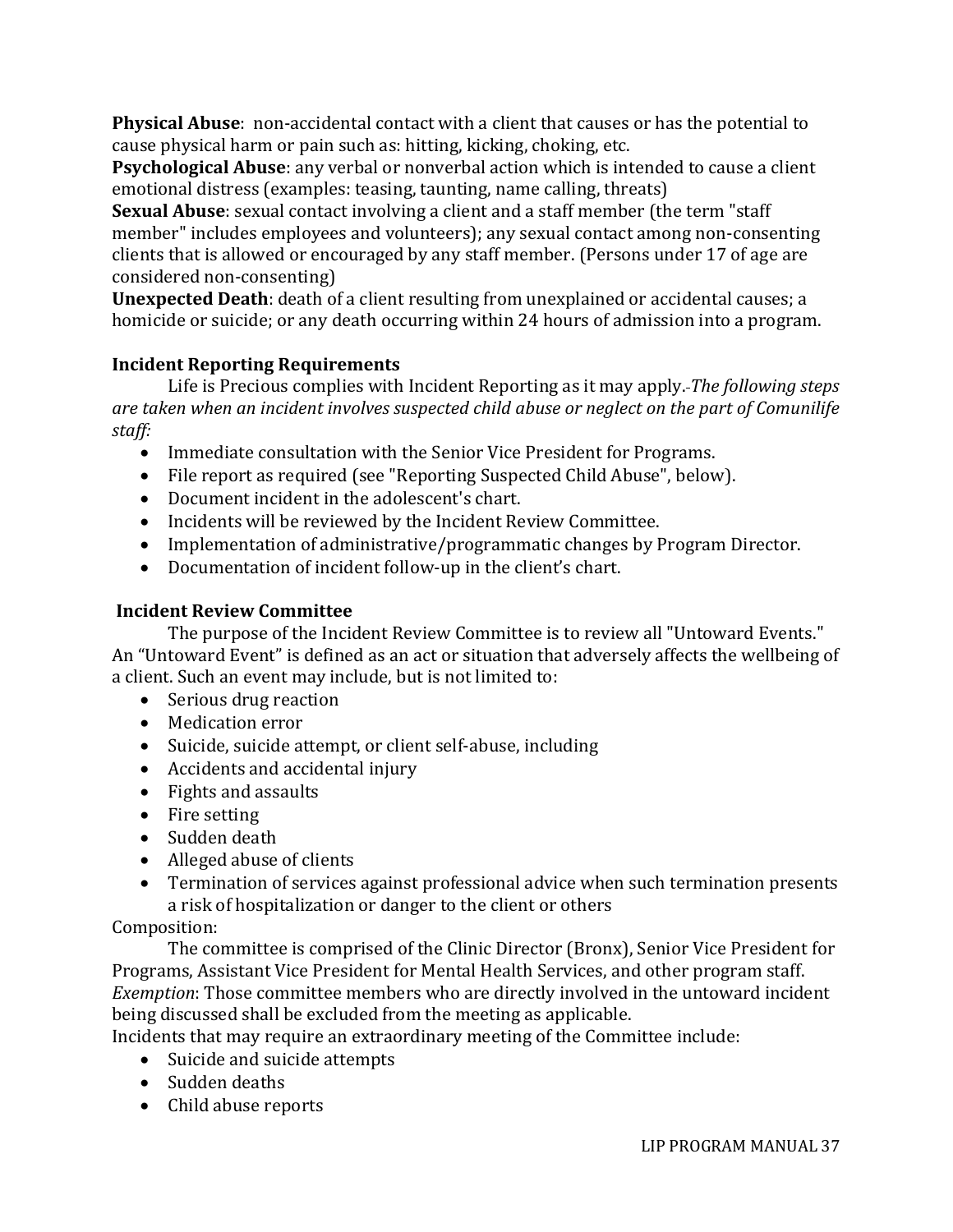• Assaults

#### Duties:

- Holds a meeting within a week of an incident.
- Keeps written minutes of its meetings.
- Determines the facts surrounding the incident.
- Recommends any changes in policies, practices, procedures or other action indicated.
- Assures that all death and un-towards incidents have been properly reported.
- The Quality Management Office will be informed regularly of the incidents reviewed by the committee.

## **Child abuse**

A suspected occurrence of child abuse by anyone other than a staff member is not considered an incident as noted above. It is, however, a serious issue, and has reporting obligations laid out in the law. Life is Precious, under New York State Social Service Law 412, is mandated to report suspected incidents of child abuse and neglect.

#### **Definitions**:

An "abused child" means a child less than 18 years of age who suffers from sexual abuse, physical beatings, burns, physical dependency on addictive drugs at birth, or substantial risk of physical injury. Child abuse is done when a parent or person legally responsible for the wellbeing of a child commits those acts.

A "maltreated or neglected child" refers to a child less than 18 years of age who suffers from malnutrition, lack of adequate clothing, shelter, medical care, educational care, supervision and/or serious emotional injury. Maltreatment or neglect are acts of omission by a parent or person legally responsible for a child's care.

## **Basis for Suspicion**

The list of descriptive symptoms, facts, opinions, diagnosis or alleged consequences or evidence of abuse or maltreatment may include but are not limited to the following:

Fatality: The consequence of abuse or maltreatment was so severe as to result in child's death.

Fractures: The nature of the fracture or the conditions under which the fracture occurred are such that is reasonable doubt to suspect that such fractures were the result of abuse or maltreatment.

Internal Injuries: Medical evidence indicates the nature of these injuries or there is reasonable cause to suspect such injuries were the result of abuse or maltreatment. Laceration, Bruise, Welts: The nature of the laceration, bruises, or welts, or the conditions under which they were incurred are such that there is reasonable cause to suspect they were the result of abuse or maltreatment.

Burns, Scalding: The nature of the bums or the conditions under which the scalding was incurred are such that there is reasonable cause to suspect such burns were the result of abuse or maltreatment.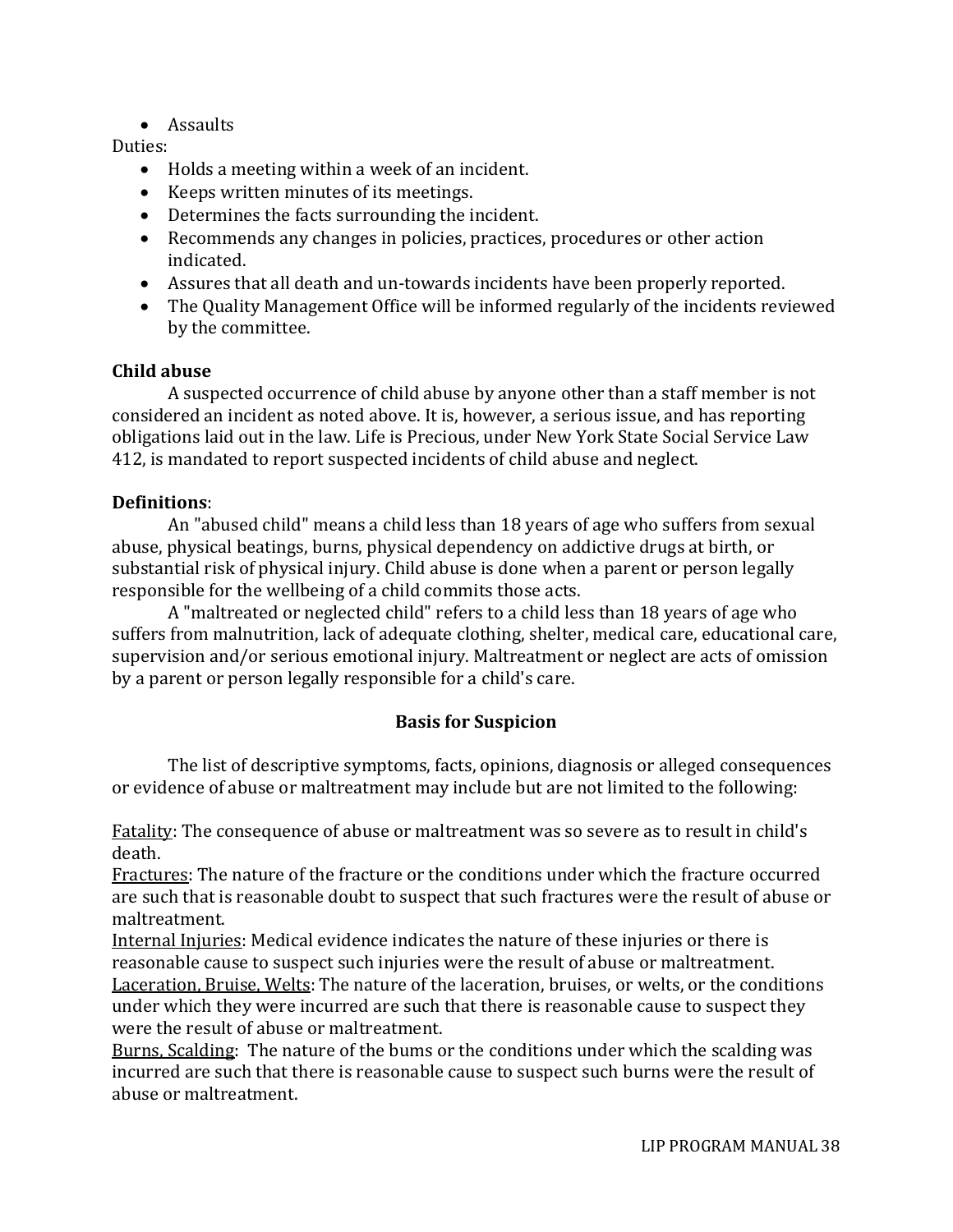Excessive Corporal Punishment: The excessive use of corporal punishment or discipline to the extent that results in physical injury.

Child's Drug/Alcohol Use: This means that the child is using drugs and/or alcohol and that such activity is the result of parental neglect.

Drug Withdrawal: This means that the child is exhibiting signs of drug withdrawal. This is usually associated with newborn infants.

Lack of Medical Care: This means that the child is showing general evidence of being in poor health and the parents are unable or unwilling to obtain medical advice and/or treatment.

Malnutrition or Failure to Thrive: These are medical conditions usually diagnosed by a physician where the child is exhibiting physical and emotional symptoms such as

developmental retardation, dehydration, loss of weight and other physical and emotional signs. Sexual Abuse: This relates to attempted or actual sexual molestation of the child(ren) committed or allowed to be committed by the parent(s), guardians or other person legally responsible.

Educational Neglect: This refers to children not attending school in accordance with the Compulsory Education Act (Part I of Article 65 of the Education Law).

Emotional Neglect: This refers to children who are showing evidence in their behavior of emotional or mental instability and whose parents are unable or unwilling to acknowledge these problems, the need for treatment, or accept such treatment when available or offered.

Lack of Food, Clothing, Shelter: This means that at least one of the following exists: inadequate supply of food and the child is not getting enough to eat; inadequate supply of clothing and the child does not have clothing sufficient to meet his basic needs; or there is deficiency in housing and living arrangements to the extent that neglect or abuse exists (such deficiencies may relate to housekeeping practices, space, utilities and household equipment).

Lack of Supervision: This means that are either periods of no supervision or an inadequate quality of supervision is provided. "Periods of no supervision" refers to children being left alone without supervision or children being allowed to roam or remain away from home for extended periods and the parents do not know where they are. "Inadequate quality of supervision provided" refers to children being left with a caretaker who is inadequate to the task of supervising them; this also refers to children exposed to hazardous conditions in the home, without the proper safeguards.

Abandonment: This refers to a child who has been deserted by a parent whose present whereabouts are unknown and who apparently has no intention of returning to assume parental responsibilities.

# **Reporting Suspected Child Abuse**

In our professional capacity, as providers of services to individuals and families, we are, by law (SSL Sec. 413), officially mandated reporters. The Social Service laws relative to reporting child abuse also provide for:

Immunity: Officials (Clinicians) are immune to liability when acting in accordance to the reporting requirement.

Penalties: Officials (Clinicians) who willfully fail to do so (report) will be guilty of a Class A misdemeanor and will be civilly liable for the damages proximately caused by such failure.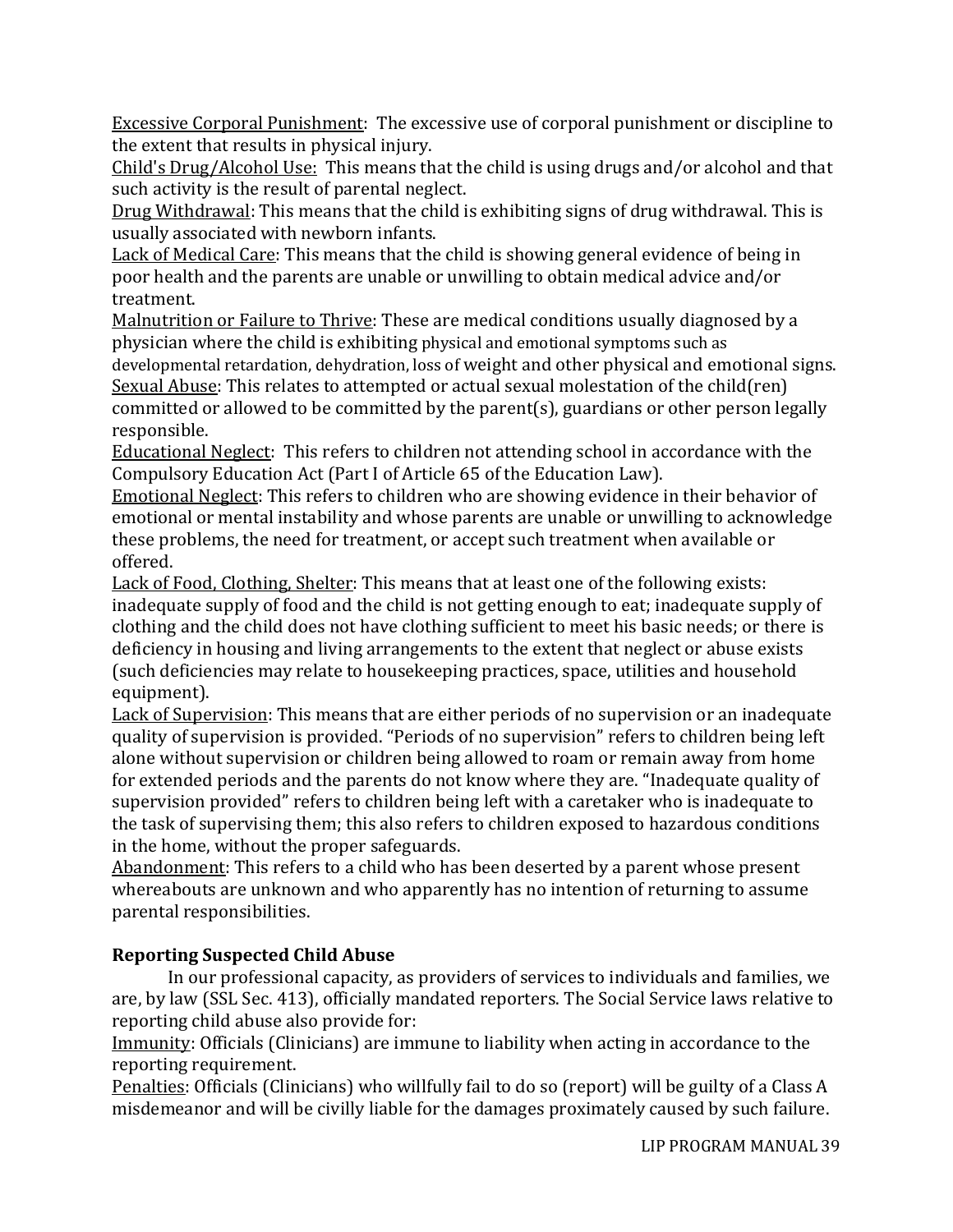## **Confidentiality of reports**

The subject of the report may receive, upon request a copy of all information contained in the Central Register. The Commissioner is authorized to prohibit release of data that identifies the person who made the report or who cooperated with the investigation.

#### *However*:

There have been instances where the name of the reporter has been revealed. Clinicians should request that their name be withheld if this is important in a specific situation.

Cases of suspected child abuse are reported in accordance with the Child Protective Service Law 84-5 and the New York City Department of Mental Health, Mental Retardation, and Alcoholism Services Administrative Directive 86-1.

This procedure is to be used at Life is Precious when child abuse or neglect is suspected:

- A worker who suspects child abuse or neglect immediately consults with the Program Director.
- The Program Director immediately contacts the Senior Vice President for Programs and a conclusion is reached about the merits of the concern.

If a report is indicated, the Program Director and/or worker must:

- Call the New York State Central Register of Child Abuse-Maltreatment at 1-800-342- 3720
- Immediately complete a DDS 2221A and mail it to the local Child Welfare Administration Office: ACS Bronx Office, 192 E 151th Street, Bronx N.Y 10451 Phone: 1-718-579-8890 and 1-718-5579-8889
- The DSS 2221A is kept separate from the chart to insure confidentiality.
- All reports filed are reviewed by the Incident review committee, as noted above.

All Staff and volunteers are required to attend Comunilife's internal Training and Seminar on Child Abuse & Maltreatment and Reporting Guidelines on an annual basis. Upon the completion of this training and seminar, each staff member is required to sign an acknowledgement form stating that he or she has read and understands the information provided regarding the responsibilities and procedures for the reporting of suspected incidences of child abuse or neglect.

Failure to report a suspected case of abuse and/or neglect, and failure to comply with the above procedures constitutes grounds for disciplinary action and will become part of the clinician's personnel record.

#### **Considerations**:

*Staff are* required to evaluate the presence of absence of all minors in the family home including the participating adolescent and the effect of the parent's disability on such minors and to document it in the appropriate section of the client's record.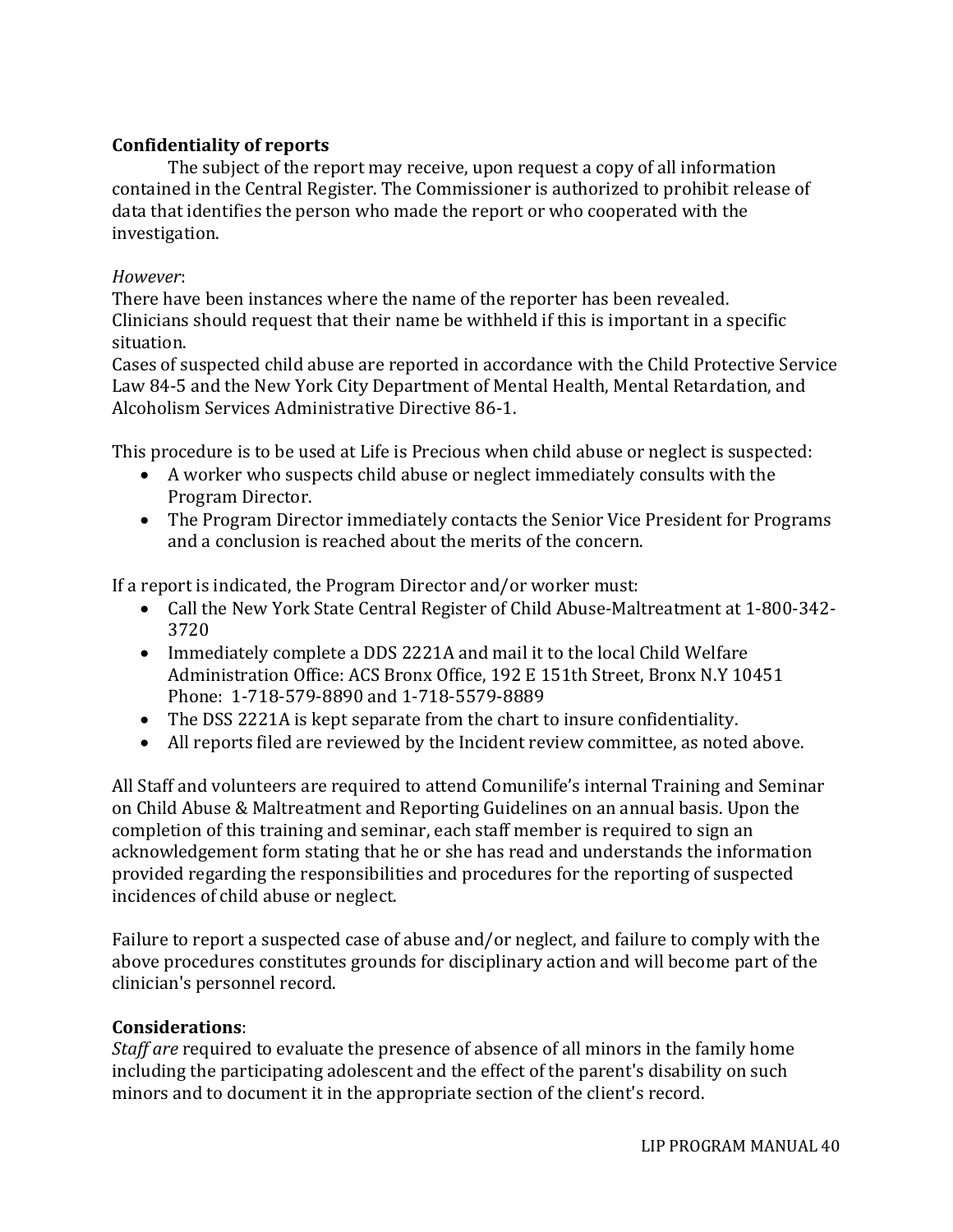Where there is a reason to believe that a family has an active case with the Administration for Children's Services (ACS), staff should contact the appropriate ACS field office Case Clearance System to determine if an active case exists. If so, joint management can be initiated if appropriate.

The issues related child abuse or neglect will be addressed in counseling on a regular basis throughout the length of the adolescent's participation in LIP.

Workers may use the list of descriptive symptoms contained in this Manual as a guide for the identification of possible child abuse, maltreatment or neglect. (The list is only a guide and it is not by any means exhaustive).

# **Client Grievances**

The following steps are taken in the resolution of a client's grievance:

- Clients who report any complaint are invited to either complete the "Client Complaint Form," or, if they choose, to present it verbally to the Program Director.
- The Program Director or designee meets with the adolescent/parent to hear the complaint.
- If appropriate, and with the client's and parent's consent, persons involved may be interviewed together to clarify and help resolve the issue.
- At the end of the meeting, the adolescent/parent is advised of his/her right to appeal by either contacting the Senior Vice President for Programs and/or Comunilife's Central administration.
- All grievances are resolved as soon as possible.
- The process is documented on the "Consumer Grievance Review Form" which includes the following data:
	- o Date of the Grievance
	- o Name of the client
	- o Nature of the Grievance
	- o Description of disposition
	- o Date of disposition
	- o Date the client is informed of disposition
	- o Client's response to disposition
- The result of the grievance is documented in the case record, if applicable
- Grievance and follow-up is presented on the next Incident Review Committee Meeting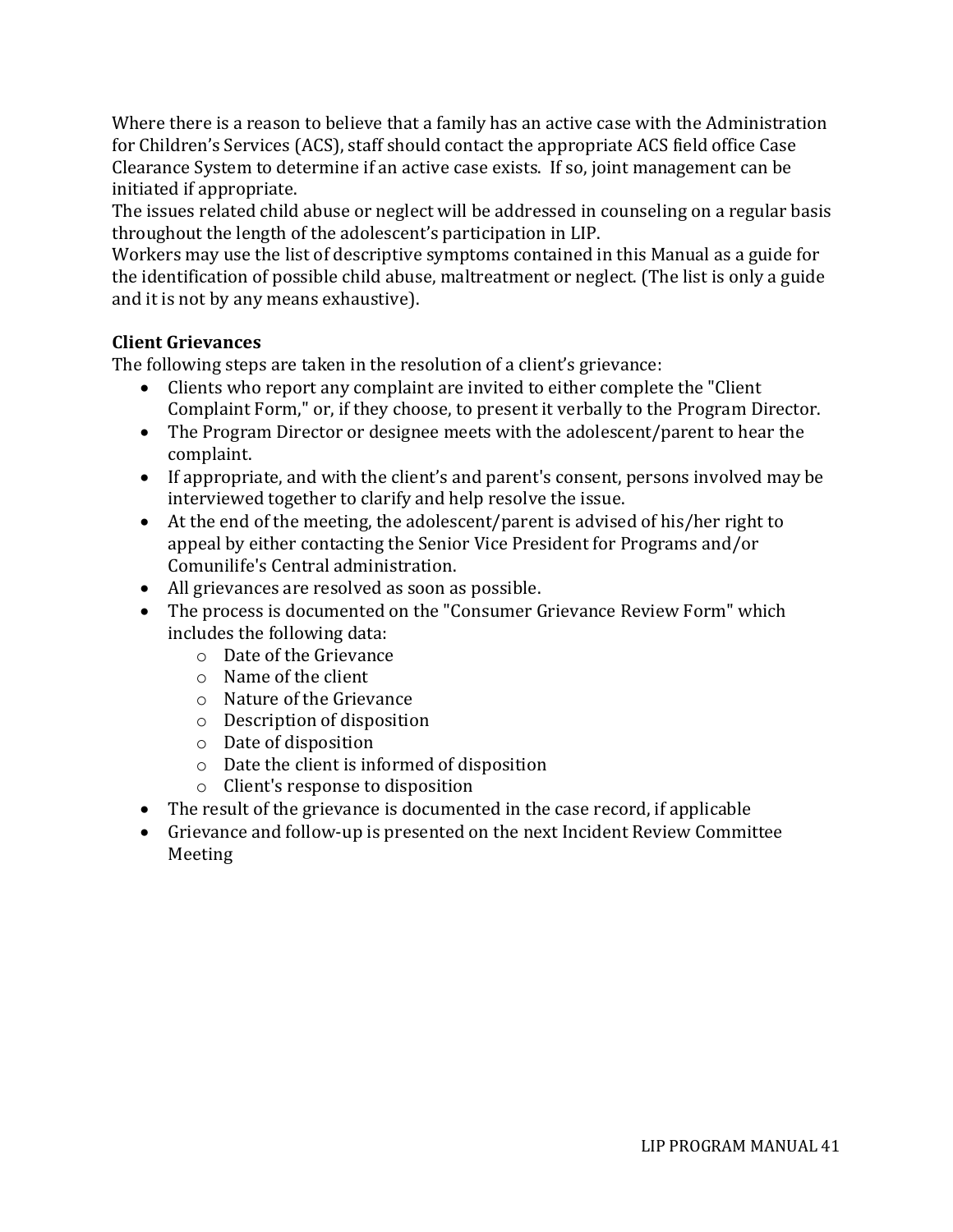# **3. Team**

*Team Member Roles and Responsibilities*

# **Program Director**

The Program Director is responsible for directing the overall operations of Comunilife's Life Is Precious. Responsibilities include, but are not limited to management, planning, program development, implementation, monitoring, and budgeting. The Program Coordinator will perform evaluations and maintain Comunilife policies and procedures, quality assurance, utilization review, and outreach activities. The Program Director will collaborate with the Sr. Vice President of Programs to assure quality psychiatric and psychosocial assessments are conducted prior to referral to the Life Is Precious Program.

- 1. Assume responsibility for the continuous direction and day-to-day operations of the Life is Precious program.
- 2. Provide supervisory conferences with program staff and maintain relevant documentation.
- 3. Supervise all program activities and scheduling to be implemented by Case Managers and Creative Art Therapist consultant.
- 4. Ability to think outside of the box with creating programs that stimulate the interest and are relative as well as age appropriate for young adults.
	- a. Ability to plan and execute career development opportunities for the participants, such as visits to a law firm, mayor's office, or major corporation
- 5. Ensure that a system of reporting is used in assessing the efficiency and effectiveness of the program staff.
- 6. Ensure that all program participants are receiving mental health services.
- 7. Ensure that the staff receives all the necessary support via workshops regarding the management of grief while maintaining professional focus. Ensure staff education and training in multi-cultural, clinical and other issues relevant to the programs' focus.
- 8. Triage referrals and patient assignments to staff; monitor quality of clinical service and maximize number of individuals served, maintain high level of group therapy.
- 9. Track outcome studies. Monitor patient satisfaction surveys are completed at time of termination.
- 10. Collaborate with various community agencies, public officials, and organizations.
- 11. Supervise all recruitment efforts and ensure timely completion of all staff performance evaluations.
- 12. Meet on a regular basis with the Vice President of Programs to discuss accomplishments and administrative matters.
- 13. Represent the program at community providers (e.g. schools, churches and community centers) relevant to the program focus and populations.
- 14. Plan, organize and supervise all program and family oriented activities; in addition, the Coordinator is responsible for all intake and family engagement.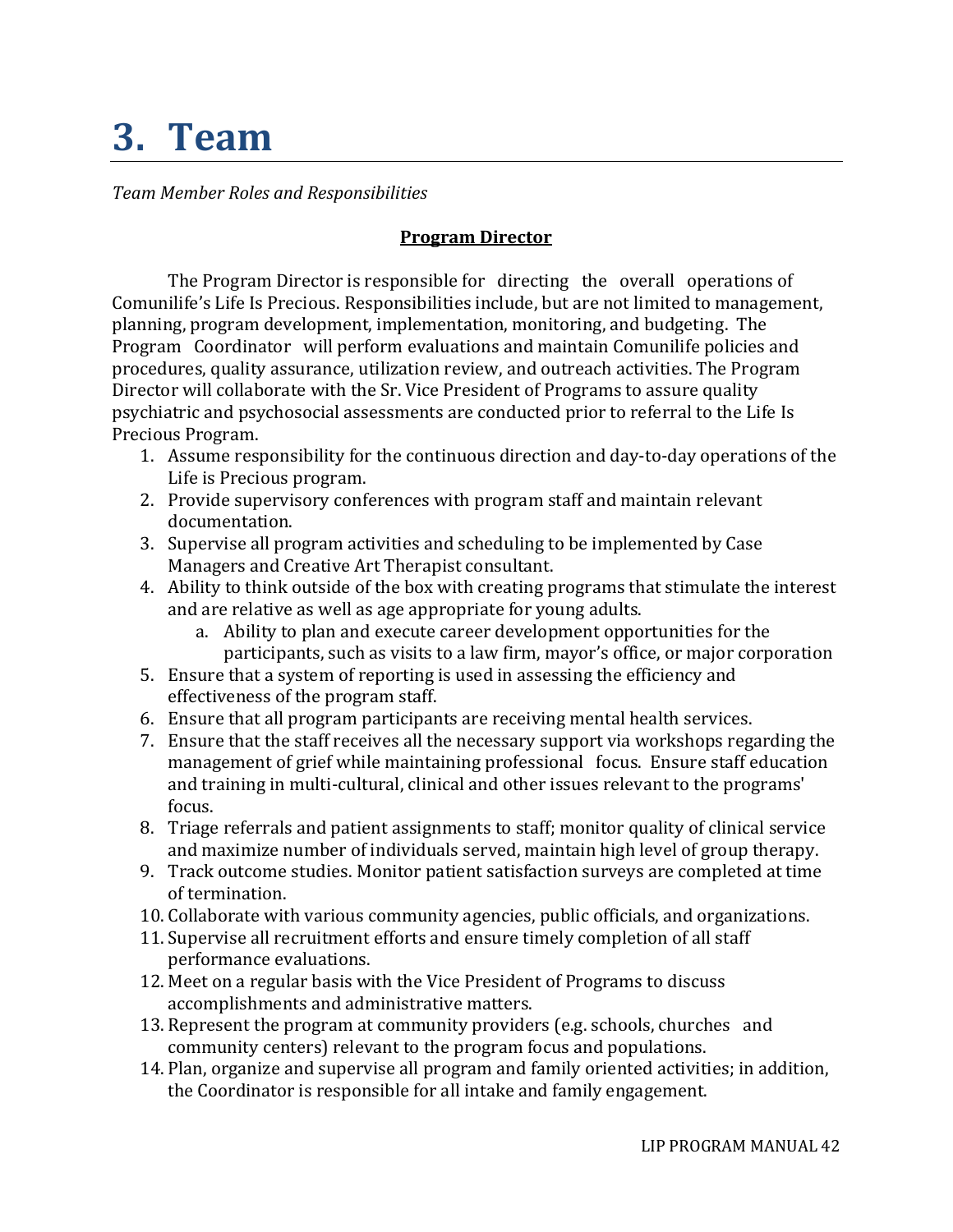- 15. Manage volunteers/tutors
- 16. Document community activities, outings and development involving families

## **REQUIRED KNOWLEDGE, SKILLS, & ABILITIES**

- 1. Proven ability to provide strong clinical supervision, administrative skills and analytical thinking to business matters regarding the Life is Precious Program.
- 2. Thorough knowledge of program development, implementation methodology, and research methods and techniques.
- 3. Responsible, organized and efficient.
- 4. Demonstrated ability to perform in a team approach and accomplish multiple assignments simultaneously.
- 5. Demonstrated skill to communicate effectively in writing, verbally, and to listen actively.
- 6. Related experience that demonstrates that applicant is community minded, patient, creative, flexible, compassionate and culturally sensitive
- 7. Ability to deal tactfully and diplomatically with other Comunilife employees, Federal, State and City officials, professional and technique groups, clients and the general public.
- 8. Ability to plan and successfully implement and gather patient related data for programs.

# **Qualifications:**

M.A. in Psychology Administrative experience Bilingual in Spanish/English a plus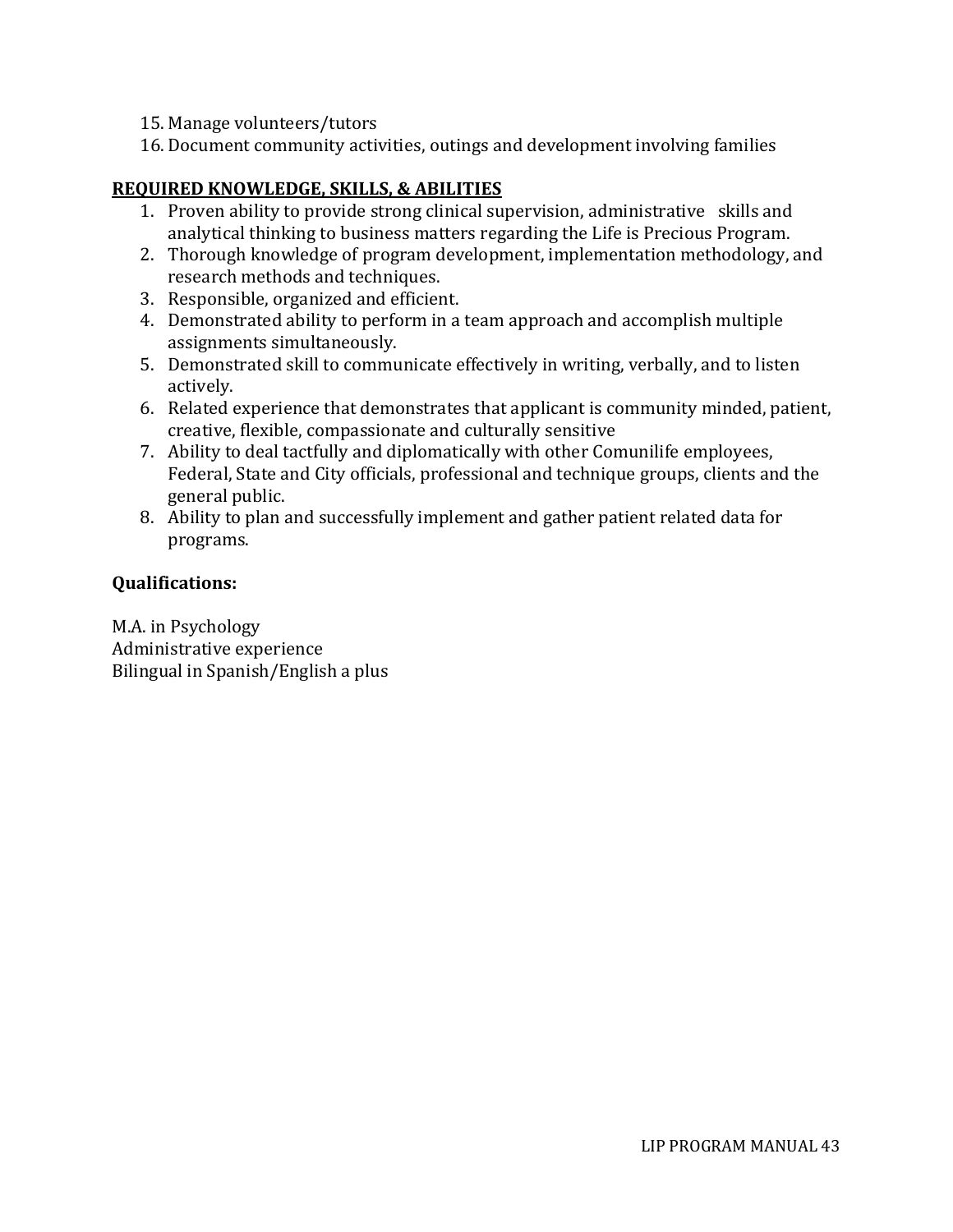#### **Case Manager**

The case manager will work with both participants and participants' families. The case manager also acts as a liaison between the participants and corresponding schools and mental health treatment staff. Field work is required (e.g. food shopping for the program, physical activities with participants, outreach and recruitment of tutors and volunteers, most of whom are from Fordham University). In addition, home visits are required, at least once as an introductory visit for every client, and afterward in the case of an emergency, crisis, or if the client is still in contact with the program, but has not attended group. Most case managers opt to visit their clients' homes twice a month for half an hour. The purpose of the home visit is to look at the living space, kitchen and food, and discuss any problems, changes, or improvements with the family. The case manager is actively involved in family interventions, and engagement with school faculty, staff, or administration. Regular school visits are conducted to obtain report cards and get updates on how the participant is doing at school, and to discuss how LIP can improve student's performance in regards to tutoring sessions and annual IEPs; accompany parents and act as an interpreter, as needed, to parent-teacher conferences. Finally, the case manager performs outreach and referral processing. This may include: outreach presentations to hospitals, outpatient mental health providers, and schools. Referrals are processed to ensure timely intake evaluations.

## **REQUIRED KNOWLEDGE, SKILLS, & ABILITIES**

- 1. Proven ability to provide strong clinical, social skills and analytical thinking to program matters regarding the Life is Precious Program.
- 2. Thorough knowledge of program development, creativity, and the ability to engage and motivate adolescents.
- 3. Responsible, organized and efficient.
- 4. Demonstrated ability to perform in on a team and accomplish multiple assignments simultaneously.
- 5. Ability to demonstrate active listening and effective written and oral communication.
- 6. Related experience that demonstrates that the applicant is community-minded, patient, creative, flexible, compassionate, and culturally sensitive
- 7. Ability to deal tactfully and diplomatically with other Comunilife employees, Federal, State and City officials, professional groups, clients, therapists, and the general public.
- 8. Ability to plan and successfully implement and gather patient related data for programs.
- 9. Flexibility to help with participants' and staffs' needs as they arise, such as helping participants with homework
- 10. Familiarity with the college application process. Ability to aid in education services and resources for the SATs, CollegeBoard, CommonApp, financial aid and FAFSA, fee waivers, and scholarships

## **Qualifications:**

BA or BS in human services field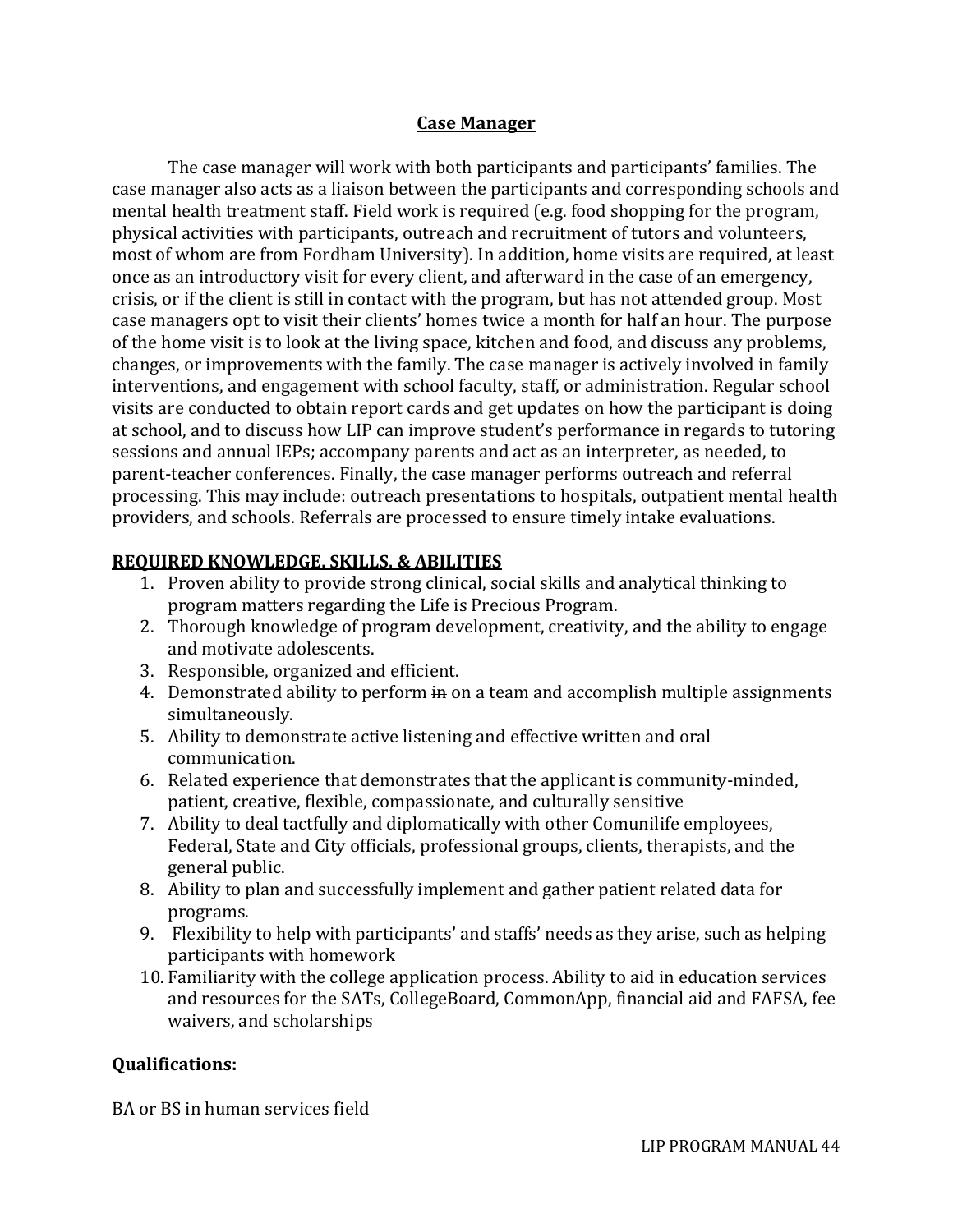Experience working with children and families Bilingual, English/Spanish.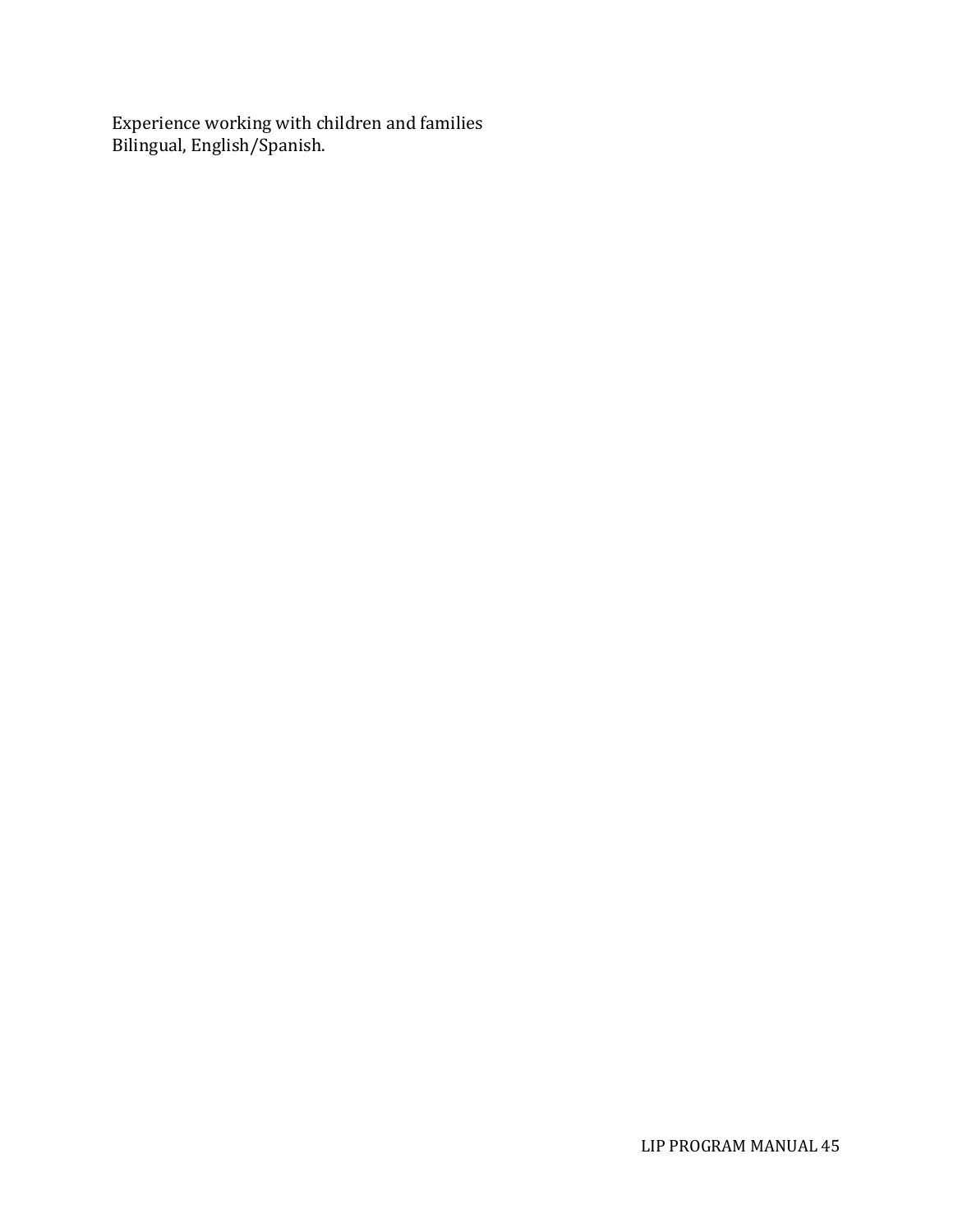#### **Therapist**

Although there is no position for a clinical therapist on the LIP team, every participant must be receiving psychological treatment outside of the program. The therapist can act as a great resource for the LIP team, specifically the Case Manager. A Case Manager may find it beneficial to schedule a meeting with the client, her family, and the therapist should the need for such an intervention arise. The rapport between Case Managers and therapists should be built on reciprocity and partnership. As Case Managers may feel the need to contact the child's therapist with concerns, they may also offer to share how the services provided by LIP can help the client achieve their goals to, ultimately, reduce suicidality and improve the participant's quality of life.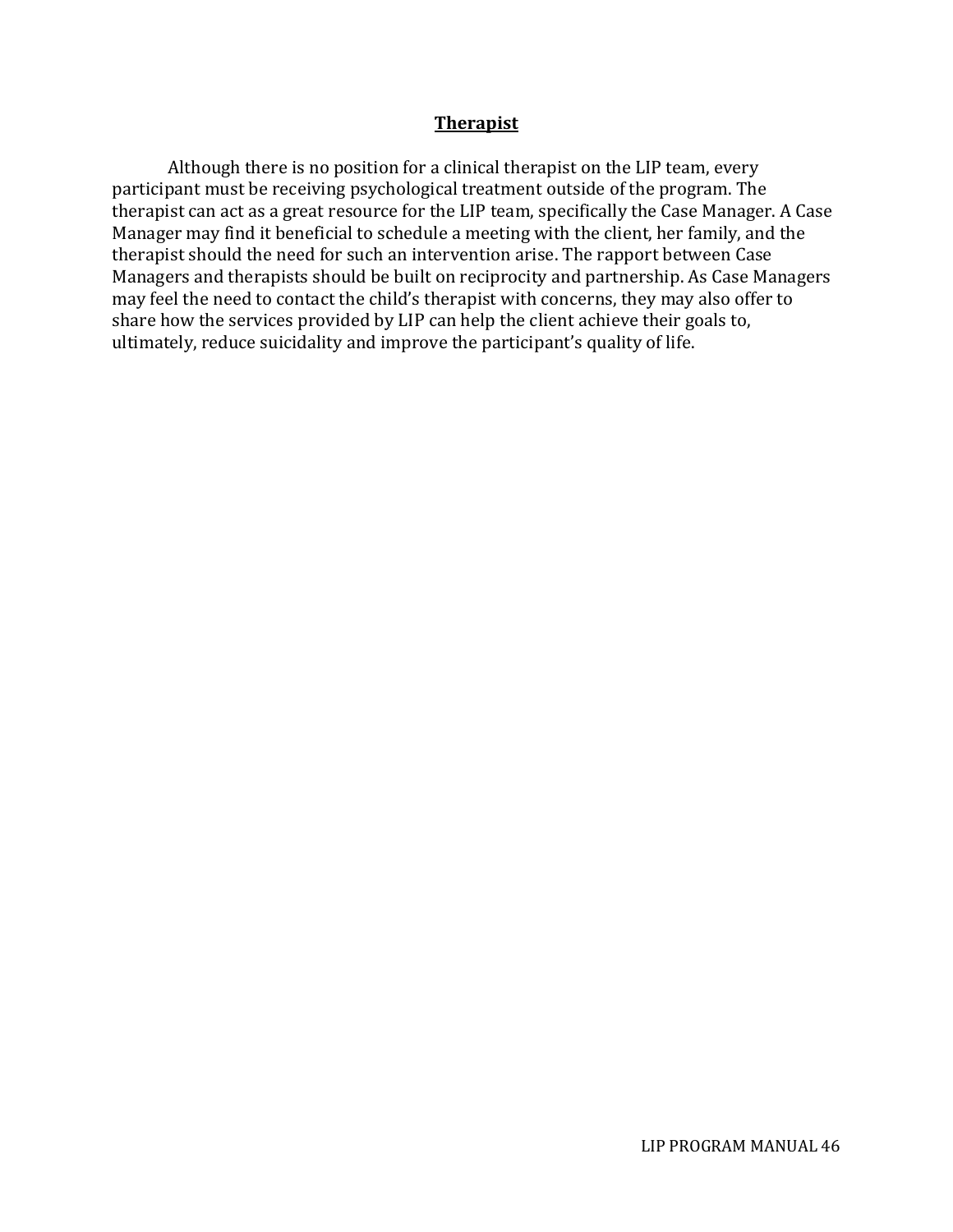# **Creative Art Therapist**

The Art Therapist is responsible for the delivery of Creative Art Therapy to program clients. Basically the development and implementation of a quality Art therapy through the preparation in one or more of the creative arts therapies, including but not limited to art, music, dance, drama, psychodrama, or poetry therapies. Major responsibilities include the administration of art therapy testing, development and administration of the program, monitoring clients Art therapy progress and building relationships with other agencies.

- 1. Completion of the Art Therapy assessment, evaluation, and the therapeutic intervention and treatment, which may be either primary, parallel, or adjunctive, of mental, emotional, developmental and behavioral disorders through the use of the arts for all clients entering the program.
- 2. The use of assessment instruments and mental health counseling and psychotherapy to identify, evaluate and treat dysfunctions and disorders for purposes of providing appropriate creative arts therapy services.
- 3. Establish and maintain all relationships with service providers in the community who provide Art Therapy.
- 4. Identify new and untapped community resources and share them with management and staff.
- 5. Responsible for monitoring all clients receiving Art Therapy services in the community and case record documentation.
- 6. Supervise the timely development of all residents' individualized service plans inclusive of Art Therapy goals.
- 7. Ensure that program measurable outcomes are attained in a timely manner as per contract.
- 8. Ensure that the Monthly Report and Summaries are completed on time.
- 9. Provide residence staff with relevant education and training on Art Therapy issues.
- 10. Facilitate individual and group counseling to residents.
- 11. Responsible for liaison functions between the agency and the Art Therapy community service providers.
- 12. Actively participate in the admission and discharge planning for all residents.
- 13. Provide statistics for the program progress to include clients progress and success stories of clients' progress and growth in this discipline.
- 14. Active participation in the weekly interdisciplinary team case conferences and maintain appropriate working relationships with the clinical team members.
- 15. Attend weekly supervisory conferences with the Assistant Program Director and/or Program Director of Mental Health services, review case records and client's status and progress updates.
- 16. Participate in mandated in-service training programs.
- 17. Provide the Asst. Director with information on the status on new referrals on a weekly basis.
- 18. Aide with non-art related group activities when necessary

## **REQUIRED KNOWLEDGE, SKILLS, & ABILITIES:**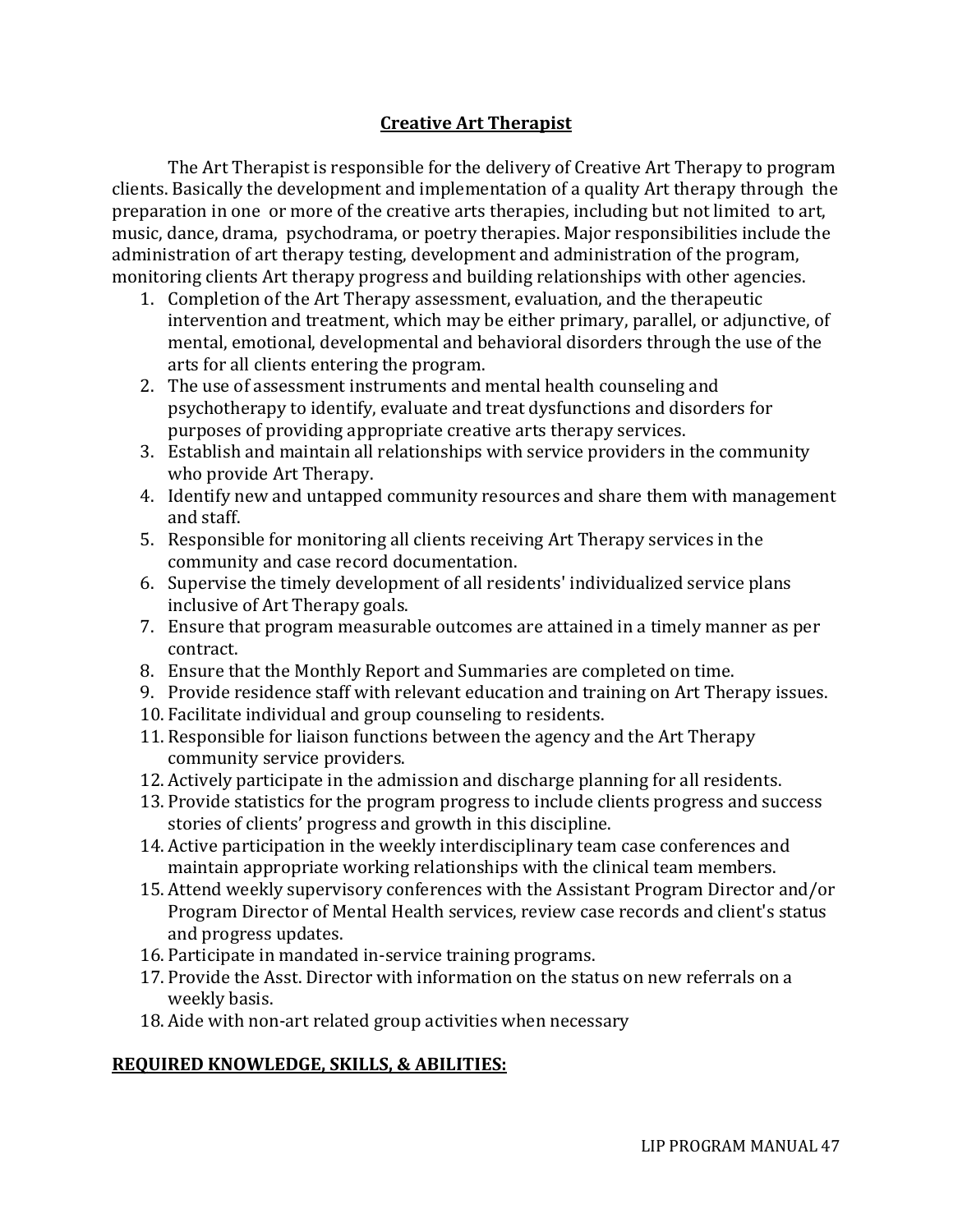- 1. Extensive knowledge of principles and practices of Art Therapy services and the various modalities to clients.
- 2. Responsible, organized, effective, and efficient.
- 3. Ability to perform multiple assignments simultaneously.
- 4. Skill to communicate effectively in writing, vocally, and to listen actively.
- 5. Community minded, patient, creative, flexible, compassionate, and culturally sensitive to persons who are diagnosed with severe/persistent mental illness and Substance Use issues.
- 6. Ability to deal tactfully and diplomatically with other Comunilife employees, Federal, State, and City officials, professional and technical groups, and the general public.

# **Qualifications:**

Masters or Doctoral Degree in Creative Art Therapy

Two (2) years to five (5) years' experience working as a Creative Art Therapist, being part of a case management team

Individual and group counseling experience

Preference given to persons with experience in bilingual, bicultural programs in Spanish preferred

Experience working with sensitive adolescents preferred

# **Certifications & Licenses Required:**

Valid Bachelor or Masters in Art Therapy.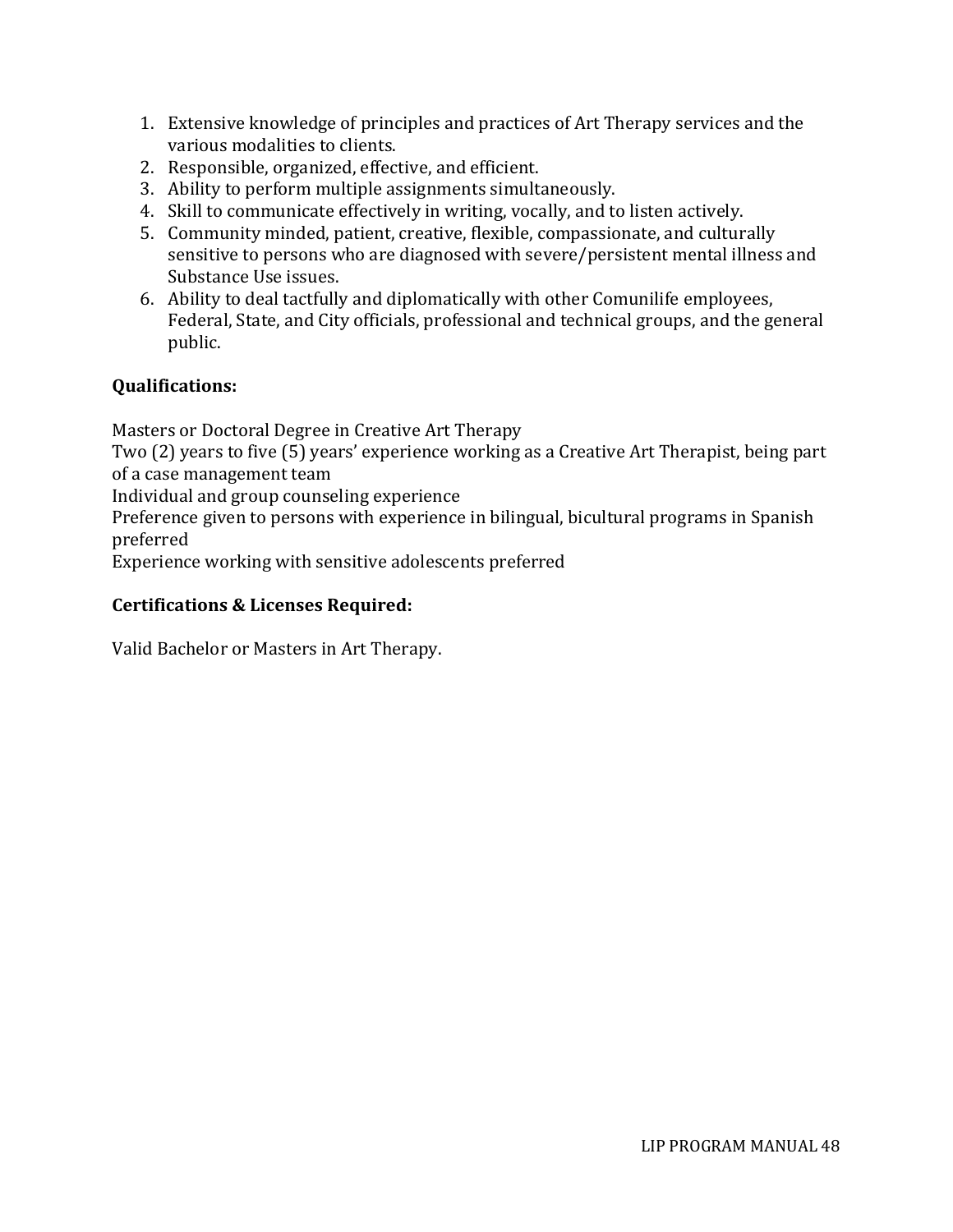# **Music Teacher**

Responsible for teaching beginners level Latina adolescents, ages 12 - 17, in varied instruments or one particular instrument such as acoustic guitar, in a group and individual setting. Must be able to develop an appropriate curriculum and help prepare the students for public performances. A concert is planned every year that will take place annually in October. Lessons will take place in the late afternoon/early evening and Saturdays.

- 1. Develop age-appropriate lesson plans;
- 2. Conduct group and/or individual lessons;
- 3. Work with program staff, including the Program Director and creative arts therapists to ensure that the goals of students are being met;
- 4. Help prepare the students for annual performances, public performances including holiday concerts and annual Comunilife Anniversary Breakfast in October/November.

## **REQUIRED KNOWLEDGE, SKILLS, & ABILITIES:**

- 1. Some experience in the instruction of varied instruments, but open to someone experienced in one instrument.
- 2. Familiarity with different music genres
- 3. Patience for students with no music background
- 4. Ability to relate to sensitive adolescent girls

## **Qualifications:**

Teaching experience Experience working with adolescents preferred Bilingual, English-Spanish, preferred

## **Physical Demands:**

Two hours per day within hours listed, Mon and Wed, from 3:30pm- 7:30pm and Sat 9:00am- 2:00pm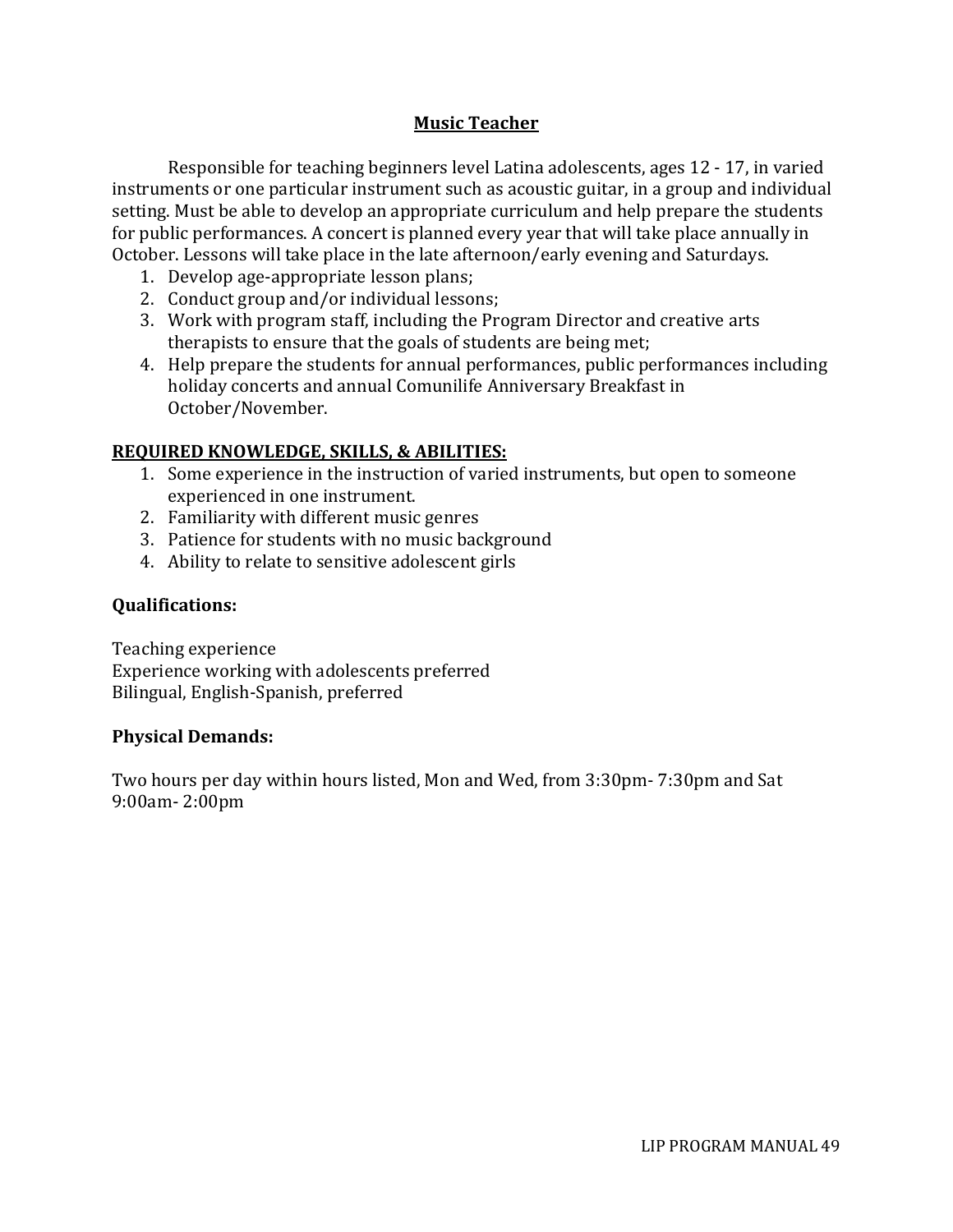# **Music Therapist**

Responsible for providing music therapy for Latina adolescents, ages 12 - 17, using a variety of instruments, music technology, and lyrical writing, in a group and individual setting. Must be able to develop an appropriate curriculum and participants express themselves through music. The music therapist collaborates with the music teacher and art therapist for creative expression therapy.

- 1. Conduct group music therapy sessions using varied modalities
- 2. Work with program staff to ensure client is meeting therapeutic goals
- 3. Collaborate with other therapists and teachers during group activities
- 4. Aide with non-music related group activities as needed

## **REQUIRED KNOWLEDGE, SKILLS, & ABILITIES:**

- 1. The Music Therapist will be able to utilize varied musically therapeutic techniques on a daily basis.
- 2. Understanding the mechanisms of group techniques. Group protocol includes the following activities: guitar class, hip-hop music therapy, community jam ("La Voz"), Our Song ("La Banda"), and Our Groove.
- 3. Must be able to work collaboratively on a team.
- 4. Desire and ability to work with sensitive, Latina adolescents and their families on therapeutic goals.

## **Qualifications:**

Board Certification/State Licensure: Music Therapist Experience working with adolescents preferred

## **Physical Demands:**

Outreach visits to schools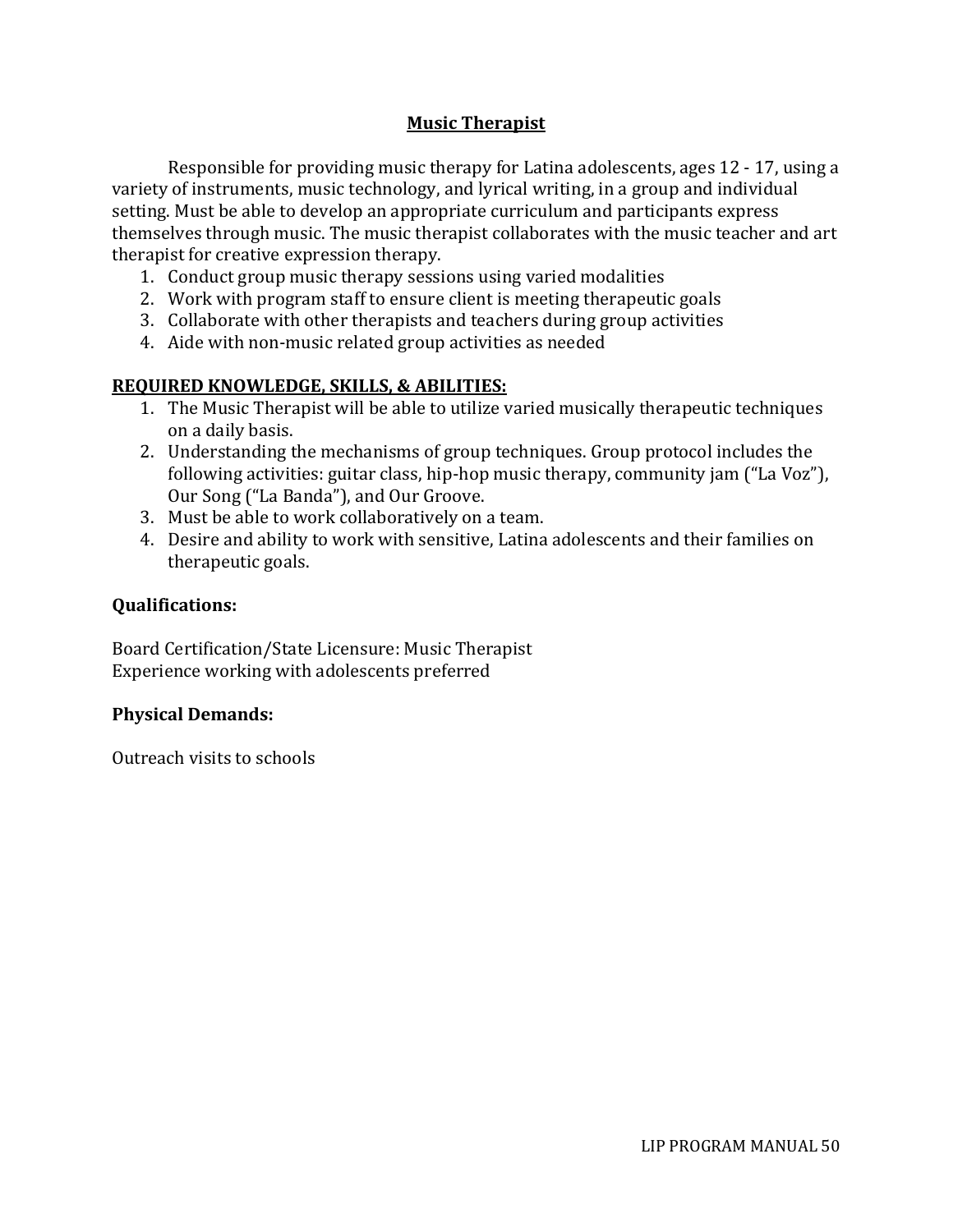#### **Tutor**

Responsible for providing academic assistance to LIP participants, including, but not limited to: daily homework assignments and studying for up-coming exams, including subject-specific tests and standardized tests, such as the SAT. Must be able to direct participants to the right resources and help as needed.

- 1. Help with homework assignments and exam review
- 2. Aid in the college application process, including the essay, college search, scholarship search, applications
- 3. Review cover letters and resumes for summer internships or jobs
- 4. Provide additional assistance to LIP, as needed

#### **REQUIRED KNOWLEDGE, SKILLS, & ABILITIES:**

- 1. Understanding of high school level English, Literature, History, Math, and Science.
- 2. Knowledge of the college application process and CommonApp.
- 3. Must be able to work collaboratively on a team.
- 4. Desire and ability to work with sensitive, Latina adolescents and their families on therapeutic goals.

#### **Qualifications:**

Minimum of high school diploma

Currently pursuing an undergraduate degree or in the process of completing it Experience working with adolescents preferred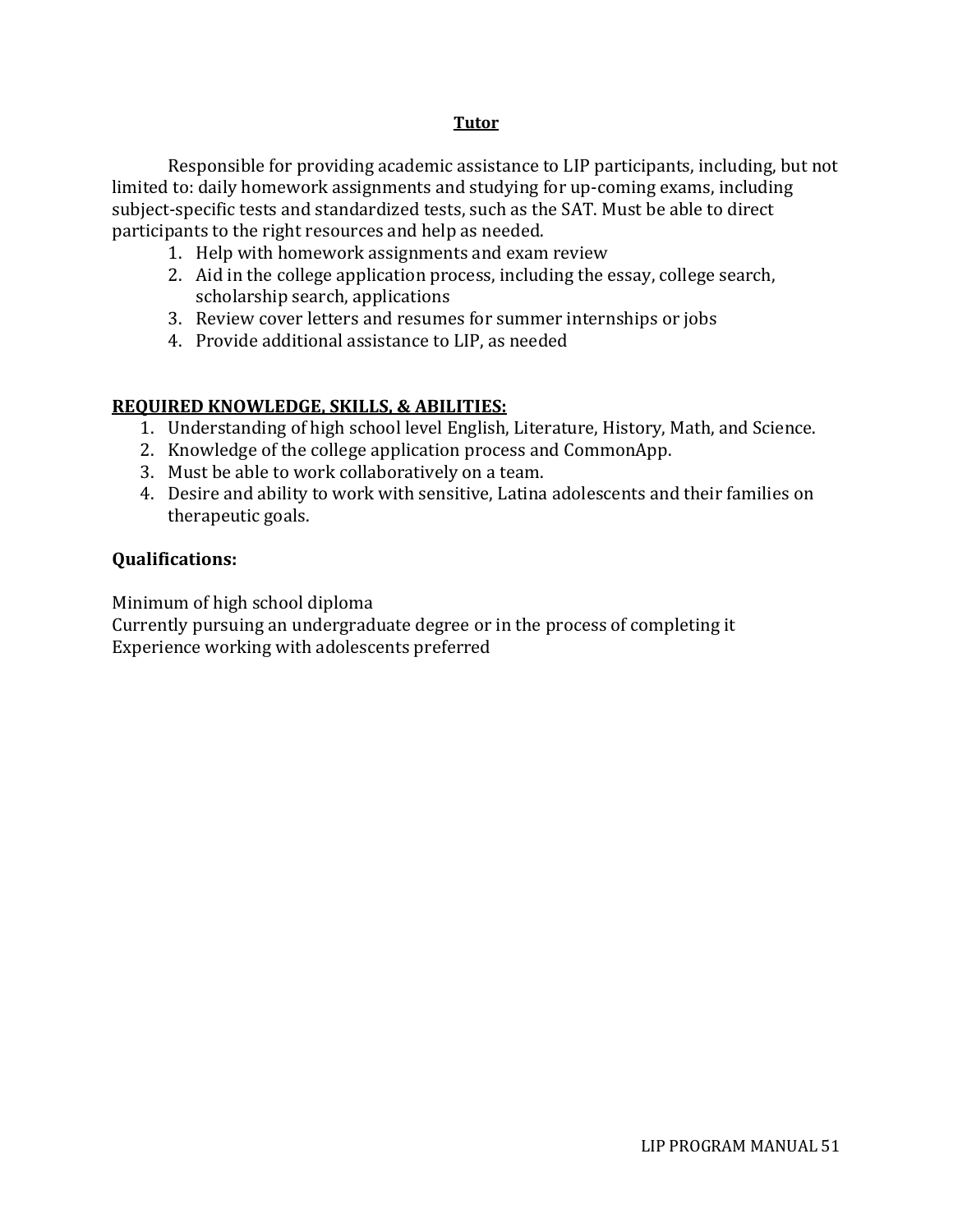# **4. Implementation**

## *Typical Day at LIP*

- 1. Homework
	- a. All participants start the LIP day by studying or completing their homework.
- 2. Group
	- a. The case manager or therapist gathers all the girls and leads a group session. Each group session has a specific theme. Examples of themes include antibullying, reproductive development and sex, personal hygiene, suicidality – ideation and attempts, and current events. The participants hold a discussion on the topic, then express themselves through painting, drawing, music, or poetry. *(It would also be interesting if the group could incorporate dance as a mode of expression as well)*
- 3. Free Choice
	- a. With whatever remaining time, the participants are free to do the activity of choice, whether that be painting or music or working on college applications.

## *Goals and Range of Services*

Life is Precious has three overarching goals:

- 1. To ameliorate the level of depression and frequency of suicide ideation among Latina adolescents;
- 2. To strengthen parent/child relationships and improve family functioning;
- 3. To demonstrate effectiveness of successful interventions to prevent suicide attempts among young Latinas.

The objectives Life Is Precious uses to further these goals include:

- To improve the social, psychological, academic and vocational competencies of program participants;
- To support the exploration of their interests and the development of their skills and creativity;
- To foster parent/child communication, support parents' involvement with their children, and reduce acculturation stress leading to intergenerational conflicts; and
- To provide concrete and social services for parents, such as advocacy and referrals for immigration, entitlements, employment and housing.

**GOAL 1:** To ameliorate the level of depression and frequency of suicidal ideation among Latina adolescents

## **A. Counseling, case management, and concrete services**

## **B. Creative Arts Therapy**

Creative Arts Therapy, a key component of the program, integrates human development, fine arts, and psychotherapy, while enhancing recovery, health and wellness. This modality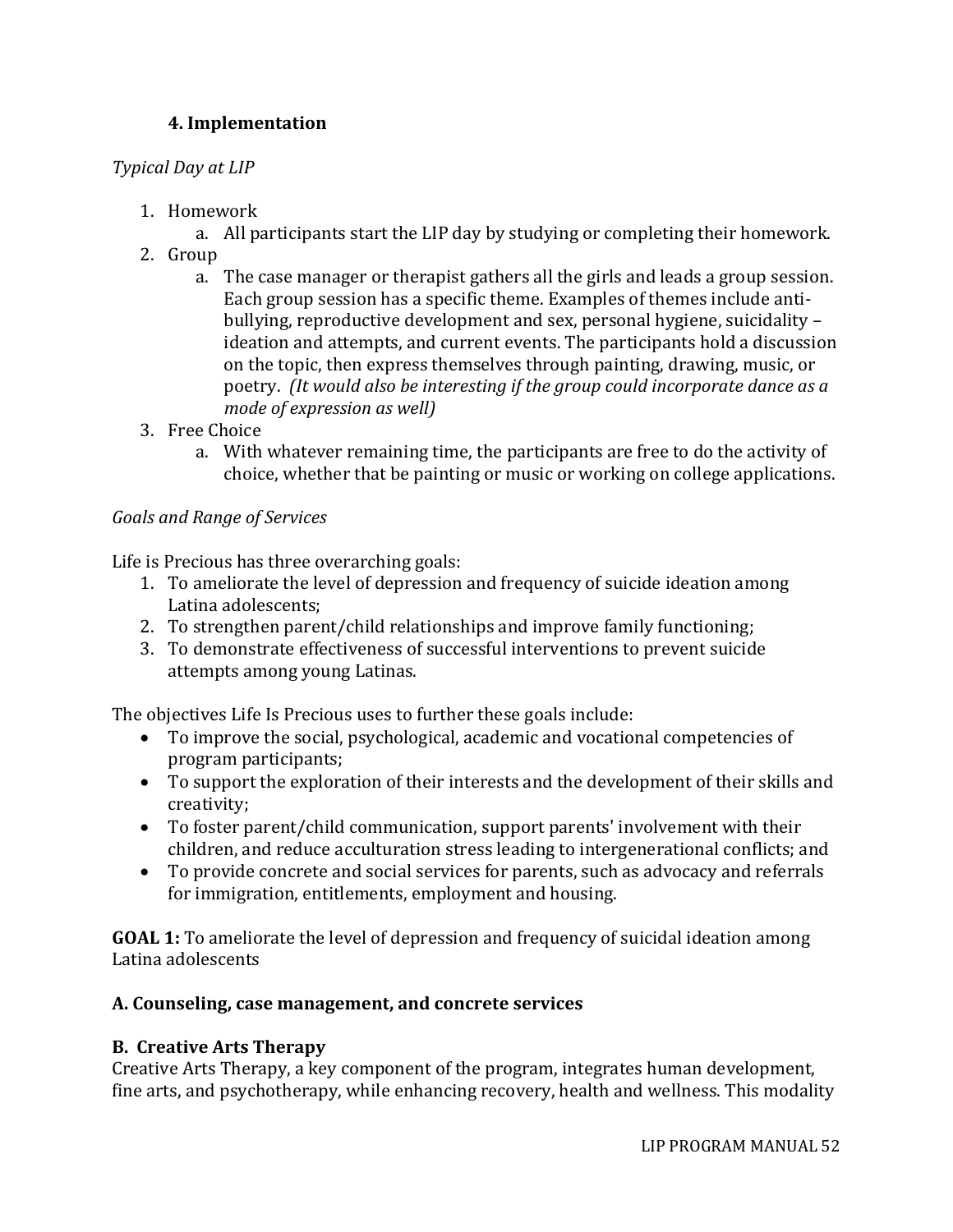enables an indirect and thereby safer way to communicate, which in tum helps the girls identify, experience, and verbalize emotions that may be blocking the actualization of their interests and talents. This is particularly important for Latina adolescents that are often expected to be submissive and introverted. It also facilitates staff assessment of participants' developmental, emotional, and cognitive levels.

*Specific arts therapy activities may include:*

- Self Portraits
- Dance and Movement
- Movement Exploration
- Relaxation
- Drumming
- Photography
- Framing Artwork
- Jewelry Making
- Sewing
- Stationery and Card Making
- Singing, Drama and Acting

# **C. Educational Enrichment**

- SAT and College Preparation
- Writing Workshops
- Tutoring and Homework Help
- Individual and group tutoring is offered daily in math, English, science, and social studies/history.
- "Academic All-Star Wall"- to display the participants' academic achievements and take pride in their work.
- The Internet Cafe: Computer Lab
- Linkages, Collaboration and Advocacy with Schools
- Vocational Exploration/Internships

# **D. Mentoring**

- Peer Ambassadors (Mentors)
- Adult Mentors (Madrinas/Padrinos)

# **E. Trips, Celebrations and Special Events**

**GOAL 2**: To strengthen parent/child relationships and improve family functioning

# **A. Family Day**

Saturday is designated as "Family Day," where parents may accompany their daughters to the program and engage in activities or special events together. Parents may engage in a separate, parents-only sessions and/or may engage in activities with their daughters, such as working together on an art project.

# **B. Promoting cultural pride and understanding**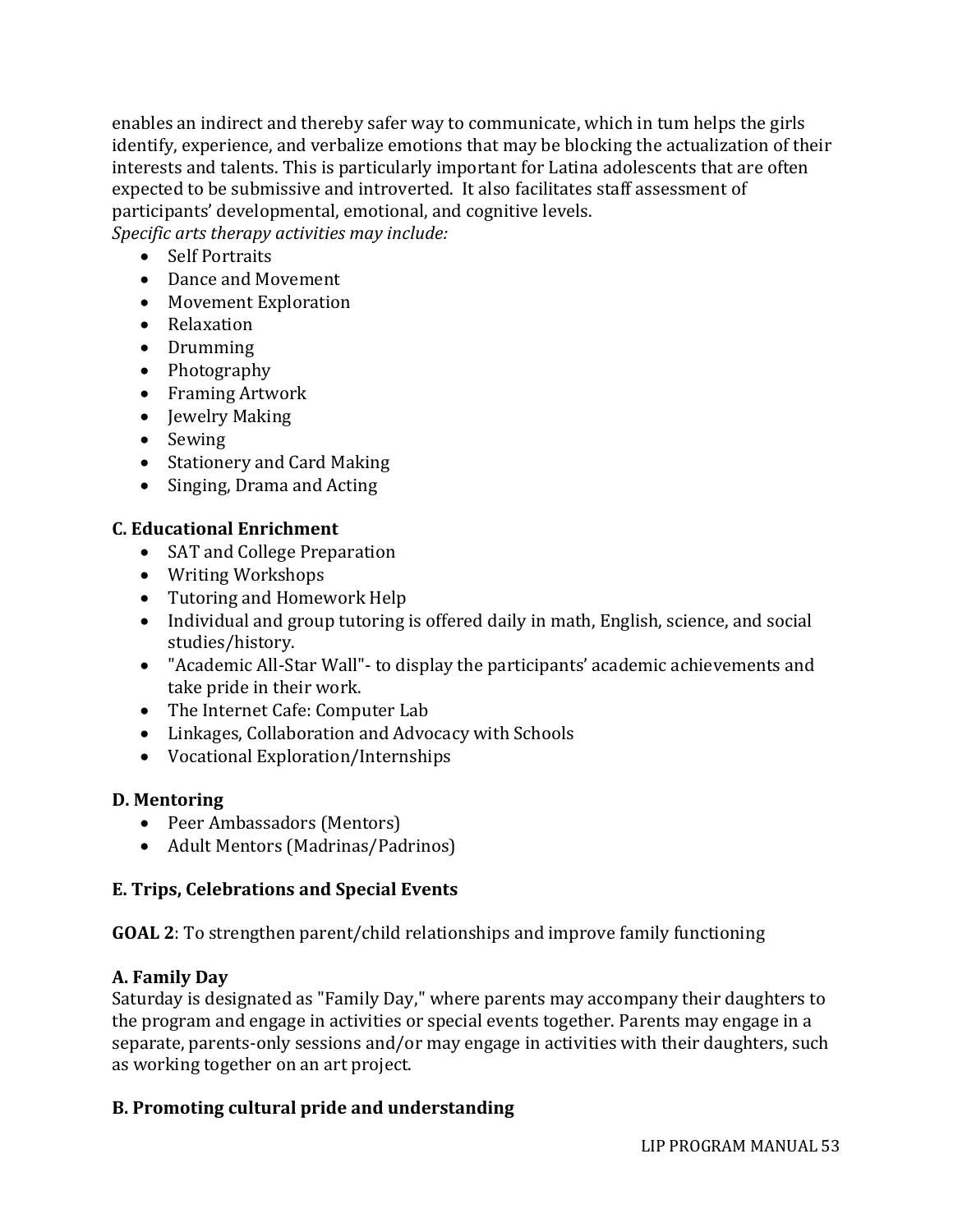Staff facilitates group discussions and activities for adolescents that include presentations about different countries and cultures. This is designed to help adolescents understand why their parent's mode of thinking/acting might be different from theirs.

# **C. Tertulias**

In Hispanic cultures, a tertulia is an intimate gathering of trusted friends where women can explore any areas of importance to them. LIP borrows this well-known and comfortinducing name and approach to engage participants' mothers. They learn how to better communicate with their daughters, recognize and be sensitive to their struggles for independence, realize the importance of confidentiality and trust; and learn how to negotiate and arrive at mutually satisfactory compromises within the context of unconditional love and acceptance.

# **D. Dominoes Club**

The Dominoes Club is the male counterpart to Tertulias, capitalizing on a universally popular game and venue for socialization among men in Hispanic countries. To bring fathers and other significant male figures together, involve them further in their children's lives, and offer help with jobs, housing, legal issues, etc.

## **E. Services for Parents (as needed)**

- Referrals to English as a Second Language (ESL) classes
- Housing Advocacy
- Transportation
- Food
- Referrals to Community Services

**GOAL 3**: To contribute to the existing knowledge of the causes of, and successful interventions for, suicide attempts among young Latinas.

- Media and community exposure
- To contribute to the existing knowledge of the causes of suicide among Latina adolescents
- To contribute to the identification of effective interventions
- To decrease the stigma associated with receiving mental health services o
- To serve as a healing tool for the participating adolescents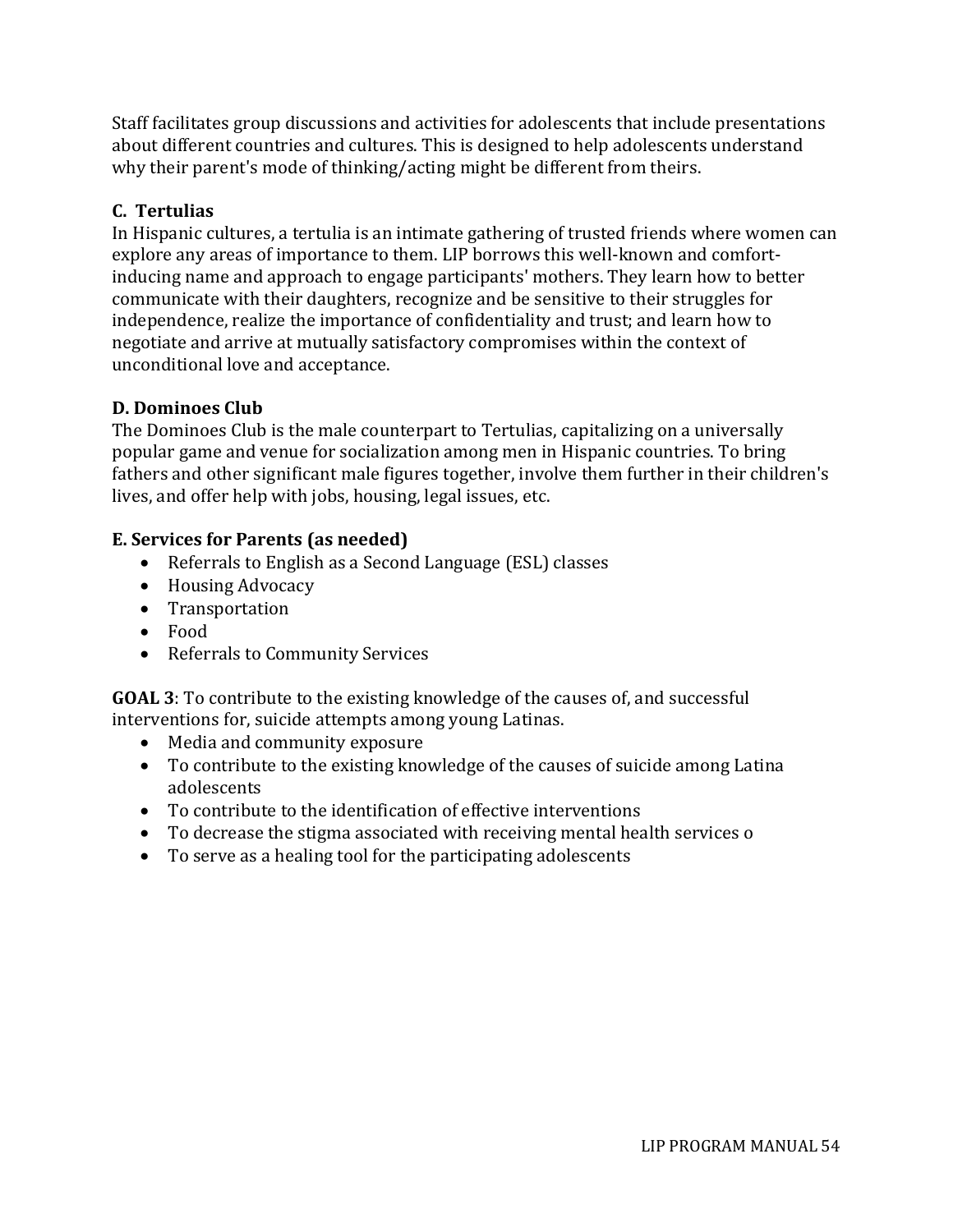## *Staffing*

Life is Precious continuously maintains an adequate number and appropriate mix of staff to carry out the objectives and to assure the outcomes of the program. Staff positions include:

- Program Director
- Case Manager
- Creative Arts Therapist and/or Creative Arts Therapist Consultant
- Music Teacher
- Tutor

#### **Supervision**

#### **Initial probation and performance evaluation**

All newly-hired staff has a three month introductory period, which may be extended with the approval of the Senior Vice President for Programs. After the introductory period has been completed, each staff member's job performance is evaluated annually by the Program Director in consultation with the Senior Vice President for Programs.

#### **Ongoing supervision**

The Program Director provides regularly scheduled supervision for all staff. Individual supervision occurs by weekly or more frequent if needed, and there is a weekly Clinical Supervision Group. Supervision includes oversight of policy and procedure, and discussion of clinical issues.

#### **Training**

Comunilife provides in-house training seminars for employees throughout the year. The seminars cover clinical and socio-cultural issues, and are provided by experienced Comunilife employees and guest speakers.

Training seminars include the following topics:

- Multicultural Relational Approach
- Assessment and Reporting child abuse and neglect  $(587.89(c)(8))$
- Domestic violence
- Assessment of Suicide and Violence
- Mental illness-Depression, Anxiety, etc.
- Substance abuse and drug addiction
- Medication
- HIPAA and confidentiality issues
- Psychological Scales

Comunilife also encourages and facilitates clinical staff attendance at relevant off-site seminars, conferences, etc.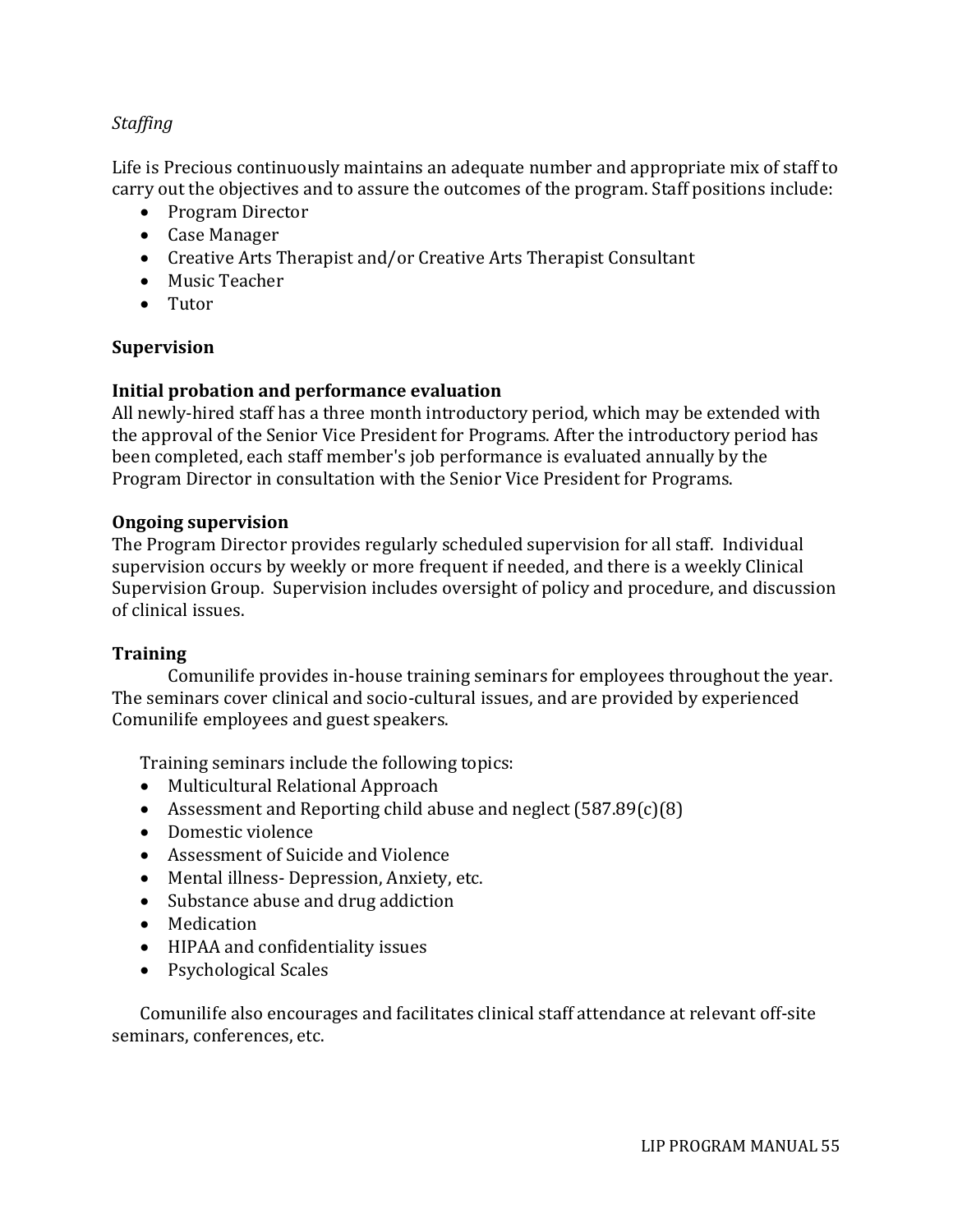#### **CLIENT RECORDS**

Client records include assessment results, which are conducted and recorded every 4 months**.** Then, the assessments are analyzed, and the information is recorded into the Columbia data sheet as a means of quantitative data. Complying with federal privacy guidelines, LIP updates personal health information, and demographic and academic information (grades, report cards, switches in guidance counselor), and charts notes such as daily notes and group notes.

*C-SSRS. (Columbia Suicide Severity Rating Scale) – risk of suicidal behavior:* C-SSRS is a suicide rating scale used to assess suicidality. It acts as a successful suicide attempt predictor in both suicidal adolescents and non-suicidal adults. The assessment analyzes the full range of suicidal ideation and behavior items with criteria for next steps. *<http://www.cssrs.columbia.edu/>*

*Suicidal ideation questionnaire (risk of suicidal behavior):* SIQ was developed by William M. Reynolds, PhD to differentiate between adolescents (12-18 years old) who are depressed and those with suicidal ideation. The short assessment with 30 items only takes 10 minutes to administer, and an additional 10 minutes to score. The questionnaire asks how often the adolescent experiences the thoughts described in the question, with six possible responses, ranging from "never" to "almost every day."

*[http://actionallianceforsuicideprevention.org/sites/actionallianceforsuicideprevention.org/fi](http://actionallianceforsuicideprevention.org/sites/actionallianceforsuicideprevention.org/files/JJ-6-R2-Screening-Assessment.pdf) [les/JJ-6-R2-Screening-Assessment.pdf](http://actionallianceforsuicideprevention.org/sites/actionallianceforsuicideprevention.org/files/JJ-6-R2-Screening-Assessment.pdf)*

*RADS-2. (Reynolds Adolescent Depression Scale 2) – depressive symptoms:* RADS-2 was also developed by William M. Reynolds, PhD to screen for depression in adolescents (11-20 years old) with significant depressive symptoms. RADS-2 has 30 items that assesses four dimensions of depression: Dysphoric Mood, Anhedonia/Negative Affect, Negative Self-Evaluation, and Somatic Complaints. It then uses four subscale scores, and a Depression Total score that represents the overall severity of the individual's depression. The cutoff score can discriminate between adolescents with Major Depressive Disorder and an ageand gender-matched control group.

*<http://www4.parinc.com/Products/Product.aspx?ProductID=RADS-2>*

*FACES II (Family Adaptability and Cohesion Evaluation Scale) – family functioning:* FACES II assesses the cohesion and flexibility dimensions within the family system, using 30 items. FACES II identifies six family types that ranged from happy to unhappy: Balanced, Rigidly Cohesive, Midrange, Flexibly Unbalanced, Chaotically Unbalanced and Unbalanced. *\*The newest edition is FACES IV, with 62 items, six new family scales, two balanced scales, and four unbalanced scales. <http://www.facesiv.com/>*

*TSCC (Trauma Symptom Checklist for Children) – trauma:* TSCC was developed by John Briere, PhD to evaluate the effects of trauma (ie. physical or sexual abuse, major loss, natural disasters, violence), measure stress and related psychological symptomatology in adolescents (8-16 years old), and identify patients who need further treatment. The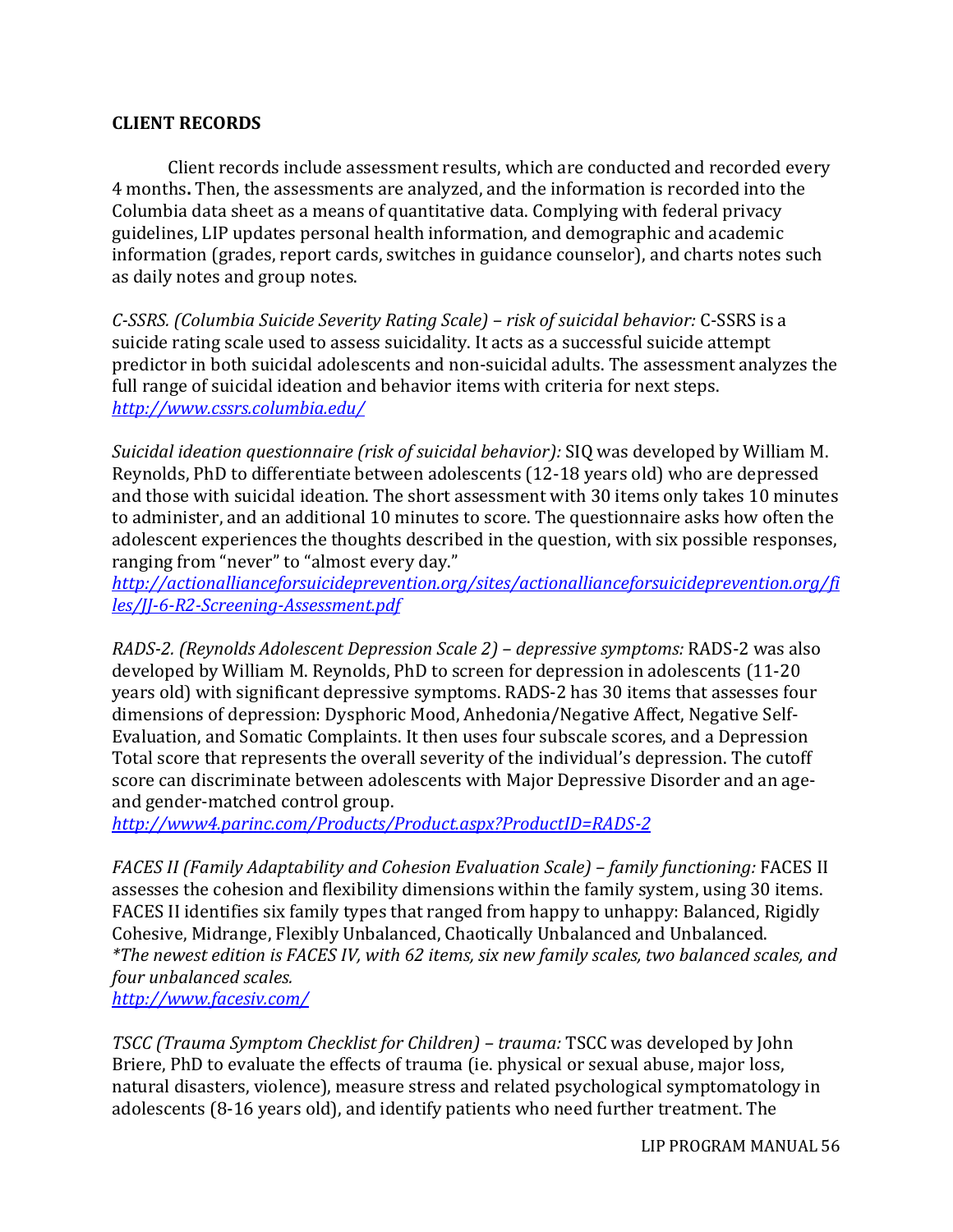assessment contains 54 items, and uses uses two validity scales (Underresponse and Hyperresponse), six clinical scales (Anxiety, Depression, Anger, Posttraumatic Stress, Dissociation, and Sexual Concerns), and eight critical items. *<http://www4.parinc.com/Products/Product.aspx?ProductID=TSCC>*

#### **APPENDIX**

#### **TAB 1**

- Initial Referral Farm (Appendix)
- Agreement for Service (Appendix)
- Psychosocial Assessment
- Activity Assessment (Appendix)
- TSCC Test Booklet Trauma Symptom Checklist for Children
- RADS-2 Test Booklet Reynolds Adolescent Depression Scale 2
- About My Life SIQ Form HS

## • FACES II

Family Adaptability and Cohesion Evaluation Scale

#### **TAB 2**

- Progress Notes
- Case Management Notes

## **TAB 3**

- School Consent Form
- School Report Form
- School Report Card
- Letters Sent and Received
- Consent and Request Forms

(See links in Appendix for TSCC, RADS2, SIQ, FACES purchasing information)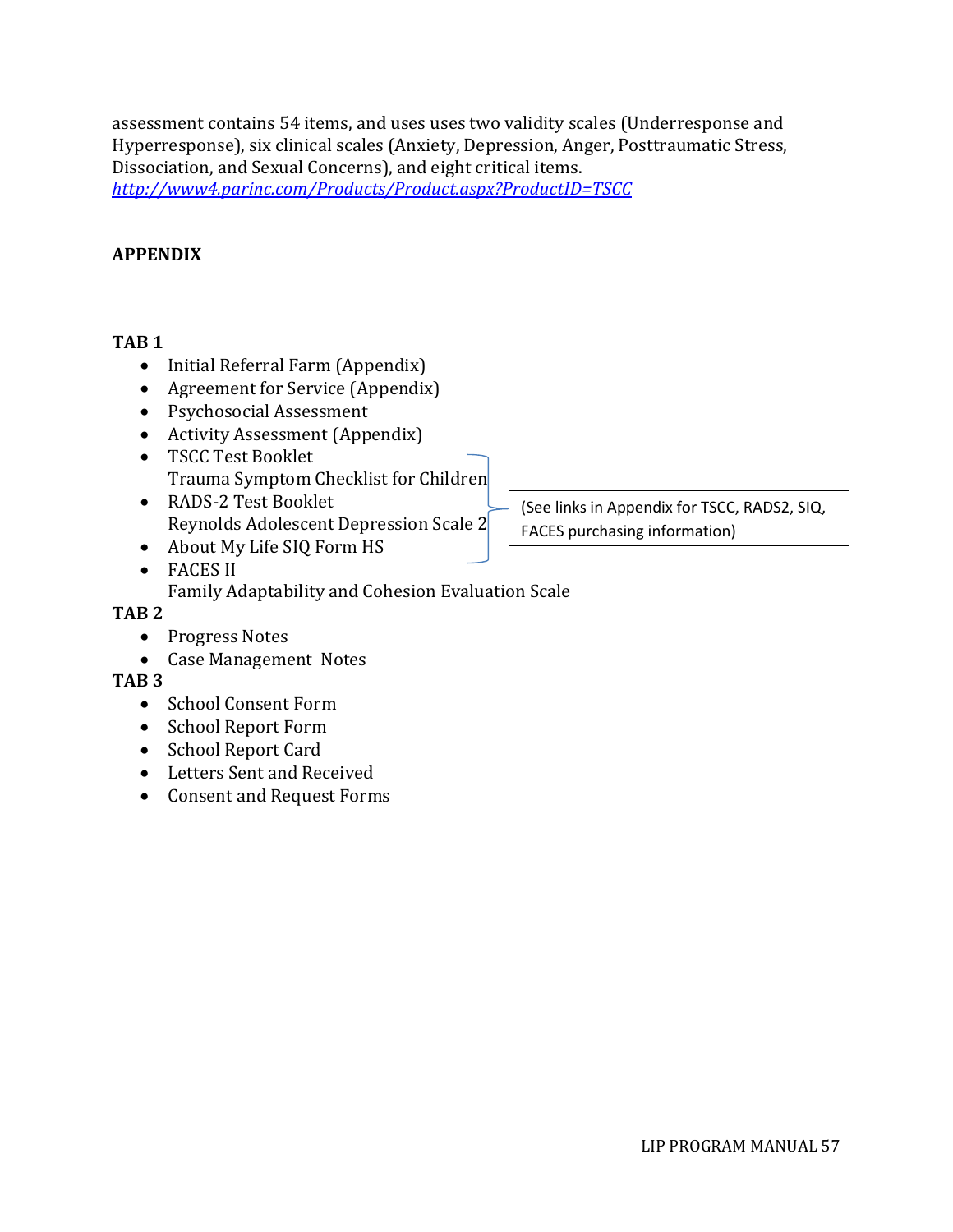# **CLIENT CONFIDENTIALITY**

## I. Policy:

It is the policy of Comunilife, Inc. to establish and maintain an agency-wide procedure on the management of client case records consistent throughout all programs that properly protects the confidentiality as required by regulatory agencies as well as the Health Insurance Portability and Accountability Act (HIPPA).

The confidential relationship which exists between Comunilife and our clients requires Comunilife and its staff to protect the rights of our clients and at the same time act in the best interest of Comunilife.

Confidentiality includes, but is not limited to, the secure maintenance of clients' records that are on our premises, day-to-day movement of the record, transmission of information, the release of information, and client access to their own record.

II. Purpose

To ensure confidentiality, privileged communication, and client access to records according to the requirements of regulatory agencies, applicable regulations, and laws.

III. Procedures

## **A. Authorization for Release of the Client's Record or A Portion of the Record**

Authorization for the release of a record may be given by:

- A mentally competent adult consumer (18 years of age or older),
- The parents or legal guardian of a dependent minor (under 18 years of age),
- The legally authorized representative for a mentally incompetent person, or
- The next of kin of a deceased person.

Written authorization by the client, the parent, legal guardian, or the legally authorized representative is required for request by:

- private physicians,
- insurance companies,
- attorneys (must also be notarized),
- SSI,
- Welfare and other government agencies,
- law enforcement, and/or
- other psychiatric institutions.

The authorization must include the name of the person to whom information is to be given, the specific information that is being requested, and the signature of the client, parent, legal guardian, or legally authorized representative.

Authorization is not required for requests by:

- Medicare, Medicaid, and the New York State Department of Health and/or for required reports of child abuse and neglect.
- Office of Mental Health (OMH) Licensed Programs to release the discharge summary ONLY to another OMH licensed facility.

In order to facilitate family involvement and enhance the care that is provided, the client may be requested to authorize disclosure of information, by the program, to family members, significant others, and/or other agencies providing services to the client.

# **B. Telephone Request for Information**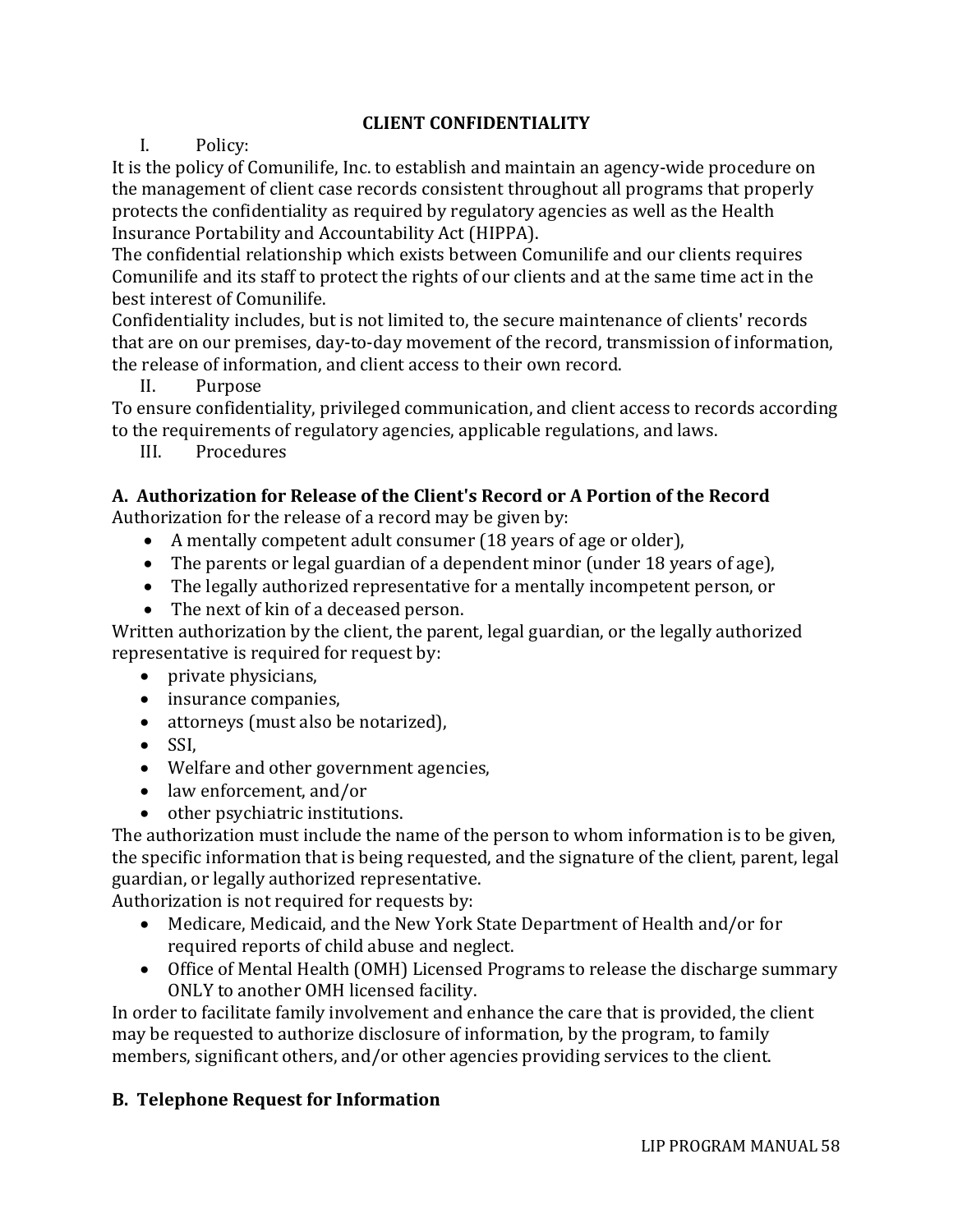In general, no information should be given over the telephone without a written, signed authorization on behalf of the client. The only exceptions are medical emergencies and/or psychiatric admissions. Telephone requests are to be handled by the appropriate supervisor or manager.

# **C. Procedure for Releasing Treatment/Service Information**

- 1. Log Book: A log book indicating the source of the request (name, title, and contact information), the specific information that is being requested, the date of the request, and the date the information was sent.
- 2. A section of the Log Book will be solely dedicated to Subpoenas.
- 3. All requests for summaries, SSI, or Social Security Disability forms, are to be given to the Record Room Clerk or assigned staff to be logged.
- 4. The manager or clinical supervisor will complete the request and ensure that the client's record is up-to-date and in order before it is released. ONLY INFORMATION GENERATED BY THE PROGRAM MAY BE RELEASED. Information obtained from other sources must be kept in a separate section of the record and it can NEVER be released. Request for such information must be made directly to the original source of the information.
- 5. All written information leaving the program must be stamped PRIVILEGED and CONFIDENTIAL
- 6. Only information about the client named in the request and only the specific information that is requested e.g., diagnosis, treatment dates, etc. will be released. Substance Abuse and EITV/AIDS:

Information regarding treatment for substance abuse and HIVIAIDS is protected by special regulations and may not be divulged. Therefore, the release of information must be specifically related to these conditions. (See Authorization for Release of Confidential HIV Related Information and Consent for Release of Information Concerning Alcoholism/Drug Abuse patient). The implementing regulations specify the information that should be included in a consent form (42 C.F.R. § 2.31), including:

- the specific name or general designation of the program or person permitted to make the disclosure;
- the name of the person or organization to which disclosure is to be made;
- the name of the patient;
- the purpose of the disclosure;
- how much and what kind of information is to be disclosed;
- the signature of the patient or other person authorized to give consent;
- the date the consent is signed; and
- a statement that the consent is subject to revocation and the conditions or date upon which the consent will expire.

# **D. Subpoenas**

- 1. All subpoenas (for client records or staff members) must be brought to the program manager or supervisor upon receipt.
- 2. When a client's record is subpoenaed, the program manager/supervisor will forward the subpoena and a copy of the client chart to the Vice President of Programs,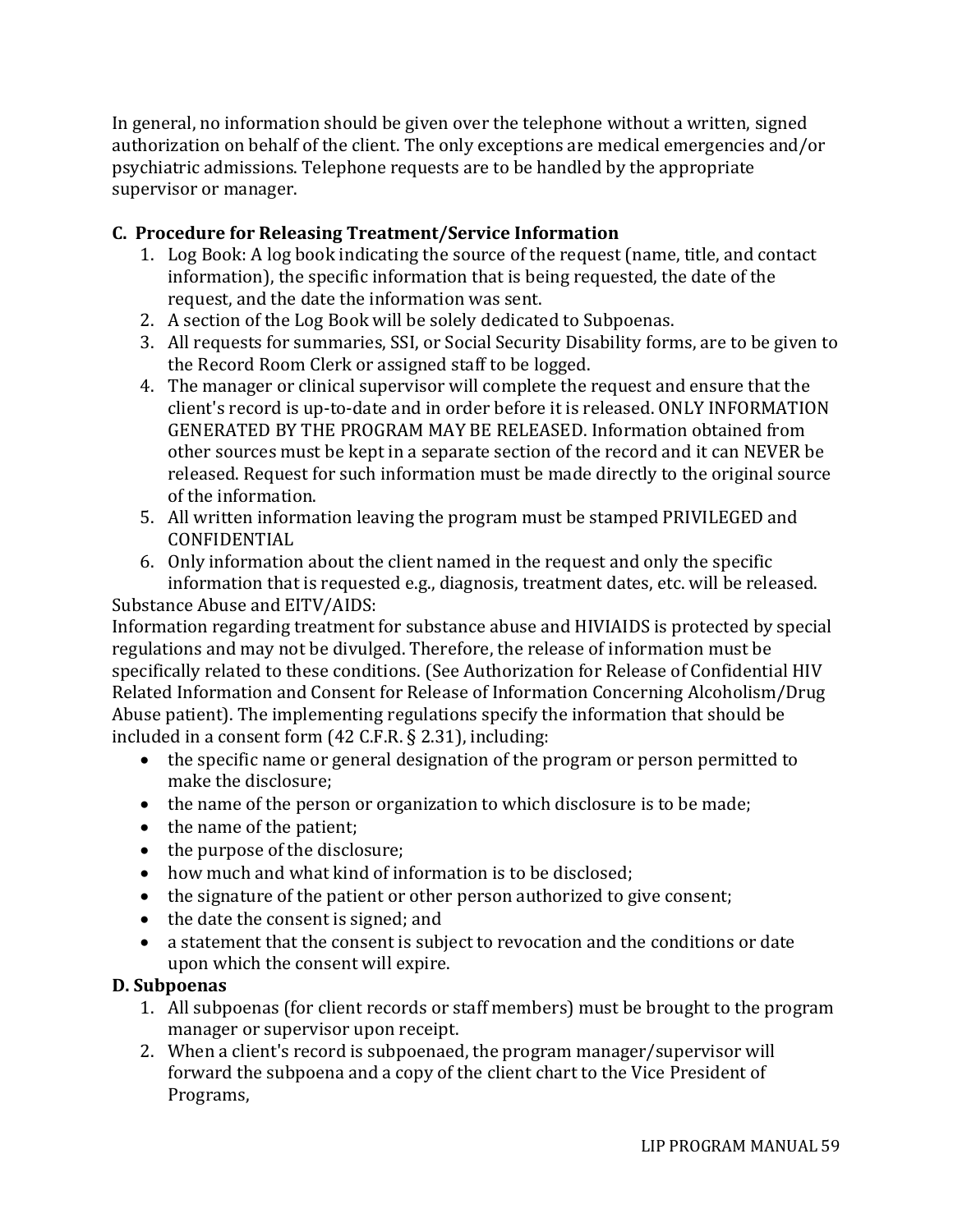- 3. When a staff member is subpoenaed a copy will be sent to the Vice President of Programs with a copy of the client's record.
- 4. The original subpoena will be filed in the consumer's record,
- 5. A copy of the subpoena with a copy of the record is sent to the court, requesting the information, by the Vice President of Program's office,
- 6. In all cases, a copy of the record, a copy of the subpoena, and a letter of certification must be hand delivered,
- 7. A copy of the subpoena, with a receipt (letter/acknowledgement) signed by the court evidencing receipt, must be logged in the Subpoena section of the Log Book (in alphabetical order).

# **E. Record Security and Retention**

- 1. Records must be kept in a secure area and/or cabinet that is kept locked at all times,
- 2. Records are to be pulled on a daily basis by assigned staff,
- 3. Records are to be returned to the record room or designated area/space on a daily basis,
- 4. Records transferred/transported to another program are to be hand delivered only. The staff designated to deliver the record must log this transition in the Log Book,
- 5. Records that are closed/terminated must be reviewed and endorsed by the program manager to ensure that all required documentation is up-to-date and that it conforms to regulatory standards and guidelines,
- 6. The closed/terminated record must be logged in the Discharged Book and the record must be filed in the inactive/closed file.

Records will be retained as follows:

- 1. Adult (18 years of age or older) Case Records are to be retained for a period often (10) years from the close/termination of the case.
- 2. Children Case Records (under 18 years of age) are to be retained for a period often (10) years after their 18 Birthday.
- 3. HIV/AIDS Service Administration (HASA) Case Records are to be retained a minimum of seven (7) years AFTER the expiration of the CONTRACT.
- 4. Discharge Summaries and Face Sheets are to be retained for 25 years after the last contact, and
- 5. Referral information for clients not accepted into residential or clinical programs are to be retained for three (3) years.

# **F. Client Access to Record**

By law, clients may request to read their records or request copies of their records. In the event that a client requests to read their record or requests a copy the following procedure will be followed:

- 1. The client, parent, legal guardian, or legal representative will have to make a request in writing,
- 2. The program manager must acknowledge the clients request within 72 hours,
- 3. The Director AND the Assistant Vice President (AVP) (for the particular division) will review the record and make a determination on whether disclosing the information will either be detrimental or not detrimental to the client and/or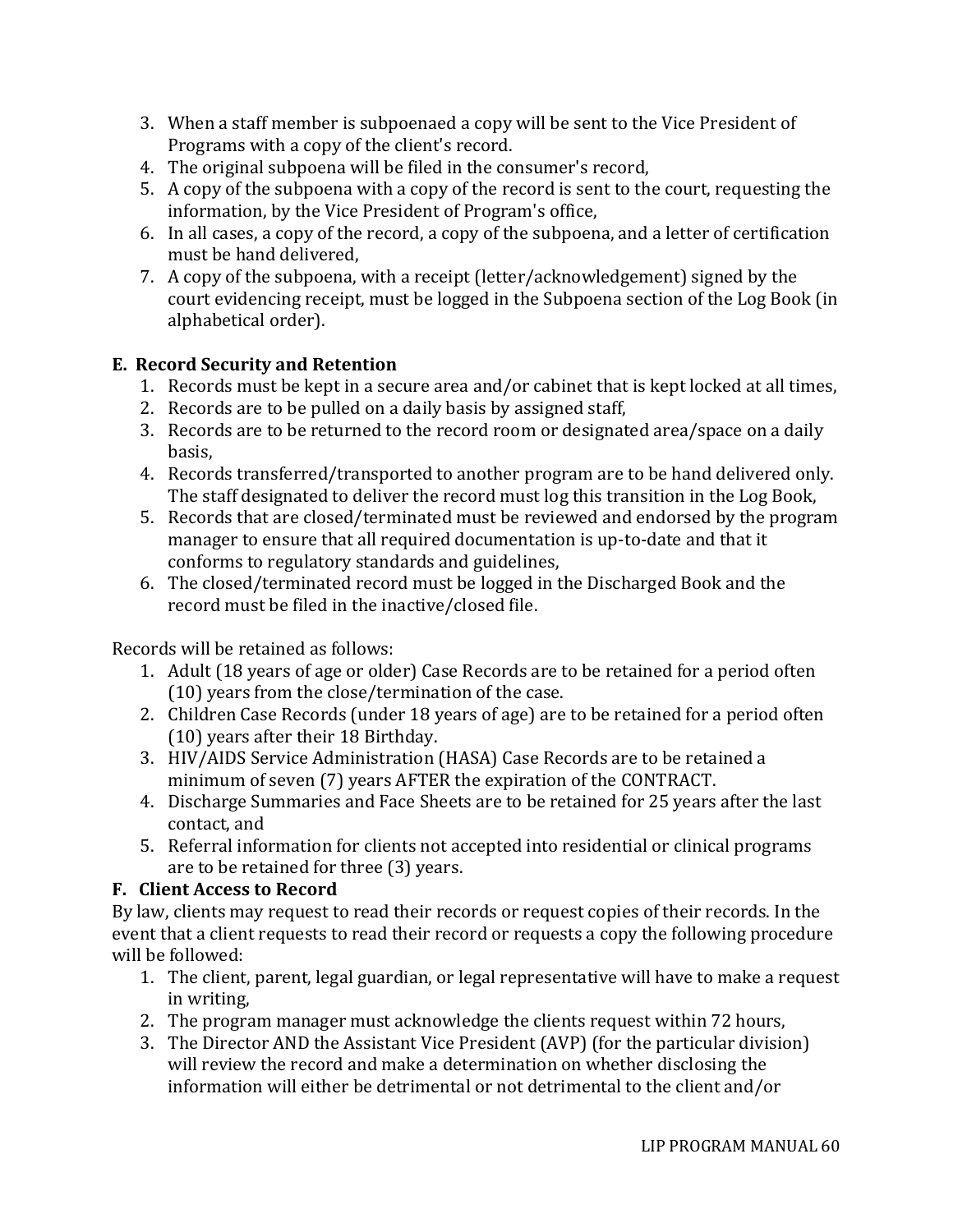others. In an OMH licensed program the determination MUST be made in conjunction with the treating psychiatrist or medical director.

Determination to grant access:

- Only documentation generated by the program can be made available to the client, parent, legal guardian, or legal representative;
- The program manager will schedule the date and time the record may be reviewed; within 10 days of the request; and
- The program manager must remain with the client, parent, legal guardian or legal representative while the record is reviewed.
- Copy of the record is issued after the review is completed.
- Efforts should be made to provide a prepared summary of the record.

Determination of detriment:

- The AVP shall determine whether part of the information may be released without detriment,
- The determination of detriment shall be made within 3 business days from the date of the request,
- The AVP shall provide written notification of the determination of detriment and justification for the determination,
- A determination of detriment shall not be made if the benefit to the client from the disclosure outweighs the detriment,
- If a determination of detriment has been made and the person seeking the disclosure disagrees with the decision, an appeal can be filed with the office of the VP for Programs,
- The VP of Programs will convene the agency's internal "Records Access Committee" which is chaired by VP for Programs and representative of the program(s), and Risk Management.
- The VP of Programs shall acknowledge the request for appeal within 3 business days,
- The Records Access Committee shall review the record, AVP's justification for determination of detriment; and may seek independent counsel in order to render a final decision; which may include granting access to a prepared summary of the record,
- The Record Access Committee shall provide a written decision within 30 days of the appeal request

For OMH licensed programs:

• if the Record Access Committee affirms the denial in whole or in part, the written response must explain how the client/guardian can request a review by the "Clinical Record Access Review Committee" appointed by the State Office of Mental Health Commissioner (MHL section 33.16 (c)).

# **G. Thinning/Purging of the Record**

When records become so thick that they are unwieldy, they may be "thinned" or "purged" to reduce the quantity of documents contained within. The purged documentation is to be maintained intact in a separate record which is clearly identifiable and accessible to staff.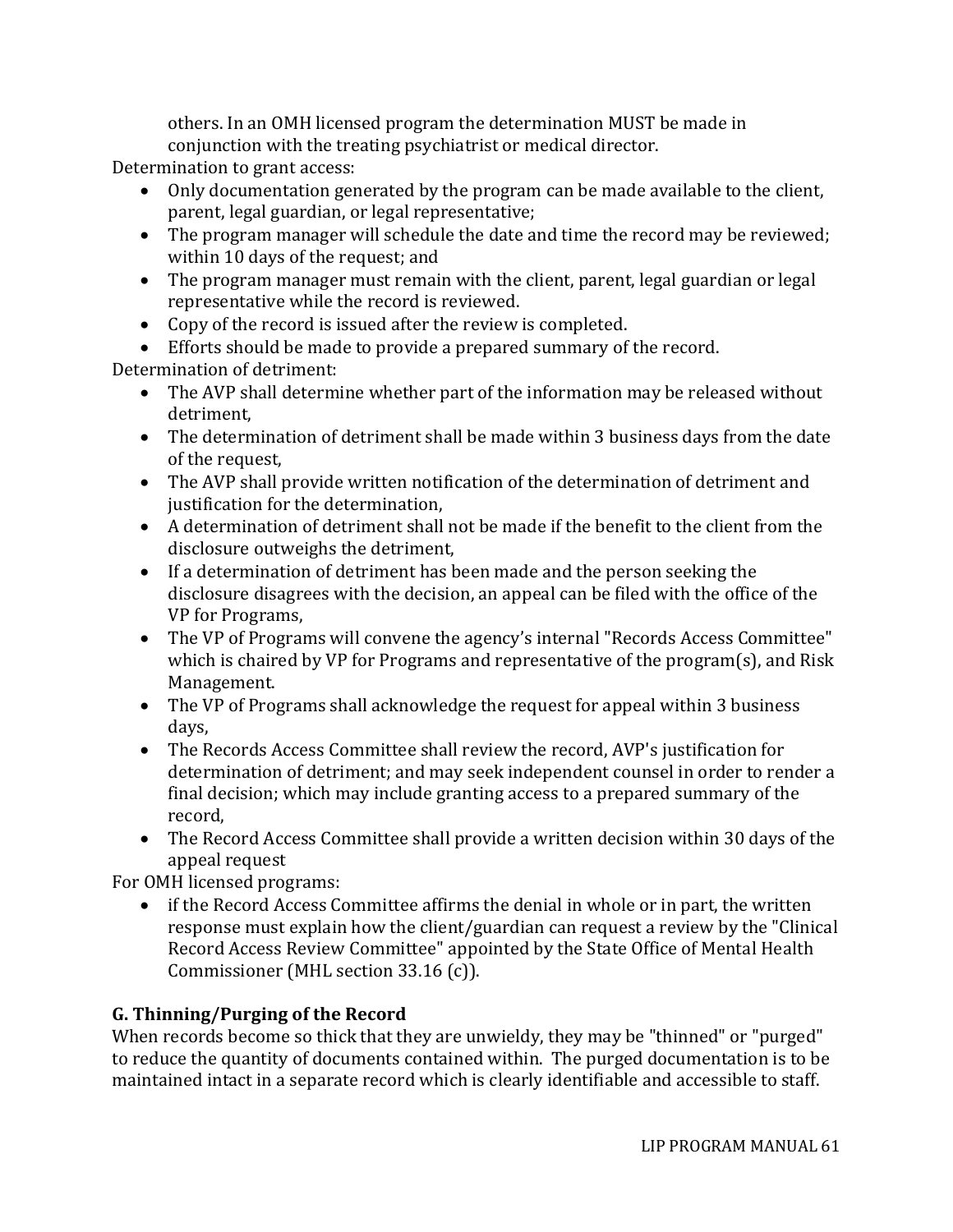- The primary record must be marked to indicate the existence of the separate, secondary record.
- The contents are to be divided as follows:
	- o The cover of the purged record is to be marked "Volume I", and
	- o The cover of the new and primary record is to be marked "Volume II", (Additional volumes may be established as needed).
- The thinning/purging of the record is authorized by the program manager/supervisor. Content of the new/primary record, Volume II (as applicable):
	- o All consents and program agreement(s) for the current period of service,
	- o Authorization(s) for the current period of service,
	- o The most recent:
		- Screening,
		- Intake.
		- **■** Assessment,
		- Psychiatric evaluation,
		- Treatment plan, and
		- $\blacksquare$  Service plan
	- o Initial Service Plan or Comprehensive Treatment Plan,
	- o Progress notes for the last six (6) months, and
	- o The physician's medication orders for the last year.

# **H. Sealing the Record**

A case record should be sealed in the event of legal proceedings against the agency and/or in case of a serious incident. A serious incident includes death, serious physical or psychological injury, and/or an event perpetrated by or involving the client which is construed to be criminal or harmful to self or others. For programs with electronic records, the program manager must immediately alert the IT Department to ensure that the security and integrity of the electronic record is preserved.

- 1. When a serious incident occurs:
- 2. The program manager is to be notified immediately,
- 3. The program manager/supervisor is to allow no one access to the record.
- 4. The program manager/supervisor should immediately make an entry in the record stating that, due to a serious incident involving the consumer, the record is being transferred to the care of the Quality Improvement Office. (In the case of the client's death, this note should be labeled 'Late Entry.'),
- 5. The program manager/supervisor is to immediately arrange for the case record to be hand-delivered to the Quality Improvement Office, where it will be kept in a locked file until the incident is resolved. In case the incident occurs at night. During the weekend or on a holiday:
	- a. The person in possession of the record shall lock the record in the record file/room at his/her service site.
	- b. Program managers will arrange for hand-delivery of the record to the Quality Improvement Office at the beginning of the next business day.

Upon receipt of the record the Quality Improvement Office: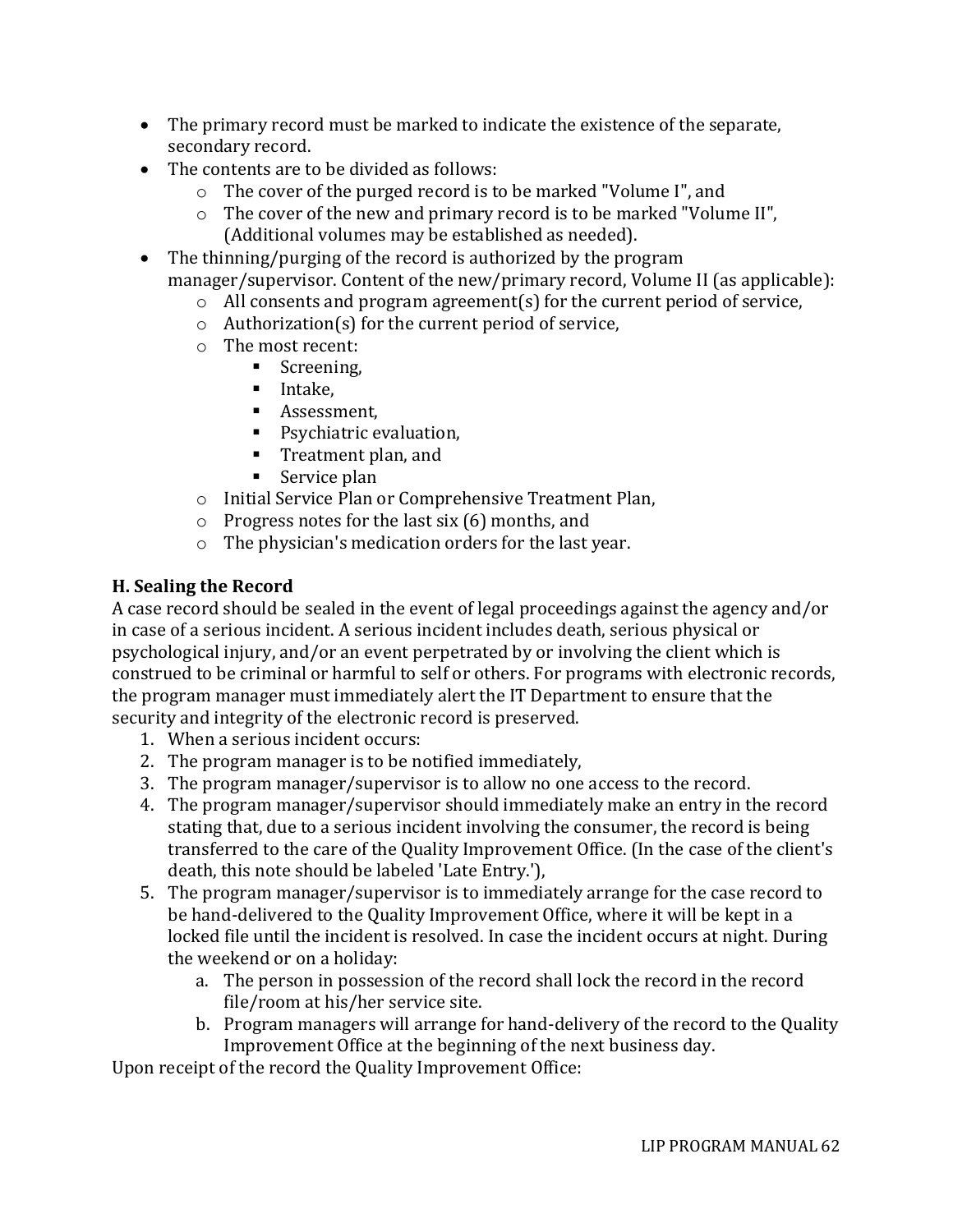- 1. An entry will be made in the record stating that it has been received and is being sealed until required internal/external investigations and any litigation(s) are completed. (In case of the consumer's death, this note should be labeled 'Late Entry')
- 2. The record will be kept in a locked and secure location to assure that no further entries will be made until an internal/external investigation and any resulting litigations are completed, at which time it will be returned to the primary service site.

# **I. Breach of Confidentiality**

Penalties for breach of privacy under HIPPA are significant. The Act provides that a person who wrongfully discloses individually identifiable health information to another person shall be subject to a fine up to \$50,000 and/or imprisonment of up to 1 year. If the disclosure is committed under false pretenses, the penalties are increased to a fine of up to \$100,000 and/or imprisonment up to 5 years. Moreover, "if the offense is committed with intent to sell, transfer, or use individually identifiable health information for commercial advantage, personal gain, or malicious harm," a fine of up to \$250,000 and/or imprisonment up to 10 years may be imposed. (42 U.S.C. § 1320d-6).

HIPPA establishes civil and criminal penalties for violations of the regulation. There is a \$100 civil penalty up to a maximum of \$25,000 per year for each standard violated. Criminal penalties are imposed for wrongful disclosures of protected health information. It is a graduated penalty that may escalate to a maximum of \$250,000 for particularly egregious offenses.

In addition to the above civil and criminal penalties, staff violating the recipient's rights to the confidentiality provisions contained in this policy may also have such action subject to disciplinary proceedings up to and including termination.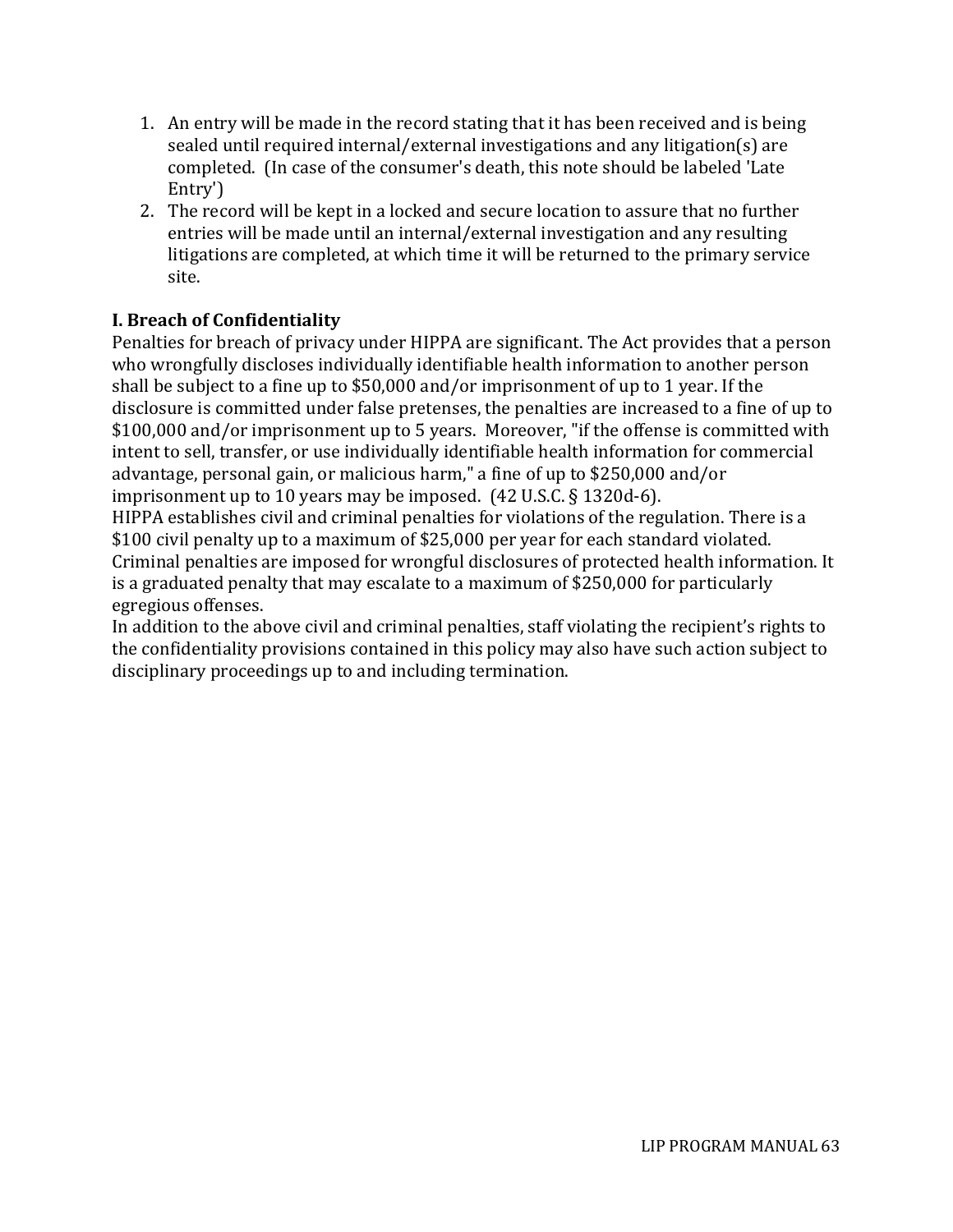#### **MULTICULTURAL MODULES**

## MULTICULTURAL RELATIONAL APPROACH FOR DIVERSE POPULATIONS EDUCATIONAL PROGRAM ™

It is now widely recognized that understanding patients/clients presenting problem within their cultural context is crucial for effective treatment as well as to continuity of treatment gains. Delivering quality health services to ethnic and racial communities is about incorporating the person's unique world view.

Culture is a broad concept defined as a shared system of values, beliefs, and learned patterns of behaviors of a group. Culture defines language preference, religion, gender, sexual preference, kin and non-kin relationships. Culture influences a patient's personal perspective on health and illness including etiology of a disease, treatment alternatives, and expectation of outcomes. Culture is a dynamic concept that is in constant change that can also be impacted by educational levels, economic status and immigration.

To learn every aspect of each culture that could influence the therapeutic encounter is impractical, if not impossible, given the diversity of New York City. Therefore, the Multicultural Relational Approach creates a framework that can be used with patients from different cultural backgrounds.

New York City populations (e.g. Hispanic, Asians and Blacks) are far from being monolithic. Socio-political, economic reasons for migration, number of years in the United States, legal status and levels of acculturation to mainstream society accounts for some of the differences among the same ethnic/racial groups. However, each group have some common cultural aspects, for example Hispanics share a common language and values such as "familismo", "personalismo", spirituality, explanatory models of health and illness, folk belief systems, loyalties and support system that cuts across kin and non-kin relationships. It has been reported that Latinos, as well as, African-American individuals and families have denser and larger social networks and rely on informal social networks for a help to a greater degree than families of euro-American decent (Muir, Schwartz & Szapocznik, 2004; Guarhacia, 1998 and. (Garrison, 1978). This cultural value orientation can foster a sense of interdependence, inclusiveness, and participation in large family networks which define close connections with this unit, often made up of three or four generations of relatives as well as horizontal relationships with adult siblings, cousin, and kin and non-kin relationship and social networks that are part of their daily life. The immediate family and non-kin support relationships can be an effective tool in creating clinical interventions working with persons living with chronic illnesses including HIV/AIDS, substance abuse and mental illness.

More and more it is accepted that service provides need to be culturally competent. However, this often leaves workers stranded in their attempt to adapt the professional models of their training alternative practices for treatment, ascertain their expectations of treatment and diminish cross-cultural misunderstandings.

The Multicultural Relational Approach that we developed is respectful of people and of differences, and of what clients/patients bring into the relationship with the worker and the organization. Culture is viewed as one of the most important elements influencing the individual and family's functioning. Problems arise when the worker's and the individual and family's values clash and these differences are labeled and pathologized. Thus, the self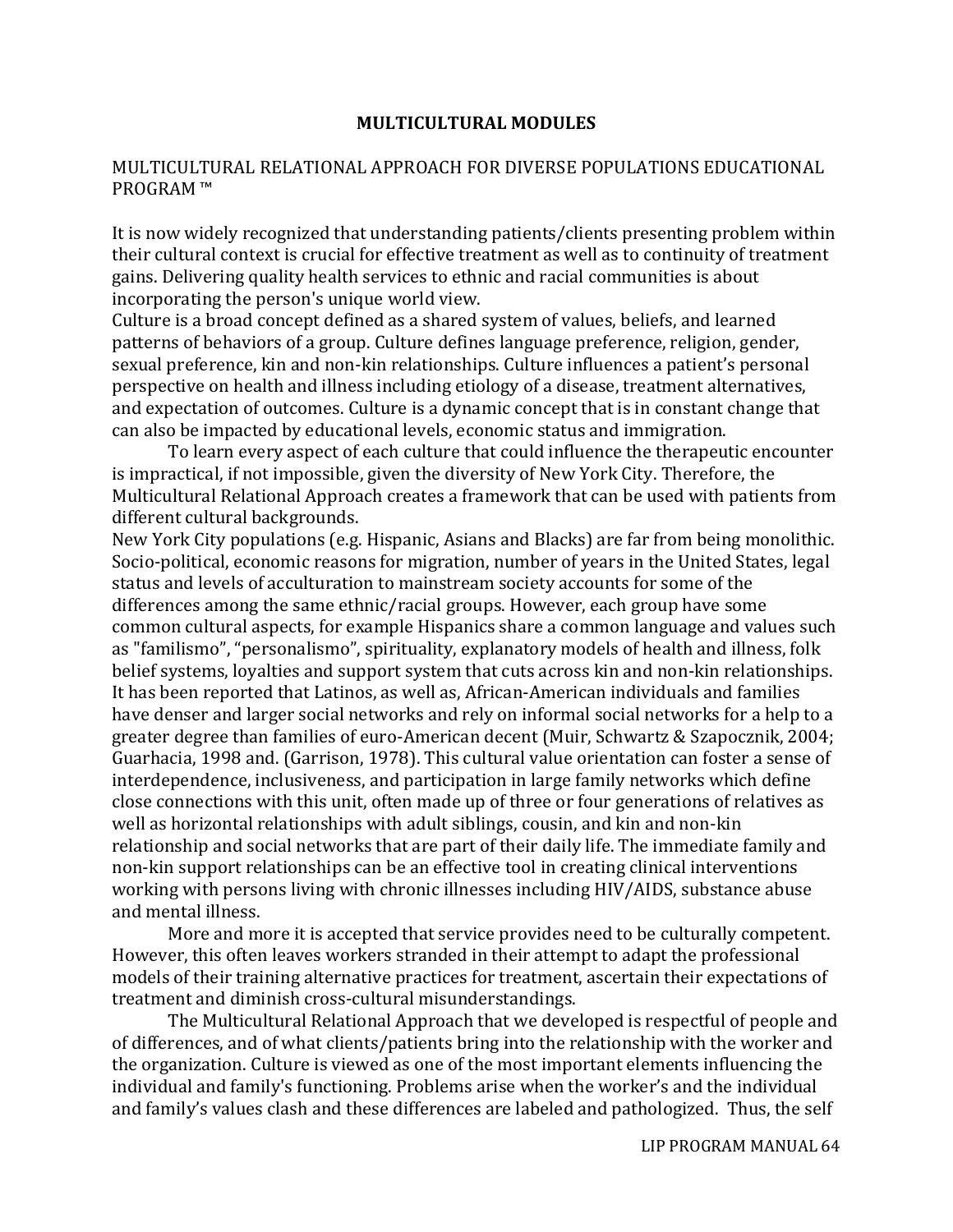of the worker is viewed as a central tool promoting change. A humanistic, open stance of curiosity, respect, and collaboration with our clients is crucial. It is from this collaborative spirit that therapy is constructed and that culturally appropriate alternatives arise for our clients. Leading clinicians have emphasized the need for therapists to be aware of their own biases and opinions, which are based both on therapists' own multiple contexts and experiences and which significantly affect the therapy process (Falicov, C., 1998). To obtain a full picture of our clients' problems and resources is and also of community resources, this training will present a *culturally competent systemic assessment* that allows workers to develop an *ecosystemic* understanding of the presenting problem (a "map" that guides workers through systemically relevant ways of integrating in their diagnosis and treatment planning information in the areas of cultural values, health beliefs, and helpseeking behaviors, immigration history, socioeconomic status, ecological niche, family configuration, lifecycle stages, family organization/structure, community and social networks). We believe that for providers to be culturally competent it is imperative that they integrate this kind of approach in the assessment and treatment whether providers work with individual patients, families, couples or members of the patient's social support networks. It is *way of thinking and intervening* that will produce *better outcome*s in working with patients of diverse backgrounds. The participants in the training will present their work with patients. The group of participants will utilize these cases to refine their skills in case conceptualization, goal setting, treatment planning and evaluation of intervention effectiveness from the Multicultural Relational Approach. We will also focus on continuity of treatment and the impact of this way of intervening should be reflected in the chart notes in order to be able to evaluate the outcome. The ecosystem approach can truly allow providers to document the mobilization of individual, family member, members of their social support network and the community as a resource in their clients' lives. It is important to remember that while individual patients, families and social support networks can certainly create "problems", but they also have "hidden treasures" that can be part of the solution.

It has already been established in the literature that government policies and procedures, organizational and health and human services systems level issues can be barriers to cultural competent service delivery in community health care agencies. The greatest resource for change may be found, precisely in the recognition of *the impact of the clients' multiple outside contexts.*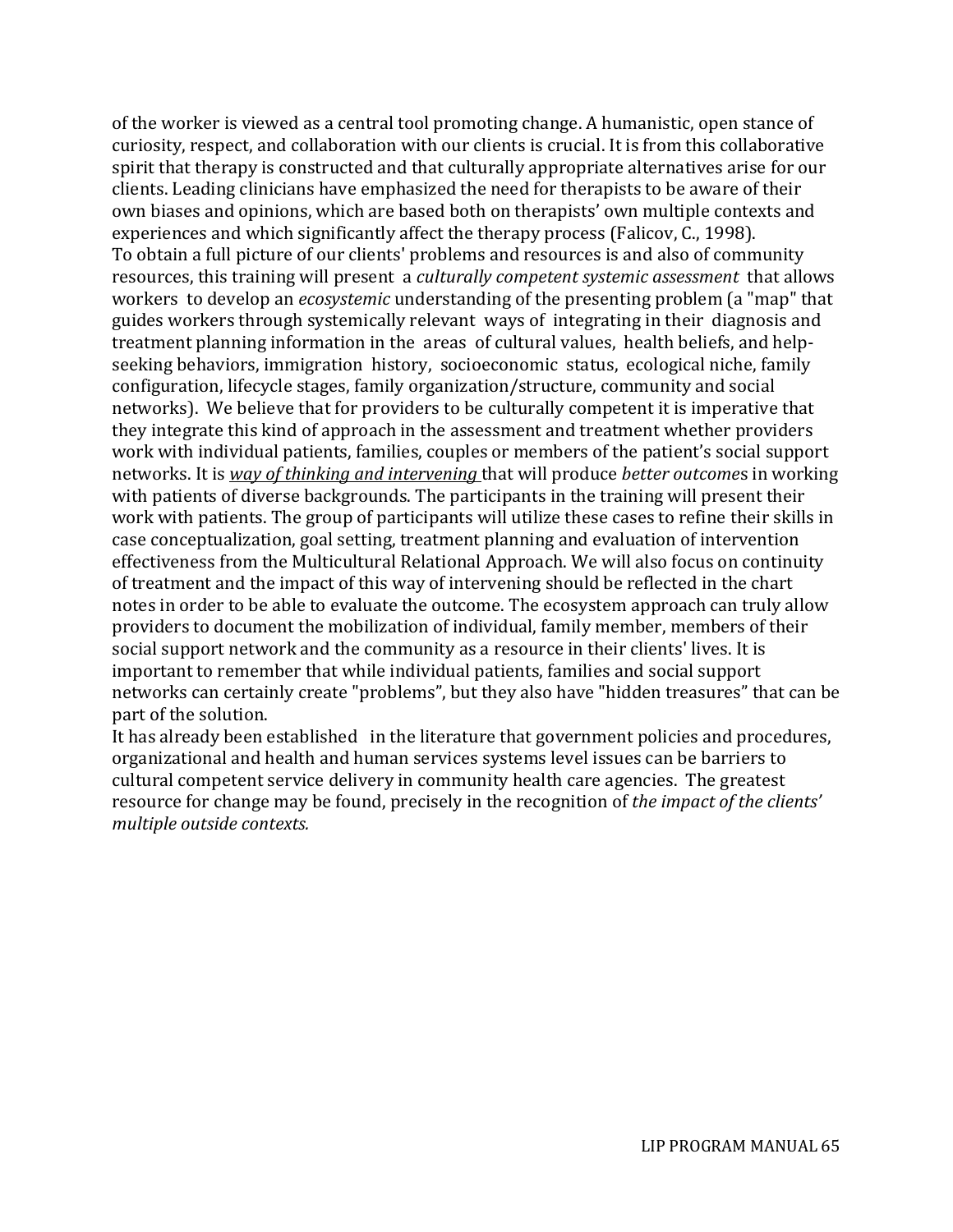## MULTICULTURAL RELATIONAL APPROACH TRAINING CONTENT SUMMARY OUTLINE

Module #1: Understanding Patients from Diverse Backgrounds: A Systemic Perspective

- Cultural Competence in Treatment: Implications of a Strength-Focused Systemic Approach
- Discussion of theories for applying systemic models with clients of diverse backgrounds and at different levels of acculturation
- Some useful generalization of cultural values and implications for treatment among several ethnic and racial groups.

Module #2: Paradigm Shift: From Individual to Systemic Perspective

- From individual relational-focus, from pathology to strength-focus
- Culturally Competent Eco-Systemic Assessment Model
- Exploration of the patient(s) explanatory model of illness
- Engaging individual patients and families (broadly defined) during Assessment and Beginning Phases of Treatment
- Impact of culture on the individuals and family life cycle
- Impact of substance Abuse and Chronic Illness (e.g. HIV/AIDS)

Module #3: "Hidden Treasures" or Resources: Focusing on Strength

- Ecosystem Mapping
- Systemic diagnosis
- Treatment planning: Setting goals
- Specific treatment/intervention techniques
- Measuring outcomes
- Engaging individual, families and members of the social support network in treatment

Module #4: Culture and the Client-Provider Relationship

- Differences in value between providers and clients
- Differences in values between clients and larger system
- Similarities in values between providers and clients: useful and problematic
- How to recognize what does not need to be "fixed"
- Searching for "Competence" with patients from diverse cultures

Module #5: The Impact of Larger Systems on Service Efficacy

- Review of possible larger system factors impacting treatment of patients from diverse backgrounds
- Systemic view of obstacles to treatment
- Identifying indicators of problematic larger systems issues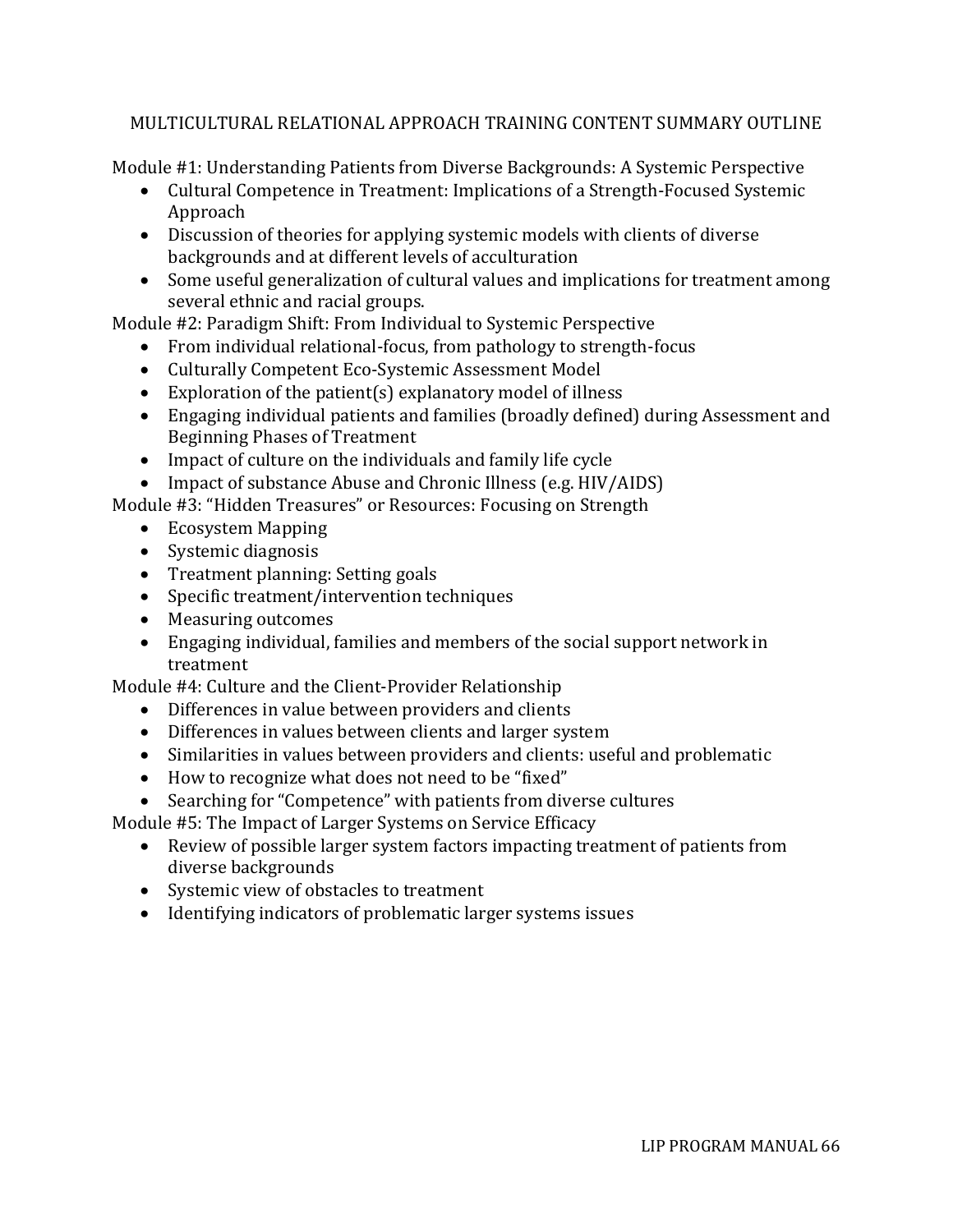# **APPENDIX TAB 1**

# **Initial Referral Form**

| <b>Client Information</b>                                                              |               |               |                          |  |
|----------------------------------------------------------------------------------------|---------------|---------------|--------------------------|--|
| Client Name:                                                                           |               | Client DOB:   |                          |  |
| Is the Client a Foster Child?                                                          |               |               |                          |  |
| $\begin{bmatrix} \square \end{bmatrix}$ Yes $\begin{bmatrix} \square \end{bmatrix}$ No |               |               |                          |  |
| If Yes, Person/Agency with full custody must sign consent forms attached.              |               |               |                          |  |
| *** Foster parent must also be willing to participate in the program***                |               |               |                          |  |
| Guardian Name:                                                                         |               | Relationship: |                          |  |
| Ethnic Background:                                                                     |               |               | Primary Language Spoken: |  |
| Address:                                                                               |               |               |                          |  |
|                                                                                        |               |               |                          |  |
|                                                                                        |               |               |                          |  |
| Phone $(H)$ :                                                                          | Phone $(C)$ : |               | Other:                   |  |
| School:                                                                                | Grade:        |               | Special Education:       |  |
|                                                                                        |               |               | Yes                      |  |
|                                                                                        |               |               | N <sub>0</sub>           |  |

# Referral Information

| Referred by:                                                            | Relationship:              |
|-------------------------------------------------------------------------|----------------------------|
| Phone:                                                                  |                            |
| Agency:                                                                 |                            |
|                                                                         |                            |
| Called in by:                                                           |                            |
| Self<br>Parent/Guardian                                                 | ] Referent<br><b>Other</b> |
| Reason for Referral (Symptoms/Behaviors/Issues client is experiencing): |                            |
|                                                                         |                            |
|                                                                         |                            |
|                                                                         |                            |
|                                                                         |                            |
|                                                                         |                            |
|                                                                         |                            |
|                                                                         |                            |
|                                                                         |                            |
|                                                                         |                            |
| Name of Mental Health Facility (Client must be in treatment):           |                            |
|                                                                         |                            |
|                                                                         |                            |
|                                                                         |                            |
| Therapist Name:                                                         | Phone:                     |
| Currently prescribed medications: [10] Yes                              | ] No                       |
| Names of medication:                                                    |                            |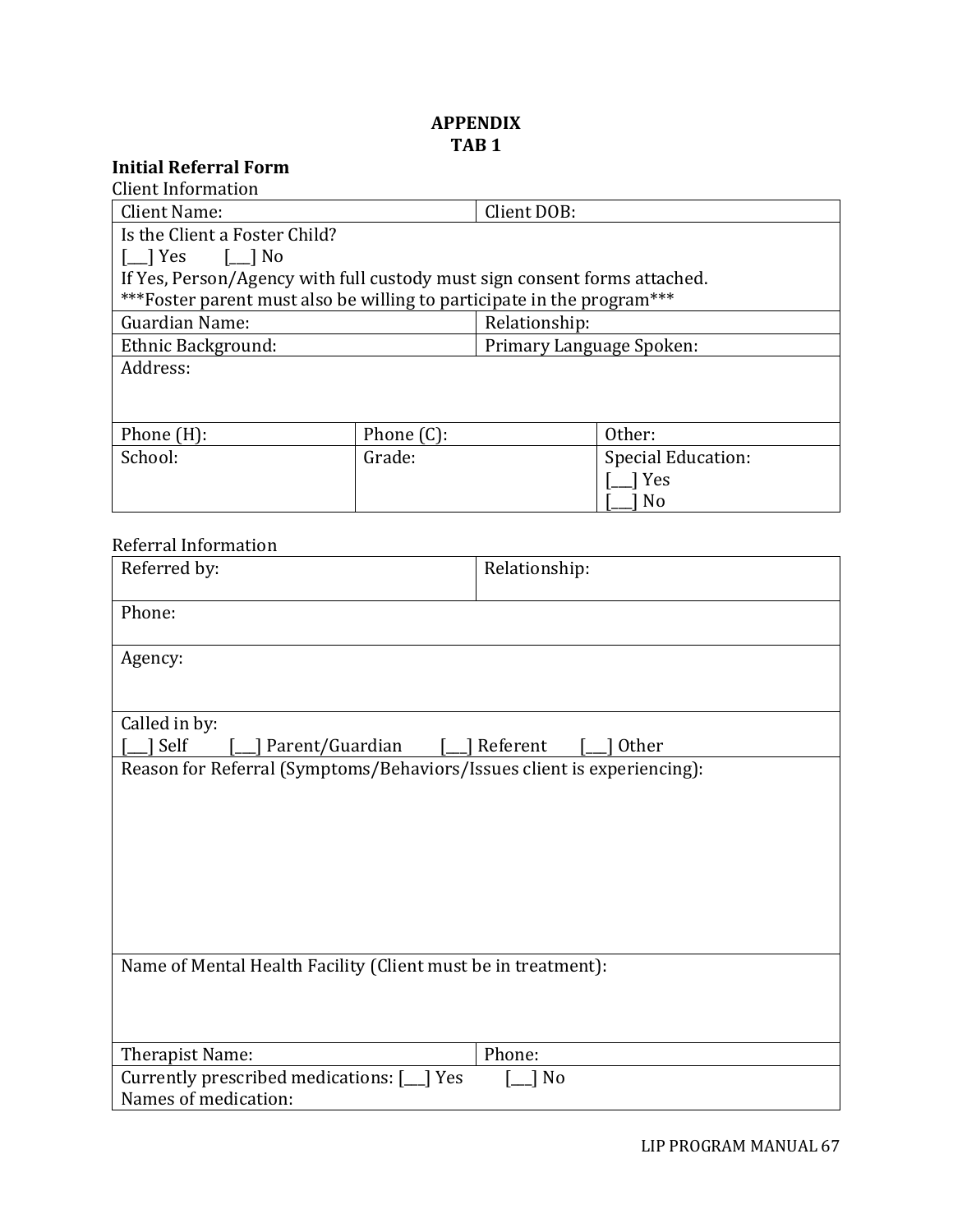| Have you been previously treated by Oasis/Vida Clinic: [<br>No.<br>I Yes |
|--------------------------------------------------------------------------|
| I is parent willing to participate in the program: $[$<br>1No<br>I Yes   |

For Staff Use Only:

| Date:                      | Call Taken by: |
|----------------------------|----------------|
| Comments:                  |                |
|                            |                |
|                            |                |
| How did you hear about us? |                |
|                            |                |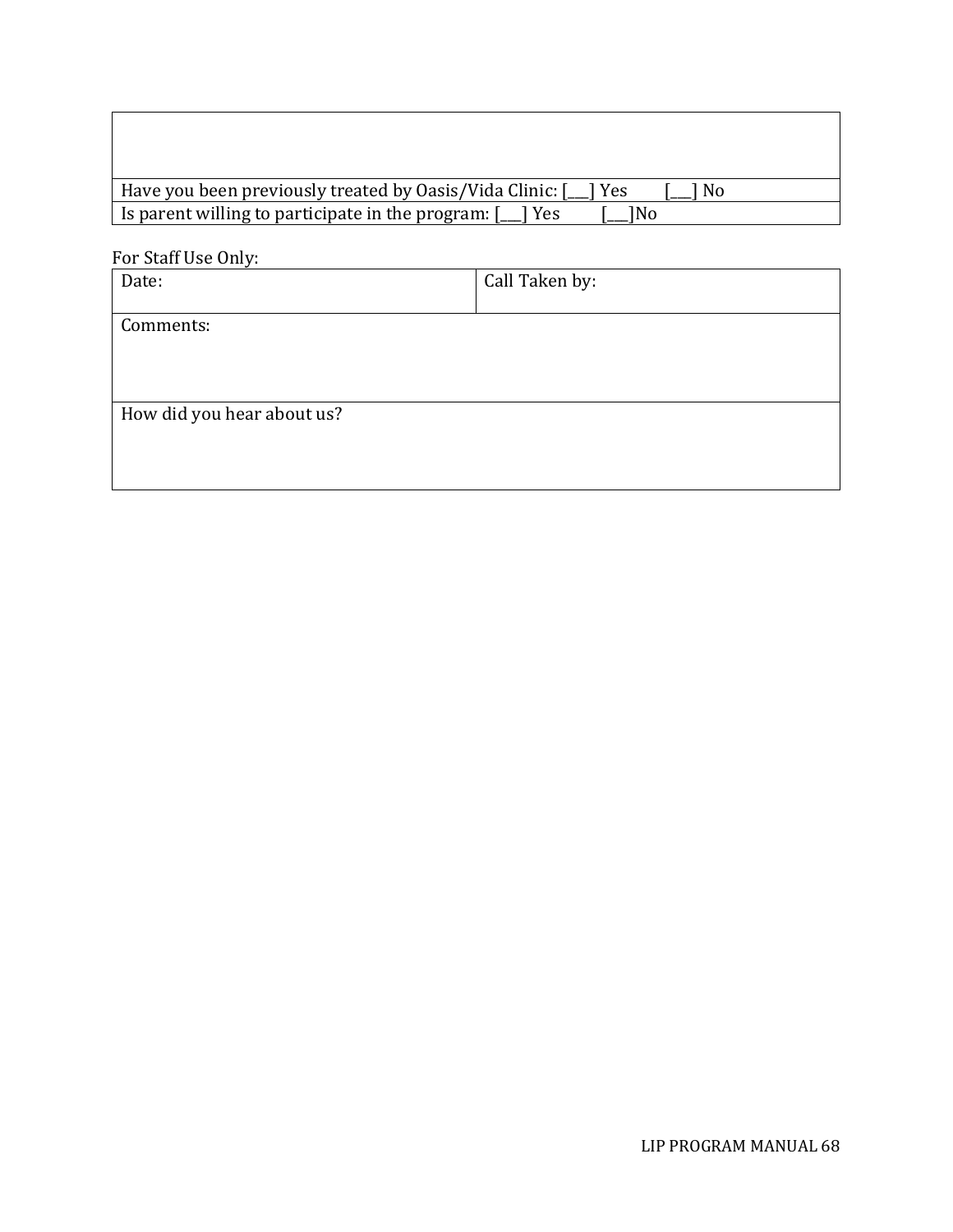## **AGREEMENT FOR SERVICES:**

- 1. I want to enroll my daughter, \_\_\_\_\_\_\_\_\_\_\_\_\_\_\_\_\_\_\_\_, and family in the Comunilife, Inc. Life Is Precious Program.
- 2. I understand that it is not a substitute of regular clinical services with my social worker or psychiatrist.
- 3. I understand I am to provide a working telephone number at all times in case of emergency to be outreached reached while my child is at the program.
- 4. I understand that in order for my daughter to fully benefit from the program and its activities, she has to attend a minimum of three (3) times a per week. Parents Parent and family involvement is expected a minimum of two (2) times a week.
- 5. I understand that for time to time, field trips will be offered and my child will have to bring signed parental permission slip in order to participate.
- 6. I have informed Comunilife, Inc., Vida Guidance Center, and the Life Is Precious Program of all potential health-related issues, such as known allergies to art material and*/*or animals that might prevent my child from full participation in the program or any part thereof.
- 7. I understand that my daughter is attending a drop in center and it was explained to me that she can arrived arrive any time after 3:30PM when the program starts, and can leave no later than 7:30 PM when the program ends on weekdays. (Saturdays 10:00AM-2:00PM).
- 8. I give the Life is Precious staff consent to share and disclose information with my daughter's provider of Mental Health Services (Therapist) at
- 9. Child's commute/travel alone to and from LIP program:

\_\_\_\_\_\_\_\_\_\_\_\_\_\_\_\_\_\_\_\_\_\_\_\_\_\_\_\_\_\_\_\_\_.

[11] I agree for child to commute/travel alone to and from LIP program. Specify recommendations:

[I disagree for child to commute/travel alone to and from LIP program. Specify recommendations:

| Print Parent/Guardian Name:                | Telephone Number(s): |
|--------------------------------------------|----------------------|
|                                            |                      |
|                                            |                      |
|                                            |                      |
| Parent/Guardian Signature:                 | Date:                |
|                                            |                      |
|                                            |                      |
|                                            |                      |
|                                            |                      |
|                                            |                      |
| Address:                                   |                      |
|                                            |                      |
|                                            |                      |
|                                            |                      |
|                                            |                      |
|                                            |                      |
| <b>Staff Conducting Assessment/Intake:</b> | Date:                |
|                                            |                      |
|                                            |                      |
|                                            |                      |
|                                            |                      |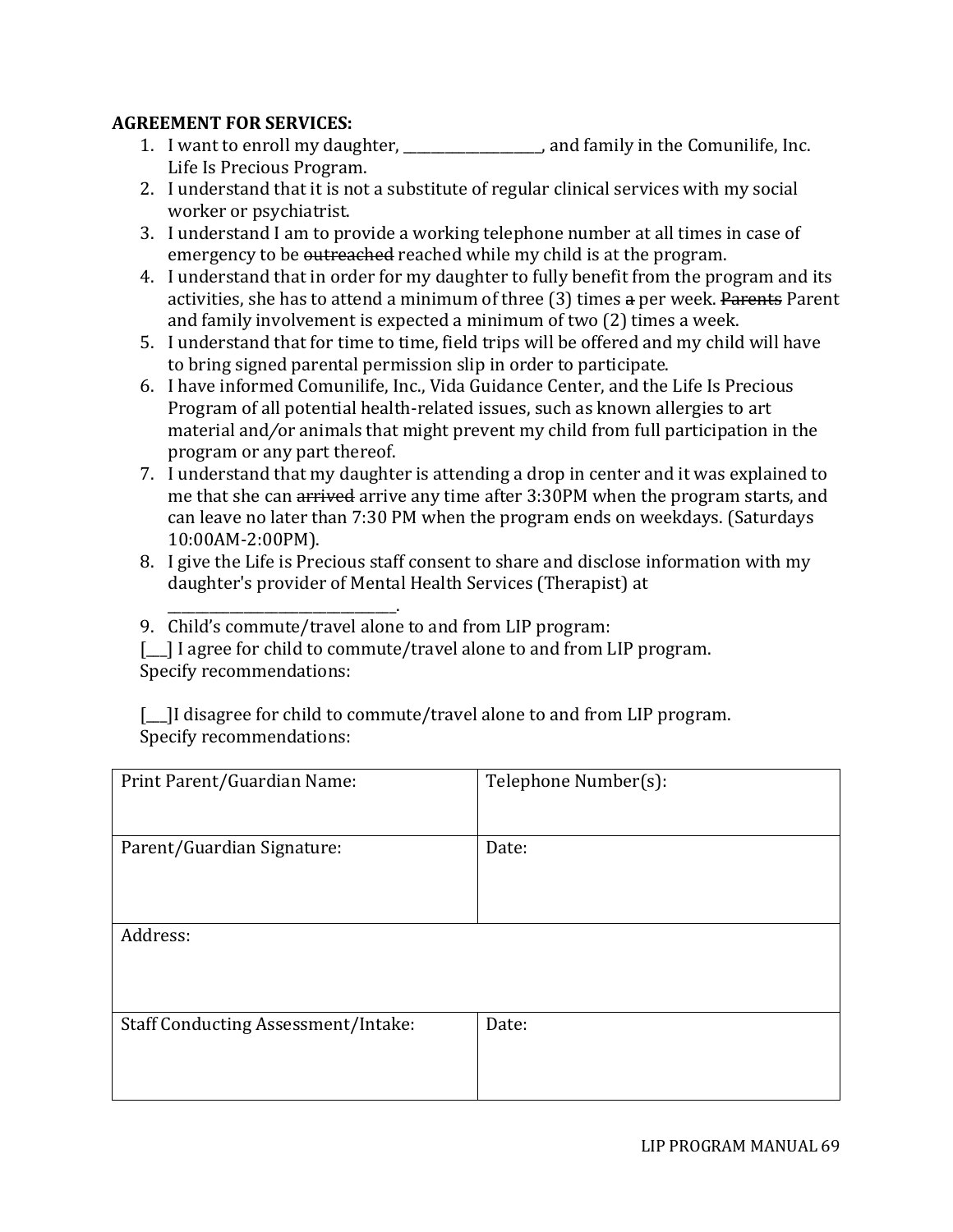# **ACTIVITY ASSESSMENT:**

| Name:                                                                  |                          | Age:                  |                       |  |
|------------------------------------------------------------------------|--------------------------|-----------------------|-----------------------|--|
| Please place an X next to the art activities you enjoy or want to try: |                          |                       |                       |  |
| Drawing                                                                | Painting                 | <b>Wood-Sculpting</b> | Ceramics              |  |
| Mask-Making                                                            | Doll-Making              | Quilting              | Sewing                |  |
| <b>Making Collages</b>                                                 | Journal Writing          | Poetry                | <b>Fashion Design</b> |  |
| Hair<br>Styling/Manicures                                              | Dancing                  | <b>Acting</b>         | Music                 |  |
|                                                                        |                          |                       |                       |  |
| Interior Design                                                        | <b>Industrial Design</b> |                       |                       |  |
| Other (Please describe):                                               |                          |                       |                       |  |
|                                                                        |                          |                       |                       |  |
|                                                                        |                          |                       |                       |  |

Please place an X next to the media you enjoy or want to use:

| Charcoal               | Oil Pastels  | <b>Chalk Pastels</b> | Colored Pencils    |
|------------------------|--------------|----------------------|--------------------|
| <b>Graphite Pencil</b> | Markers      | Watercolor           | Gouache            |
| <b>Acrylic Paint</b>   | Oil Paint    | _Clay                | <b>Model Magic</b> |
| Wood                   | Papier Mache | Plaster              | Decorative Paper   |
| Tissue Paper           | Glitter      | Felt                 | Fabric             |

Please place an X next to the physical activities you enjoy or want to do:

| Hiking     | Horseback<br>Riding | Sailing | Swimming   | Walking  |
|------------|---------------------|---------|------------|----------|
| Basketball | Running             | Yoga    | Meditation | Softball |

Please place an X next to the relaxing activities you enjoy or want to try:

| <b>Watching Movies</b>                                         | Horticulture       | Reading | Watching   |  |
|----------------------------------------------------------------|--------------------|---------|------------|--|
|                                                                |                    |         | Television |  |
| Playing Board_                                                 | Playing Card Games |         |            |  |
| Games                                                          |                    |         |            |  |
|                                                                |                    |         |            |  |
| Please list any media that causes an allergic reaction in you: |                    |         |            |  |
| Please list any activity that might be too strenuous for you:  |                    |         |            |  |
| Parent/Guardian Signature:                                     |                    | Date:   |            |  |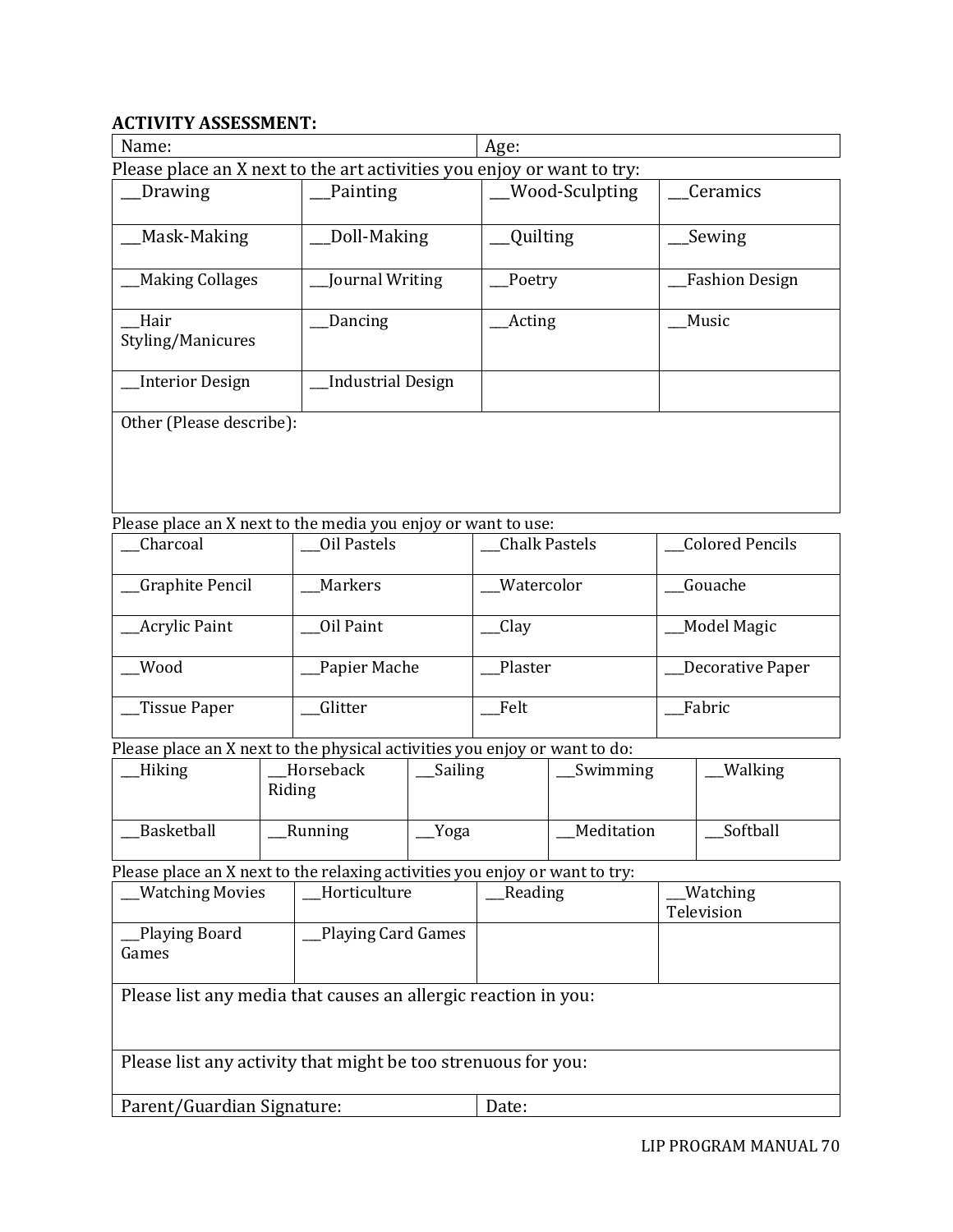## Assessments:

- 1. Reynolds Adolescent Depression Scale, 2nd Edition (RADS-2) [http://www.sigmaassessmentsystems.com/assessments/reynolds-adolescent](http://www.sigmaassessmentsystems.com/assessments/reynolds-adolescent-depression-scale-2/)[depression-scale-2/](http://www.sigmaassessmentsystems.com/assessments/reynolds-adolescent-depression-scale-2/)
- 2. Suicidal Ideation Questionnaire (SIQ) <http://www4.parinc.com/Products/Product.aspx?ProductID=SIQ>
- 3. TSCC (Trauma Symptom Checklist for Children) <http://www4.parinc.com/products/product.aspx?Productid=TSCC>
- 4. FACES II (Family Adaptability & Cohesion Evaluation Scale)\* <http://www.facesiv.com/>
- \* Updated FACES IV version is available.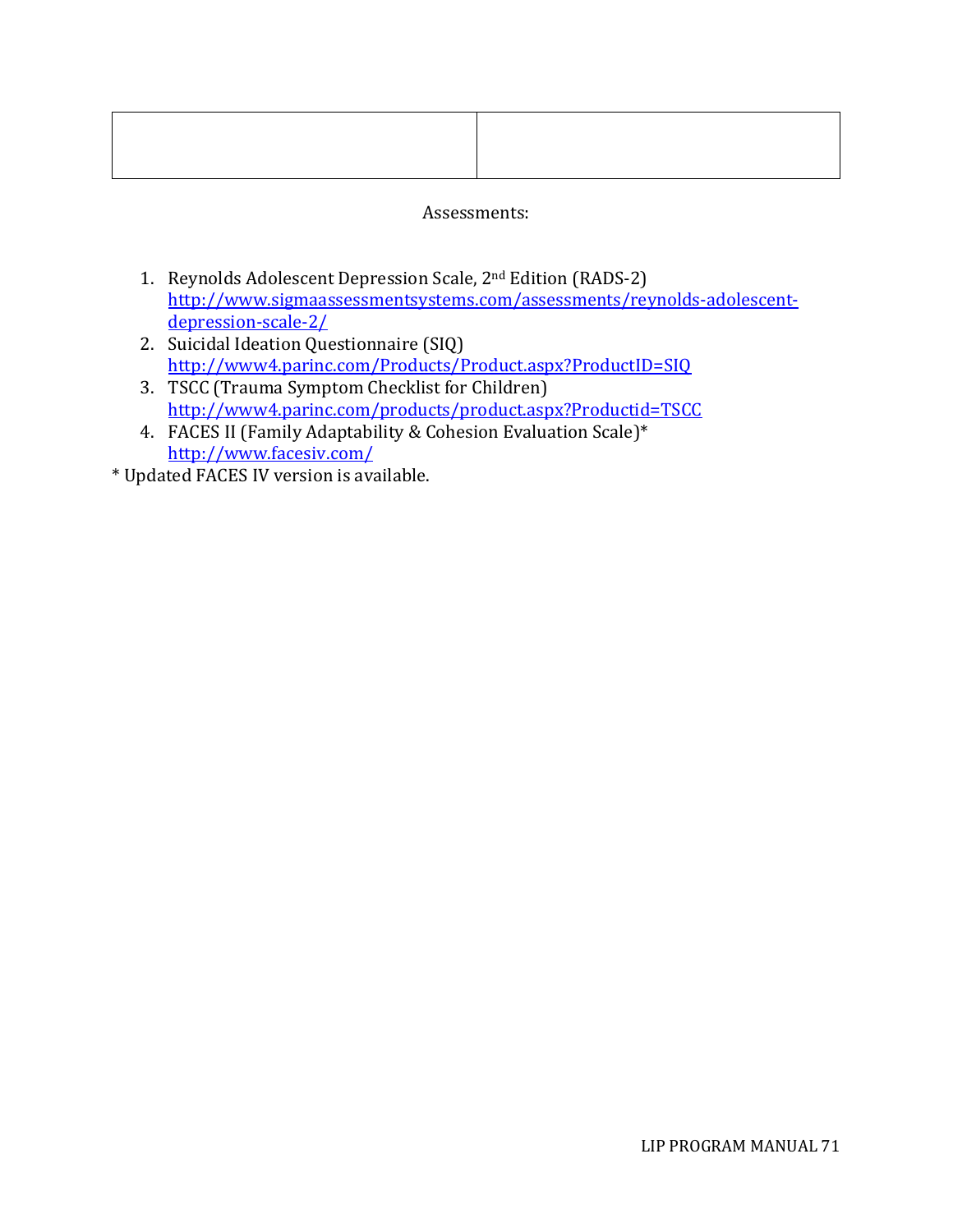## **APPENDIX Patient Safety Plan**

| Step 1: Warning signs (thoughts, images, moods, situations, behaviors) that a crisis                                                                                     |                      |  |
|--------------------------------------------------------------------------------------------------------------------------------------------------------------------------|----------------------|--|
| may be developing:<br>1.                                                                                                                                                 |                      |  |
|                                                                                                                                                                          |                      |  |
| 2.                                                                                                                                                                       |                      |  |
| 3.                                                                                                                                                                       |                      |  |
| Step 2: Internal coping strategies or things I can do to take my mind off my<br>problems without contacting another person (relaxation technique, physical<br>activity): |                      |  |
| 1.                                                                                                                                                                       |                      |  |
| 2.                                                                                                                                                                       |                      |  |
| 3.                                                                                                                                                                       |                      |  |
| Step 3: People and social settings that provide distraction:                                                                                                             |                      |  |
| 1. Name:                                                                                                                                                                 | <b>Phone Number:</b> |  |
| 2. Name:                                                                                                                                                                 | <b>Phone Number:</b> |  |
| 3. Place:                                                                                                                                                                |                      |  |
| 4. Place:                                                                                                                                                                |                      |  |
| Step 4: People whom I can ask for help:                                                                                                                                  |                      |  |
| 1. Name:                                                                                                                                                                 | <b>Phone Number:</b> |  |
| 2. Name:                                                                                                                                                                 | <b>Phone Number:</b> |  |
| 3. Name:                                                                                                                                                                 | Phone Number:        |  |
| Step 5: Professionals or agencies I can contact during a crisis:                                                                                                         |                      |  |
| 1. Clinician Name:                                                                                                                                                       | <b>Phone Number:</b> |  |
| Clinician Page/Emergency Contact #:                                                                                                                                      |                      |  |
| 2. Clinician Name:                                                                                                                                                       | Phone Number:        |  |
| Clinician Page/Emergency Contact #:                                                                                                                                      |                      |  |
| 3. Local Urgency Care Services:                                                                                                                                          | Phone Number:        |  |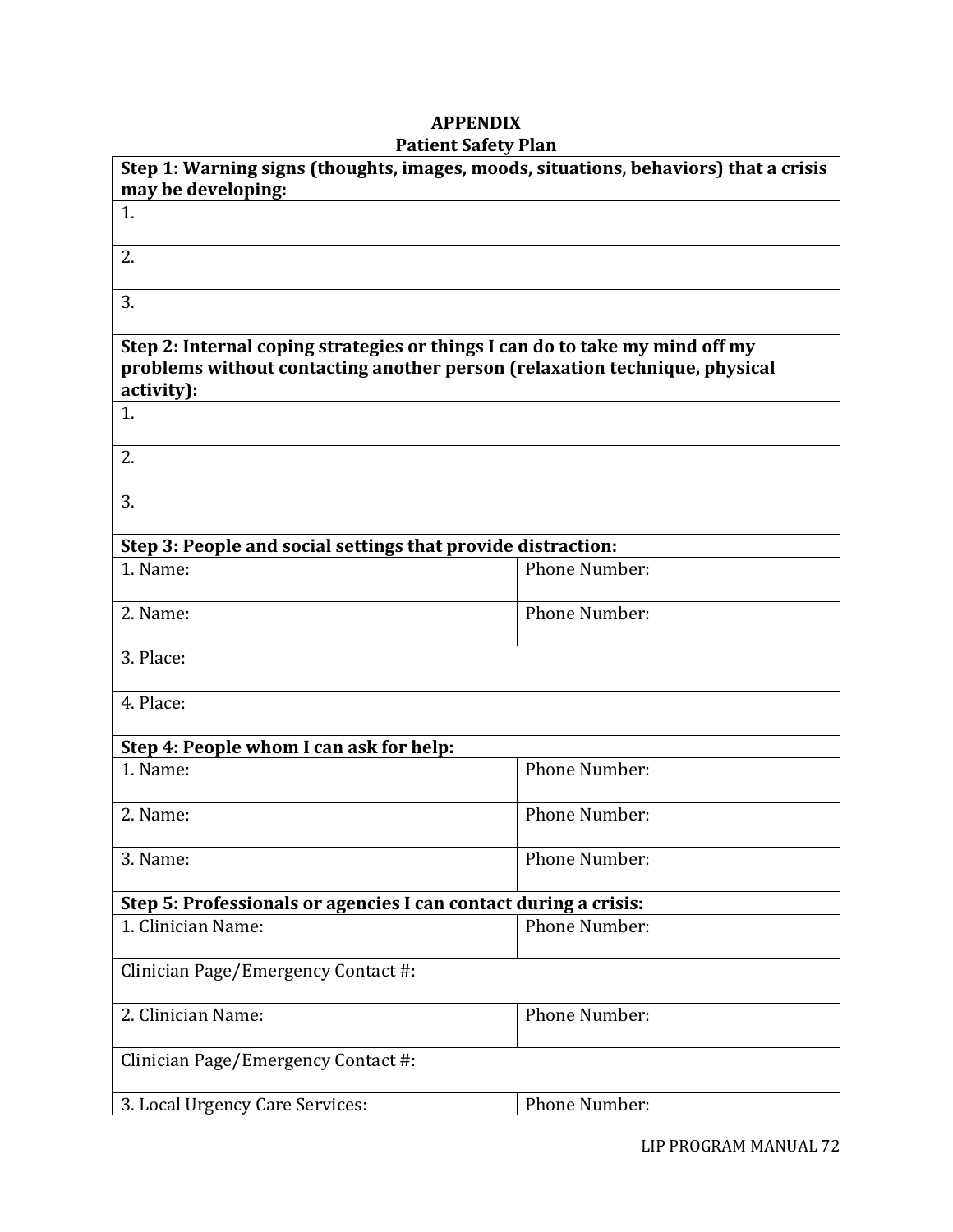| <b>Urgency Case Address:</b>                                        |
|---------------------------------------------------------------------|
|                                                                     |
| 4. Suicide Prevention Lifeline: 1-800-273-TALK (8255)               |
| Step 6: Making the environment safe:                                |
|                                                                     |
|                                                                     |
| 2.                                                                  |
|                                                                     |
| The one thing that is most important to me and worth living for is: |
|                                                                     |
|                                                                     |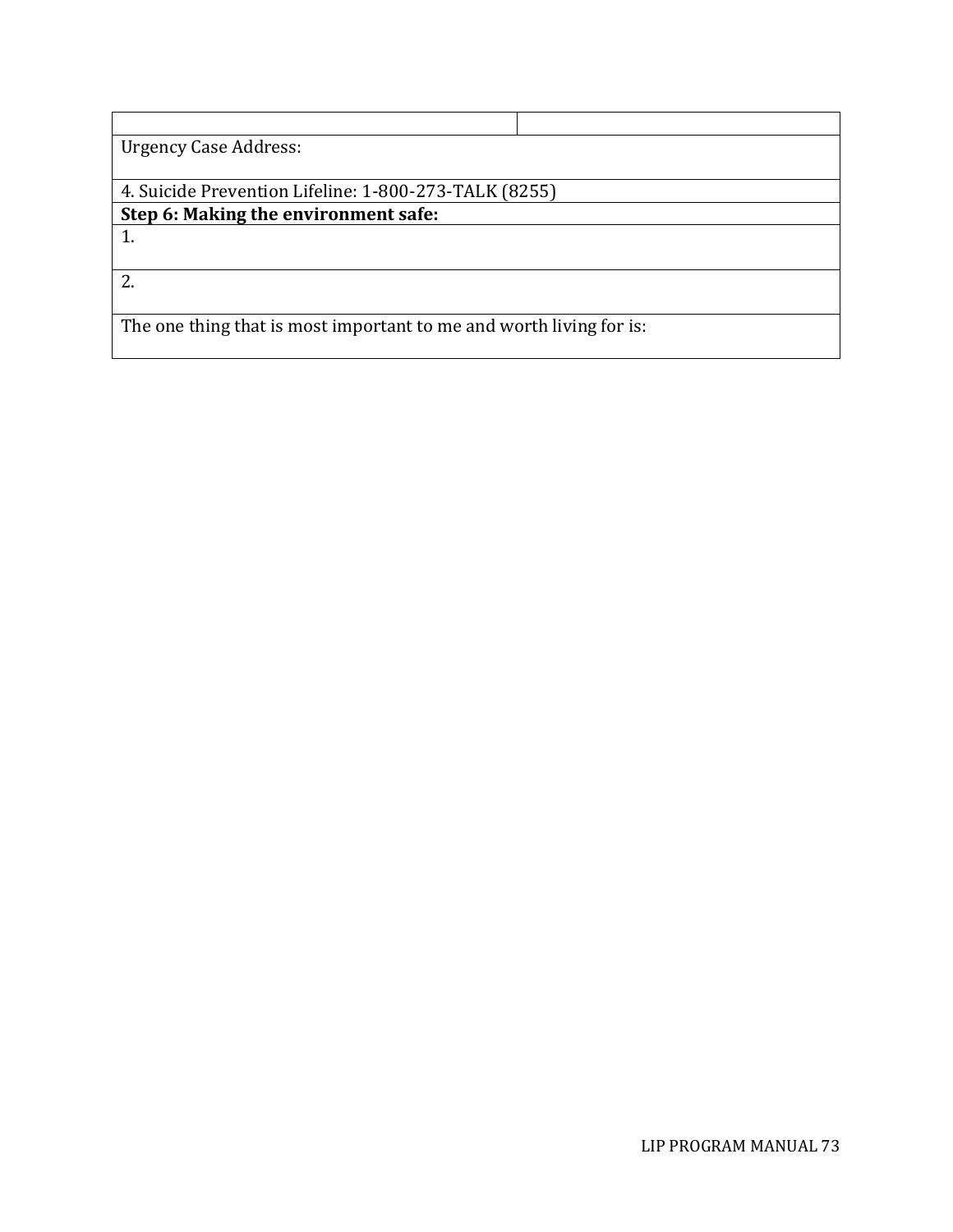## **References**

Blomdahl, C., Gunnarsson, A. B., Guregård, S., & Björklund, A. (2013). A realist review of art therapy for clients with depression. *The Arts in Psychotherapy*, *40*(3), 322-330.

Chavira, G., Cooper, C. R., & Vasquez-Salgado, Y. (2016). Pathways to Achievement: Career and Educational Aspirations and Expectations of Latina/o Immigrant Parents and Early Adolescents. Journal of Latinos and Education, 15(3), 214-228.

Ford-Paz, R. E., Reinhard, C., Kuebbeler, A., Contreras, R., & Sánchez, B. (2015). Culturally tailored depression/suicide prevention in Latino youth: community perspectives. *The journal of behavioral health services & research*, *42*(4), 519-533.

Goldston, D.S., Molock, S.D., Whitbeck, L.B., et al., "Cultural considerations in adolescent suicide prevention, American Psychologist, 2008; Vol. 63, No. 1, pp. 14-31.

Gulbas, L. E., & Zayas, L. H. (2015). Examining the interplay among family, culture, and Latina adolescent suicidal behavior. Qualitative health research, 25(5), 689-699.

Humensky, J., Gil, R., Coronel, B., Cifre, R., Mazzula, S., & Lewis-Fernández, R. (2013). Life is Precious: reducing suicidal behavior in Latinas. Ethnicity and Inequalities in Health and Social Care, 6(2/3), 54-61.

Jack, D., Neckerman, K., Schwartz-Soicher, O., Lovasi, G. S., Quinn, J., Richards, C., ... & Viola, D. (2013). Socio-economic status, neighbourhood food environments and consumption of fruits and vegetables in New York City. *Public health nutrition*, *16*(07), 1197-1205.

Kaplow, J. B., Gipson, P. Y., Horwitz, A. G., Burch, B. N., & King, C. A. (2014). Emotional suppression mediates the relation between adverse life events and adolescent suicide: Implications for prevention. *Prevention science*, *15*(2), 177-185.

Lyshak-Stelzer, F., Singer, P., Patricia, S. J., & Chemtob, C. M. (2007). Art therapy for adolescents with posttraumatic stress disorder symptoms: A pilot study. *Art Therapy*, *24*(4), 163-169.

McWhirter, E. H., Luginbuhl, P. J., & Brown, K. (2014). ¡ Apòyenos! Latina/o student recommendations for high school supports. Journal of Career Development, 41(1), 3-23.

Muehlenkamp, J. J., & Brausch, A. M. (2012). Body image as a mediator of non-suicidal selfinjury in adolescents. *Journal of adolescence*, *35*(1), 1-9.

Organista, K. (2000). Latinos. In J. R. White & A. S. Freeman (Eds.), Cognitive and behavioral group therapy for specific problems and populations (pp. 281–303). Washington, DC: American Psychological Association.